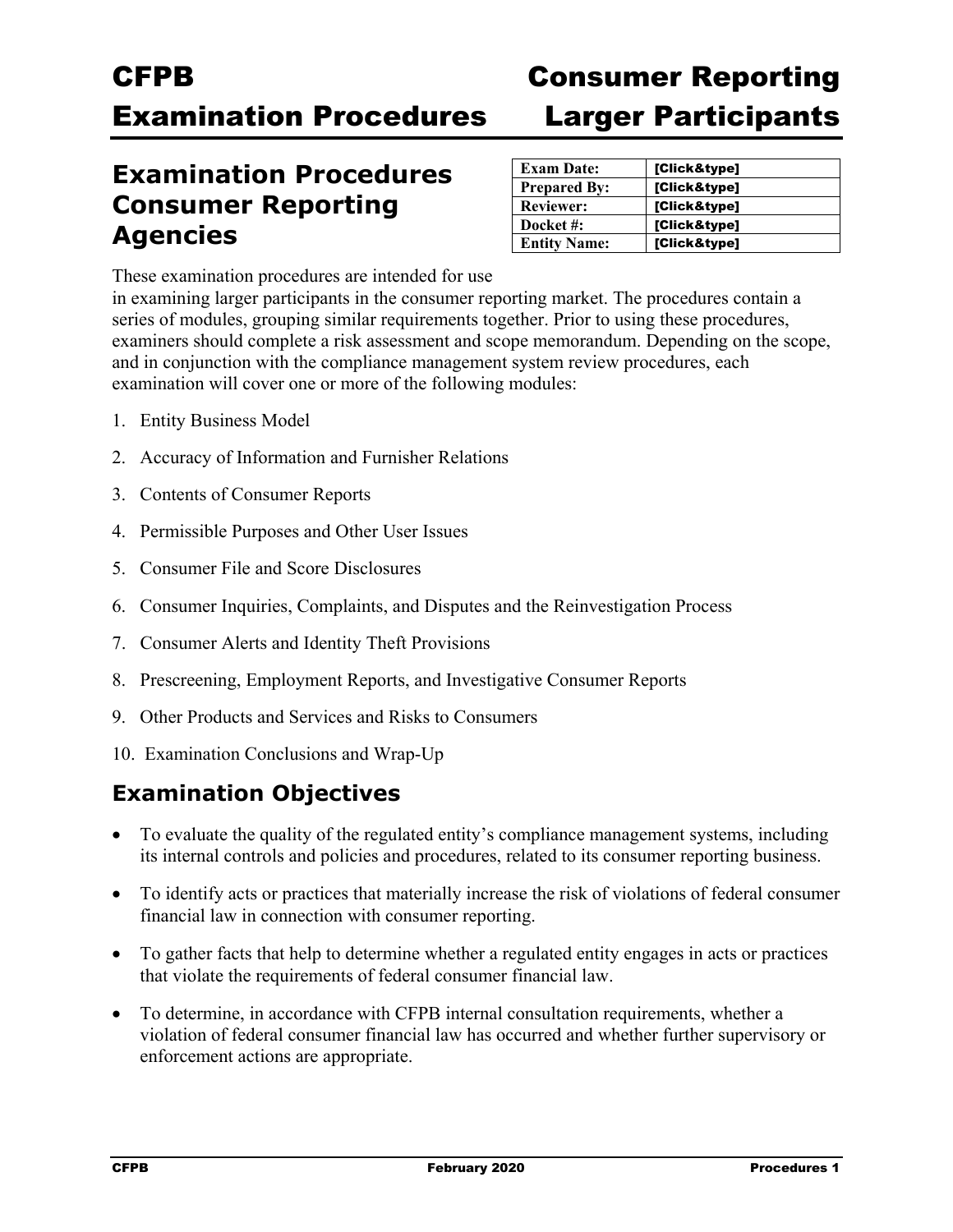### **Background**

A consumer report contains information about a consumer, such as a credit history and other transaction details. Lenders use one type of consumer report—commonly referred to as credit reports—to assess borrower risk when evaluating applications for credit cards, home mortgage loans, automobile loans, and other types of credit. Consumer reports also may be used for a number of other purposes, such as to determine eligibility and pricing for other types of products and services and other relationships. The consumer reporting market affects hundreds of millions of consumers.

The Dodd-Frank Act (12 U.S.C. 5514(a)(1)(B)) gave the Consumer Financial Protection Bureau ("CFPB") supervisory authority over "larger participants" of markets for consumer financial products or services, as the CFPB defines by rule. In July 2012, the CFPB finalized its larger participant regulation in the market of consumer reporting (77 Fed. Reg. 42874). The rule, which appears in 12 CFR Part 1090, and was published in the Federal Register on July 20, 2012, is effective September 30, 2012. It provides that a nonbank covered person that offers or provides consumer reporting is a larger participant of the consumer reporting market if the person's annual receipts resulting from consumer reporting are more than \$7 million. (12 CFR 1090.104(b)). Under the regulation, "consumer reporting" includes different types of consumer reporting entities, such as credit bureaus, resellers, specialty consumer reporting agencies, and analyzers of consumer report information and other account information. (12 CFR 1090.104(a)(4); 77 Fed. Reg. at 42875, 42883-85).

These entities perform a variety of functions. For example, credit bureaus collect information, including credit account information, items sent for collection, and public records such as bankruptcies. Resellers purchase consumer information from one or more consumer reporting agencies, typically provide further input to the consumer report (including by merging files from multiple agencies or adding information from other data sources), and then resell the report to lenders and other users. Specialty consumer reporting agencies primarily collect and provide specific types of information that may be used to make eligibility decisions for particular consumer financial products or services, such as payday loans or checking accounts, or for decisions in other areas. Analyzers apply statistical and other methods to consumer report information to facilitate the interpretation of that information and its use in decisions regarding other products and services. For example, they may develop and sell credit scoring services and products.

A key federal consumer financial law relevant specifically to the consumer reporting market is the Fair Credit Reporting Act ("FCRA") (15 U.S.C. 1681 et seq.).<sup>1</sup> The FCRA was enacted in 1971 and significantly amended in 1996, 2003, 2010, and 2018. Together with its implementing regulation, Regulation  $V<sub>l</sub><sup>2</sup>$  it creates a regulatory framework for the furnishing, use, and disclosure

 $<sup>1</sup>$  For clarity, these procedures refer to the FCRA by listing the section of the Act followed by the relevant section of Title 15 of</sup> the U.S. Code (e.g., Section 603; 15 U.S.C. 1681a).

<sup>&</sup>lt;sup>2</sup> Pursuant to its authority under the Dodd-Frank Act, the CFPB in late 2011 restated the FCRA's implementing rules in Regulation V, 12 CFR Part 1022.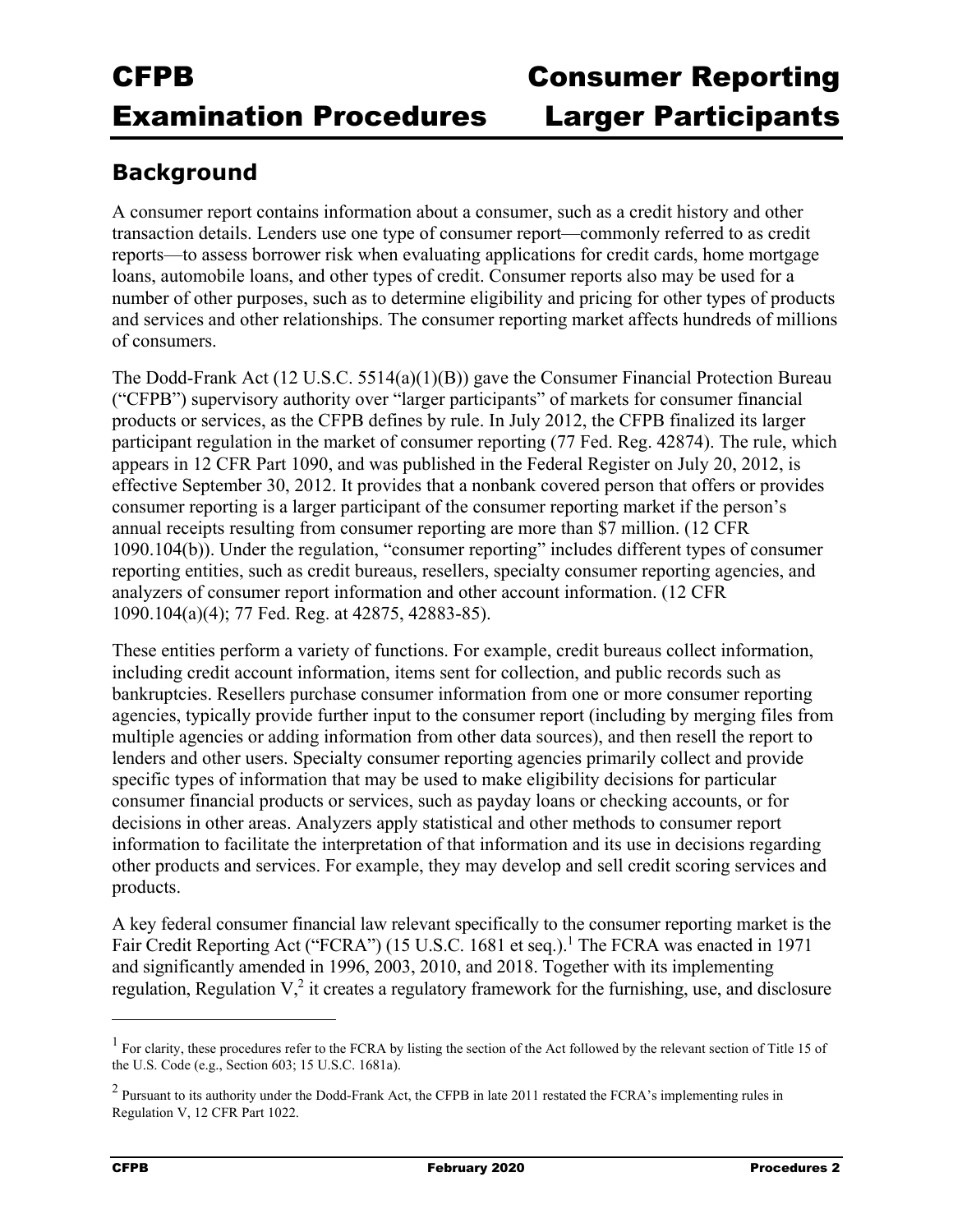of information in reports associated with credit, insurance, employment, and other decisions made about consumers. In doing so, it imposes a number of obligations on entities that qualify as "consumer reporting agencies." It also imposes obligations on persons who use consumer report information ("users") or furnish information to consumer reporting agencies ("furnishers").

While there is considerable overlap, the definition of "consumer reporting" in the CFPB's larger participant rule does not mirror the FCRA's definitions of "consumer report" or "consumer reporting agency."<sup>3</sup> As a result, an entity that is subject to the larger participant rule may or may not be a "consumer reporting agency" for FCRA purposes. Module 1 includes procedures to determine whether a particular larger participant is a "consumer reporting agency" and meets other FCRA definitions. If a particular larger participant is determined not to be a "consumer reporting agency" in Module 1, examiners should consult with Headquarters on the extent to which the remaining modules apply to the entity being examined (since many presuppose the existence of a consumer reporting agency) and on the extent to which other federal consumer financial laws apply to the entity.

If a larger participant operates as a consumer reporting agency, the FCRA requires it to employ reasonable procedures, in preparing consumer reports, to "assure maximum possible accuracy" of the information concerning the individual about whom the report relates. (Section 607(b); 15 U.S.C. 1681e(b)). A consumer reporting agency may provide only consumer reports in specific circumstances and must adopt reasonable procedures to ensure a consumer report is provided only when the requester has a permissible purpose. (Section 604; 15 U.S.C. 1681b; Section 607(a); 15 U.S.C. 1681e(a)). Consumers have the right to access information in their files at consumer reporting agencies and the right to dispute information and have it corrected if it is found to be inaccurate. (Section 609(a); 15 U.S.C. 1681g(a); Section 611(a)(1); 15 U.S.C. 1681i(a)(1)). The FCRA provides consumers additional protections such as the opportunity to elect not to receive prescreening offers and to request fraud and active duty alerts. (Section 604(e)(5); 15 U.S.C. 1681b(e)(5); Section 605A; 15 U.S.C. 1681c-1).

The FCRA also imposes special obligations on two types of consumer reporting agencies that operate nationwide, known as "nationwide consumer reporting agencies" (Section  $603(p)$ ; 15 U.S.C. 1681a(p)) and "nationwide specialty consumer reporting agencies" (Section 603(x); 15 U.S.C. 1681a(x)). For example, these nationwide agencies generally must provide consumers a free file disclosure every twelve months upon request. (Section 612(a); 15 U.S.C. 1681j(a)).

In addition to complying with all applicable provisions of the FCRA, larger participants of the consumer reporting market must comply with other applicable federal consumer financial laws. For example, the Gramm-Leach-Bliley Act (GLBA) and its implementing regulation, Regulation P<sup>4</sup>, govern how nonpublic personal information that financial institutions collect about consumers can be shared with nonaffiliated third parties and what financial institutions must tell consumers

<sup>3</sup> *Compare* 12 CFR 1090.104 *with* FCRA Section 603(d), (f); 15 U.S.C. 1681a(d), (f).

 $<sup>4</sup>$  In 2011, the CFPB restated various privacy regulations that had been issued by other federal agencies under the Gramm-Leach-</sup> Bliley Act. The resulting Regulation P appears at 12 CFR Part 1016.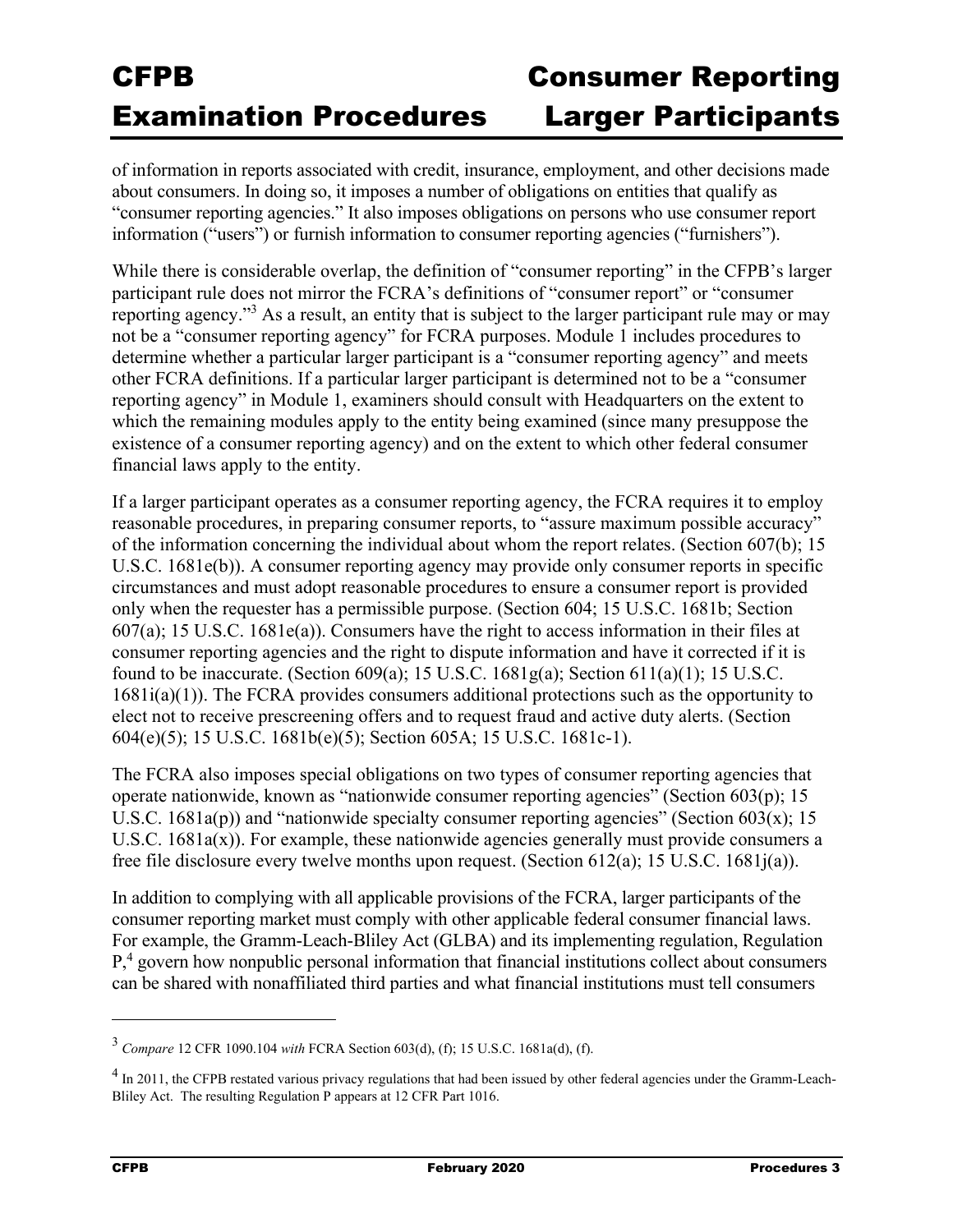about their information-sharing practices. These provisions limit how consumer reporting agencies can disclose to nonaffiliated third parties nonpublic personal information obtained from financial institutions (such as credit header information<sup>5</sup>) if the disclosure is not part of a consumer report. (12 CFR 1016.11; *see generally* 65 Fed. Reg. 33646, 33668 (May 24, 2000)).

To carry out the objectives set forth in the Examination Objectives section, the examination process also will include assessing other risks to consumers. These risks may include potentially unfair, deceptive, or abusive acts or practices (UDAAPs). Please refer to the examination procedures regarding UDAAPs in the CFPB examination manual for information about the legal standards and the CFPB's approach to examining for UDAAPs. The particular facts and circumstances in a case are crucial to the determination of UDAAPs. As set out in the Examination Objectives section, examiners should consult with Headquarters to determine whether the applicable legal standards have been met before a violation of any federal consumer financial law could be cited, including a UDAAP violation.

### **General Considerations**

Completing the following examination modules will allow examiners to develop a thorough understanding of the regulated entity's practices and operations. To complete the modules, examiners should obtain and review the following as applicable:

- Organizational charts and process flowcharts;
- Board minutes, annual reports, or the equivalent to the extent available;
- Relevant management reporting;
- Policies and procedures, including complaint monitoring procedures;
- Applications from prospective furnishers and users;
- Furnisher and user audit results;
- Samples of individual consumer reports, file disclosures, and disputes and responses to them, and other consumer reporting product outputs, notes, and disclosures;
- Telephone recordings;
- Operating and compliance checklists, worksheets, and review documents;
- Relevant computer program and system details;
- Due diligence and monitoring procedures;

<sup>&</sup>lt;sup>5</sup> "Credit header" information refers to basic information in a credit report that identifies the person who is the subject of the report, such as name, variations of names, current and prior addresses, and phone numbers.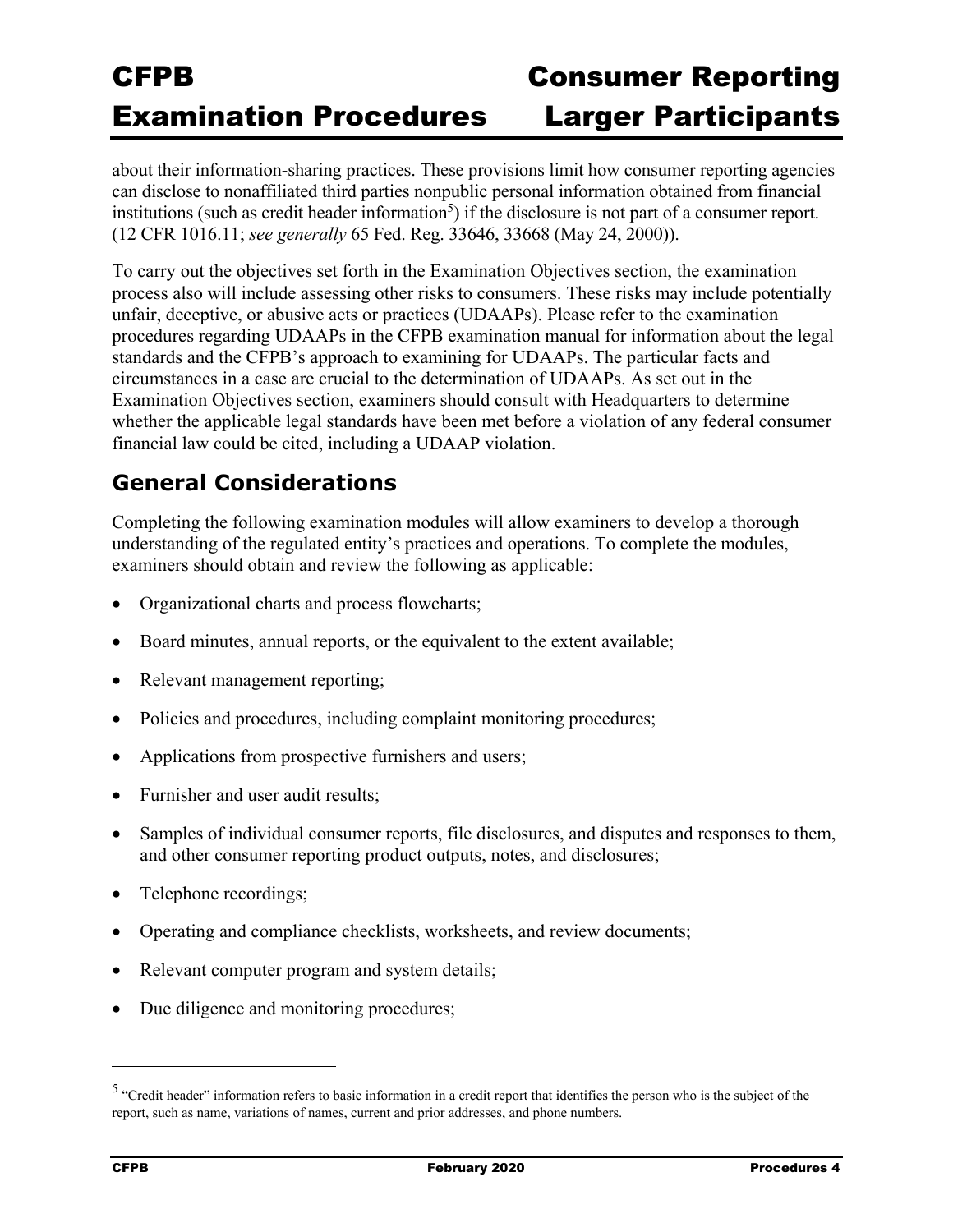- Compensation policies;
- Historical examination information;
- Audit and compliance reports, and management responses to findings;
- Training programs and materials;
- Third-party contracts, including agreements with furnishers and users; and
- Advertisements, marketing research, and website information.

Depending on the scope of the examination, examiners should perform transaction testing using sampling procedures, which may require use of a judgmental or statistical sample. Examiners also should conduct interviews with management and staff to determine whether they understand and consistently follow the policies, procedures, and regulatory requirements applicable to consumer reporting and implement effective controls.

Examiners should review relevant consumer complaints in scoping and conducting examinations, as appropriate. Examiners also may consider conducting user, furnisher, and/or consumer interviews.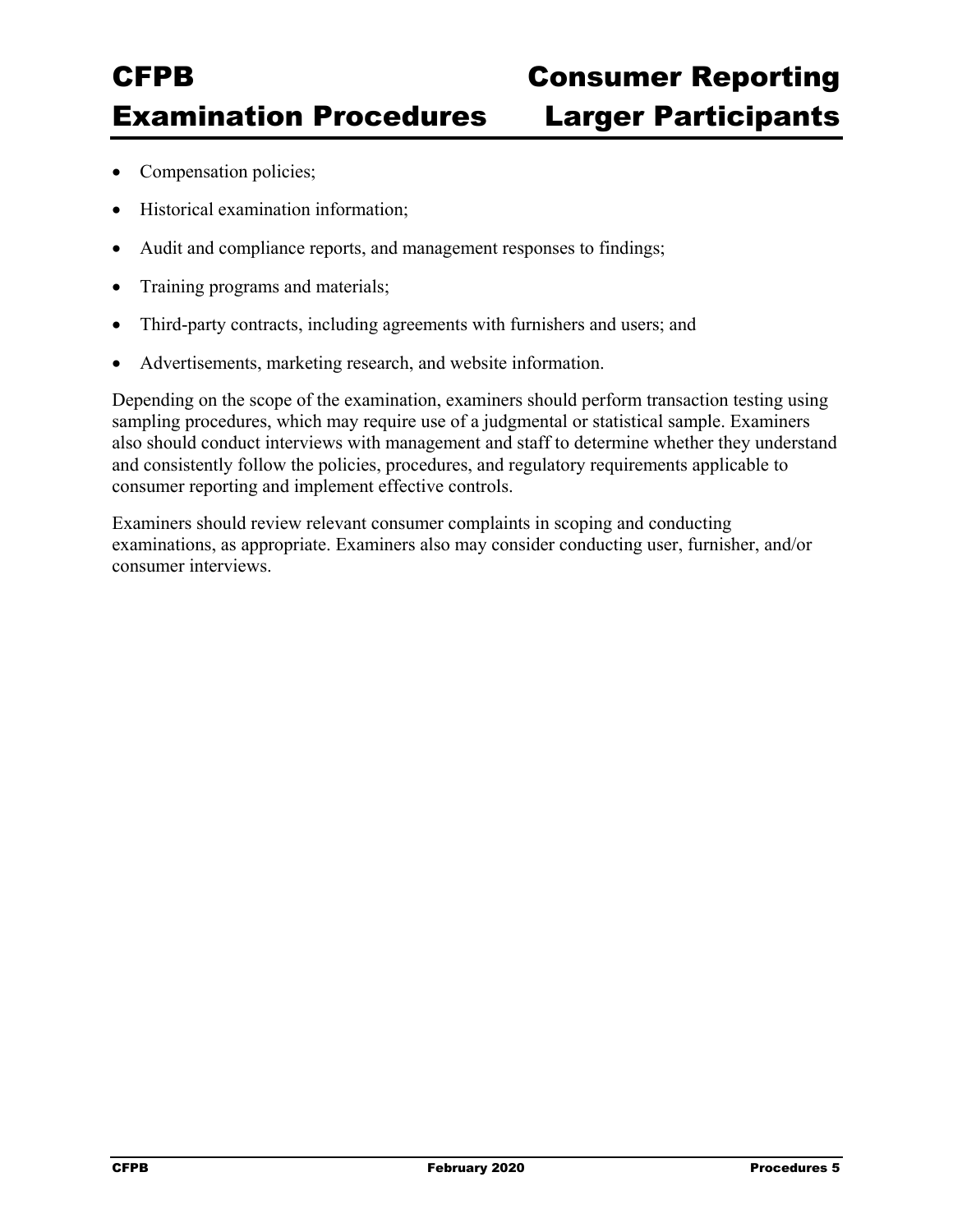### **Examination Procedures Module 1 - Entity Business Model**

### **NATURE OF OPERATIONS FOR FCRA PURPOSES**

Assess whether the entity operates as a "consumer reporting agency," a "nationwide consumer reporting agency," a "nationwide specialty consumer reporting agency," and/or a "reseller" for FCRA purposes by making the following determinations:

1. **Consumer Reporting Agency.** Determine in consultation with Headquarters if the entity operates as a "consumer reporting agency." (Section 603(f); 15 U.S.C. 1681a(f)). Definitions of "consumer reporting agency" and "consumer report" (including a list of items that are not "consumer reports") are set forth in the Glossary. If the entity does not operate as a "consumer reporting agency," contact Headquarters for instructions before proceeding with the remaining examination procedures.

#### [Click&type]

- 2. **Nationwide Consumer Reporting Agency**. Determine in consultation with Headquarters whether the entity operates as a consumer reporting agency that compiles and maintains files on consumers on a nationwide basis (hereinafter a "nationwide consumer reporting agency") by assessing whether it is a consumer reporting agency that regularly engages in the practice of assembling or evaluating, and maintaining, for the purpose of furnishing consumer reports to third parties bearing on a consumer's credit worthiness, credit standing, or credit capacity, each of the following regarding consumers residing nationwide:
	- a. Public record information and
	- b. Credit account information from persons who furnish that information regularly and in the ordinary course of business. (Section  $603(p)$ ; 15 U.S.C. 1681a(p)).

#### [Click&type]

- 3. **Circumvention or Evasion of Treatment as a Nationwide Consumer Reporting Agency.** If the answer to step 2 above is no, assess whether the entity is circumventing or evading treatment as a nationwide consumer reporting agency by any means, including but not limited to:
	- a. Corporate organization, reorganization, structure, or restructuring, including merger, acquisition, dissolution, divestiture, or asset sale of a consumer reporting agency (for example, by (1) restructuring operations so that certain data types are assembled and maintained only by a corporate affiliate or (2) restructuring so that corporate affiliates separately assemble and maintain all information on consumers residing in each state); or
	- b. Maintaining or merging public record and credit account information in a manner that is substantially equivalent to that described in steps 2a and 2b above.

If the entity is circumventing or evading treatment as a nationwide consumer reporting agency, assess whether the entity is in compliance with all obligations imposed upon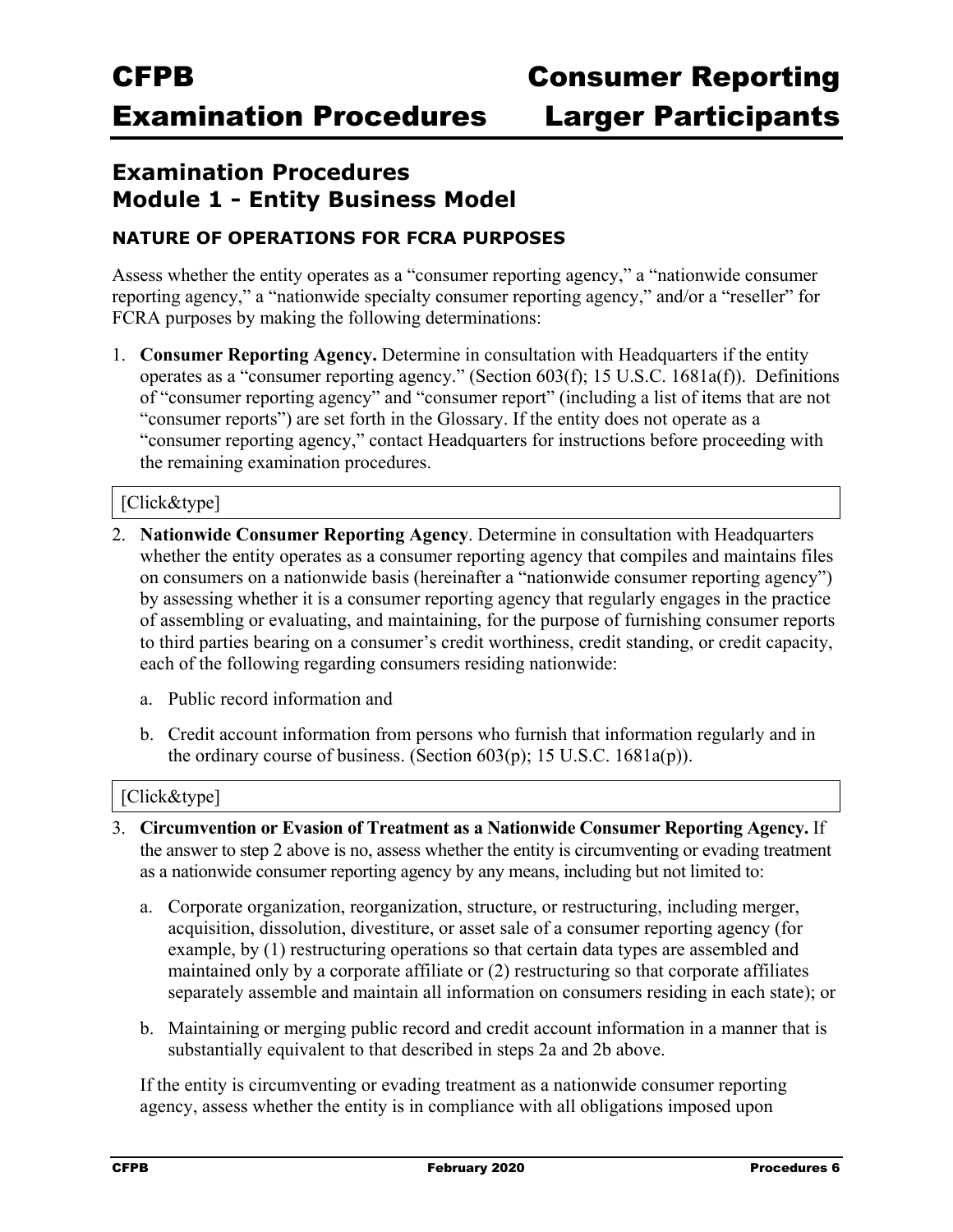nationwide consumer reporting agencies in reviewing the remaining modules. (15 U.S.C. 1681x; 12 CFR 1022.140(c)).

#### [Click&type]

- 4. **Nationwide Specialty Consumer Reporting Agency.** Determine in consultation with Headquarters whether the entity qualifies as a "nationwide specialty consumer reporting agency" by determining whether it is a consumer reporting agency that compiles and maintains files on consumers on a nationwide basis relating to:
	- a. Medical records or payments,
	- b. Residential or tenant history,
	- c. Check writing history,
	- d. Employment history, or
	- e. Insurance claims. (Section  $603(x)$ ; 15 U.S.C. 1681a(x)).

#### [Click&type]

- 5. **Reseller**. Determine in consultation with Headquarters whether the entity operates as a "reseller" by determining whether it is a consumer reporting agency that:
	- a. Assembles and merges information contained in the database of another consumer reporting agency or multiple consumer reporting agencies concerning any consumer for purposes of furnishing such information to any third party, to the extent of such activities; and
	- b. Does not maintain a database of the assembled or merged information from which new consumer reports are produced. (Section 603(u); 15 U.S.C. 1681a(u)).

#### [Click&type]

#### **AFFILIATES AND OTHER THIRD-PARTY RELATIONSHIPS**

#### 6. **Affiliates**.

- a. Ascertain whether the entity is affiliated with any other entities.
- b. If so, determine:
	- i. The identities of the affiliates,
	- ii. The nature of their business activities, including whether any of the affiliates operate as consumer reporting agencies, and
	- iii. The ownership and governance structure of the affiliates.
- 7. **Service Providers.** Determine whether the entity uses any service providers in conducting its consumer reporting business. If so: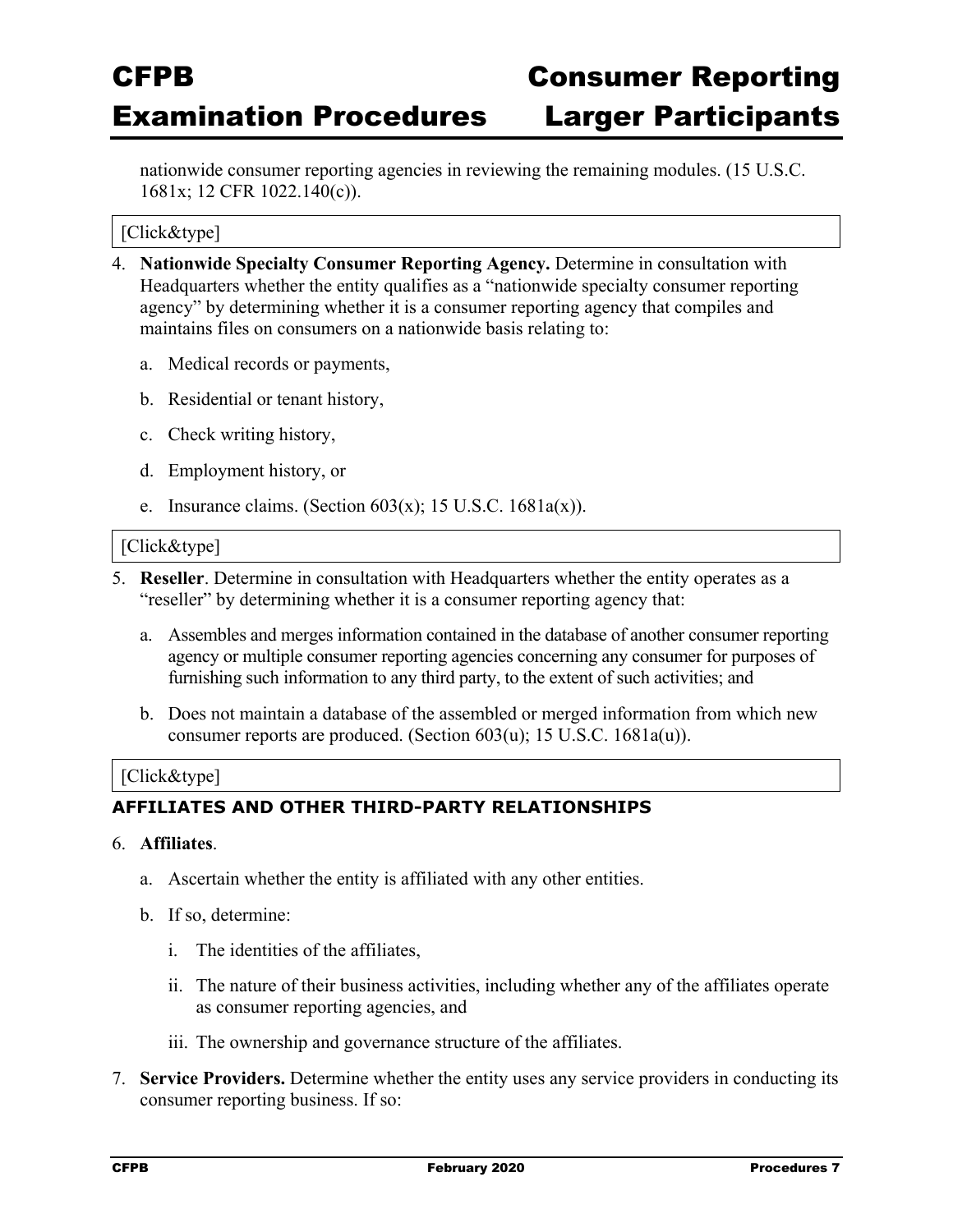- a. Identify who the service providers are, whether they are affiliated with the entity, and what services they perform, and
- b. Assess whether the entity:
	- i. Requests and reviews the service providers' policies, procedures, internal controls, and training materials to ensure that the service providers conduct appropriate training and oversight of employees or agents that have consumer contact or compliance responsibilities;
	- ii. Includes in its contracts with its service providers clear expectations about compliance as well as appropriate and enforceable consequences for violating any compliance-related responsibilities;
	- iii. Establishes internal controls and ongoing monitoring to determine whether its service providers are complying with federal consumer financial law; and
	- iv. Takes prompt action to address fully any problems identified through the monitoring process, including terminating the relationship where appropriate. *See* CFPB Bulletin 2012-03 (April 13, 2012).

#### [Click&type]

#### **INTERNAL STRUCTURE, CONTROLS, AND COMPLIANCE MANAGEMENT**

8. **Organizational Structure.** Review the organizational chart to determine the reporting structure and the responsibilities of key managers for consumer reporting activities.

#### [Click&type]

9. **Staff Who Interact With Consumers.** Review the qualifications, experience levels, and training programs that the company requires or uses for staff who interact with consumers.

#### [Click&type]

10. **Compliance Management Review.** Review the entity's general compliance management system using the compliance management review section of the CFPB examination manual.

#### [Click&type]

#### **CUSTOMER BASE AND PRODUCTS AND SERVICES OFFERED**

11. **Furnishers**. If the entity assembles information about consumers, identify who furnishes the information to the entity (including, for example, by type of business or industry).

#### [Click&type]

12. **Users**. If the entity provides consumer reports to third parties, identify the third parties that use reports from the entity (including, for example, by type of business or industry).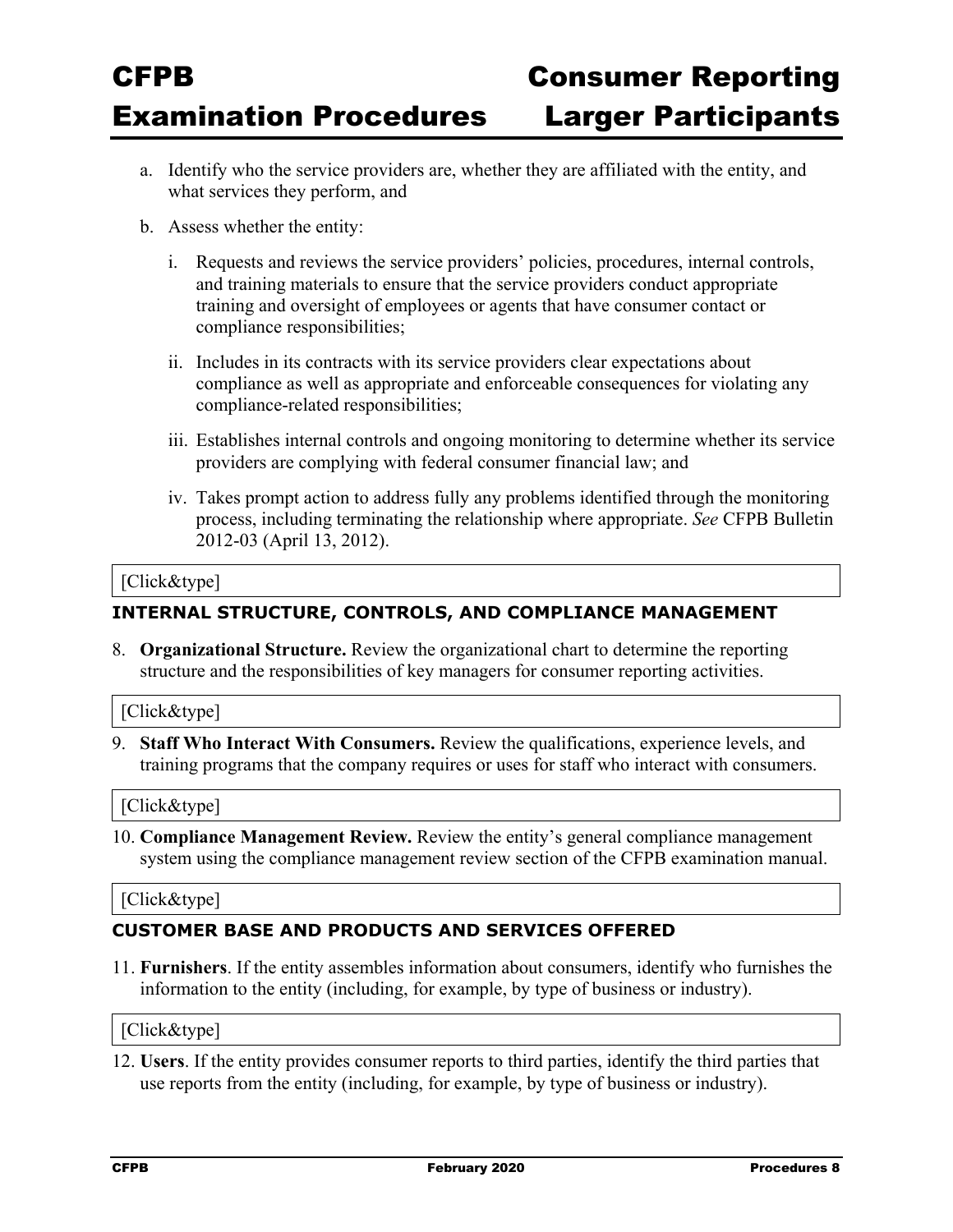### Examination Procedures Larger Participants

#### [Click&type]

13. **Specialization**. Ascertain whether the entity specializes in collecting and reporting particular types of information and, if so, what types.

#### [Click&type]

14. **Prescreening**. Determine if the entity engages in "prescreening," by furnishing consumer reports (e.g., lists of consumers) in connection with any credit or insurance transactions that are not initiated by the consumers (to solicit the consumers to obtain credit or insurance) and where the consumers have not authorized the entity to provide such reports. (Section 603(*l*); 15 U.S.C. 1681a(*l*); Section 604(c)(1); 15 U.S.C. 1681b(c)(1)). Prescreening is discussed further in Module 8.

#### [Click&type]

15. **Employment Reports.** Determine if the entity furnishes any reports for employment purposes and, if so, to whom (including, for example, by type of business or industry). (Section 603(h); 15 U.S.C. 1681a(h); Section 604(b); 15 U.S.C. 1681b(b)). Employment reports are discussed further in Module 8.

#### [Click&type]

16. **Investigative Consumer Reports.** Determine whether the entity provides any "investigative consumer reports." (Section 603(e); 15 U.S.C. 1681a(e)). Investigative consumer reports are defined in the Glossary and discussed in Module 8.

#### [Click&type]

#### 17. **Credit Scoring and Other Scoring Products.**

- a. Determine whether the entity offers any credit scores to third parties. Refer to the Glossary for the definition of "credit score" for these procedures.
- b. Determine whether the entity offers any other types of scoring products to third parties, such as insurance scores.
- c. If the answer to (a) or (b) above is yes, determine:
	- i. What role the entity plays in developing or modifying the scores and scoring products,
	- ii. Whether any other parties are involved in developing or modifying the scores and scoring products, and
	- iii. To whom the scores and scoring products are offered and provided.

#### [Click&type]

18. **Other Products or Services.** Ascertain whether the entity offers any types of products or services other than consumer reports and scoring products. If so, review all of these products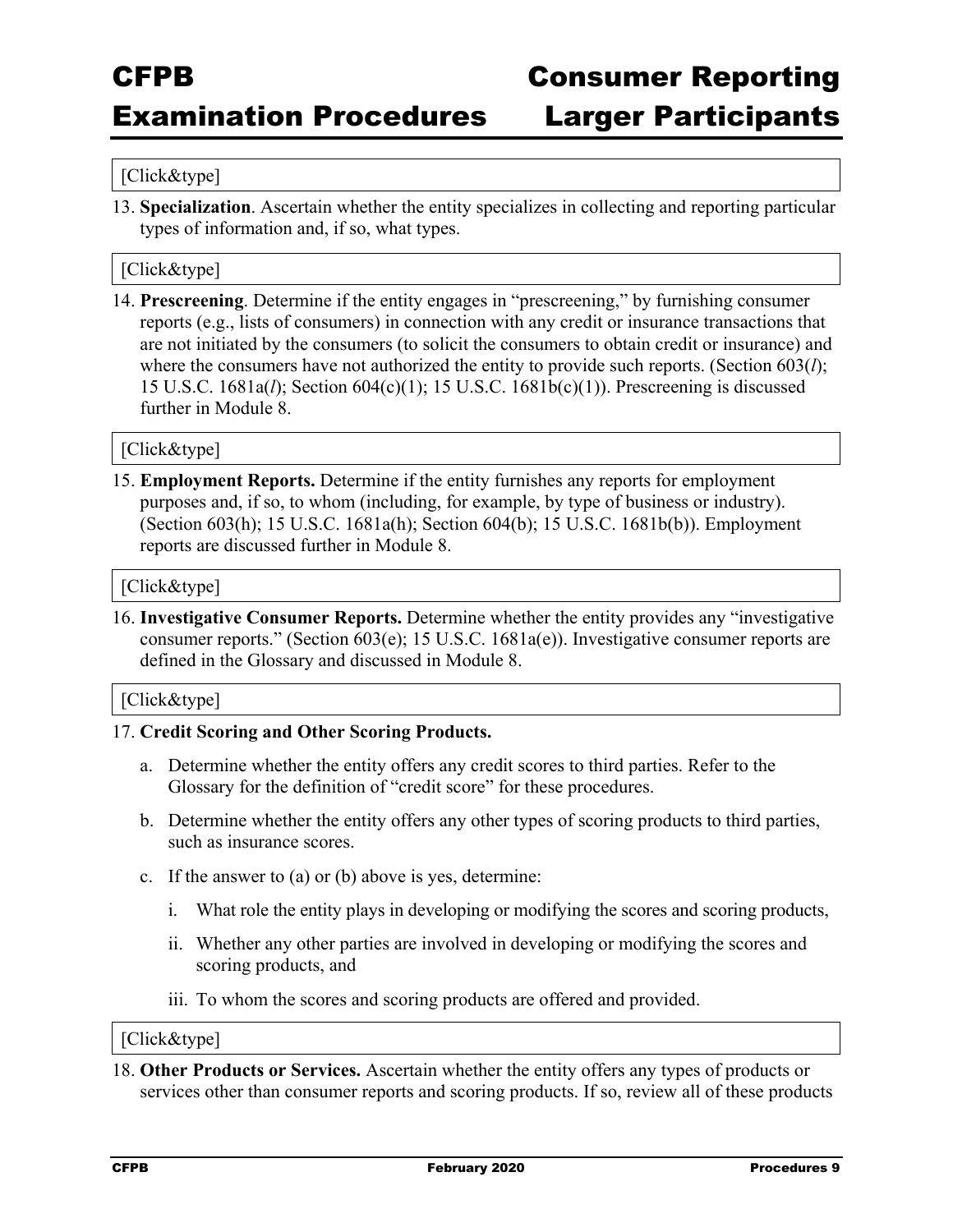and services and to whom they are offered and provided. Other products and services are discussed further in Module 9.

### [Click&type]

### 19. **Relationship of FCRA and Non-FCRA Products and Services.**

- a. Determine if the entity offers some products and services that are subject to the FCRA and other products and services that the entity does not treat as subject to the FCRA.
- b. If so, identify:
	- i. All products and services that the entity treats as not subject to the FCRA,
	- ii. The information sources and uses for such products, and
	- iii. Any policies, practices, and procedures deployed by the entity to differentiate between the products and services that it treats as subject to the FCRA and those that it treats as not subject to the FCRA.
- c. For products that the entity deems not subject to the FCRA, identify the criteria relied on for treating each product as non-FCRA.
- d. Assess in consultation with Headquarters whether there are any products or services offered by the entity that constitute "consumer reports," but that the entity is not treating as subject to the FCRA.
- e. Consult with Headquarters on whether any other federal consumer financial laws should be reviewed with respect to those products and services that are not subject to the FCRA.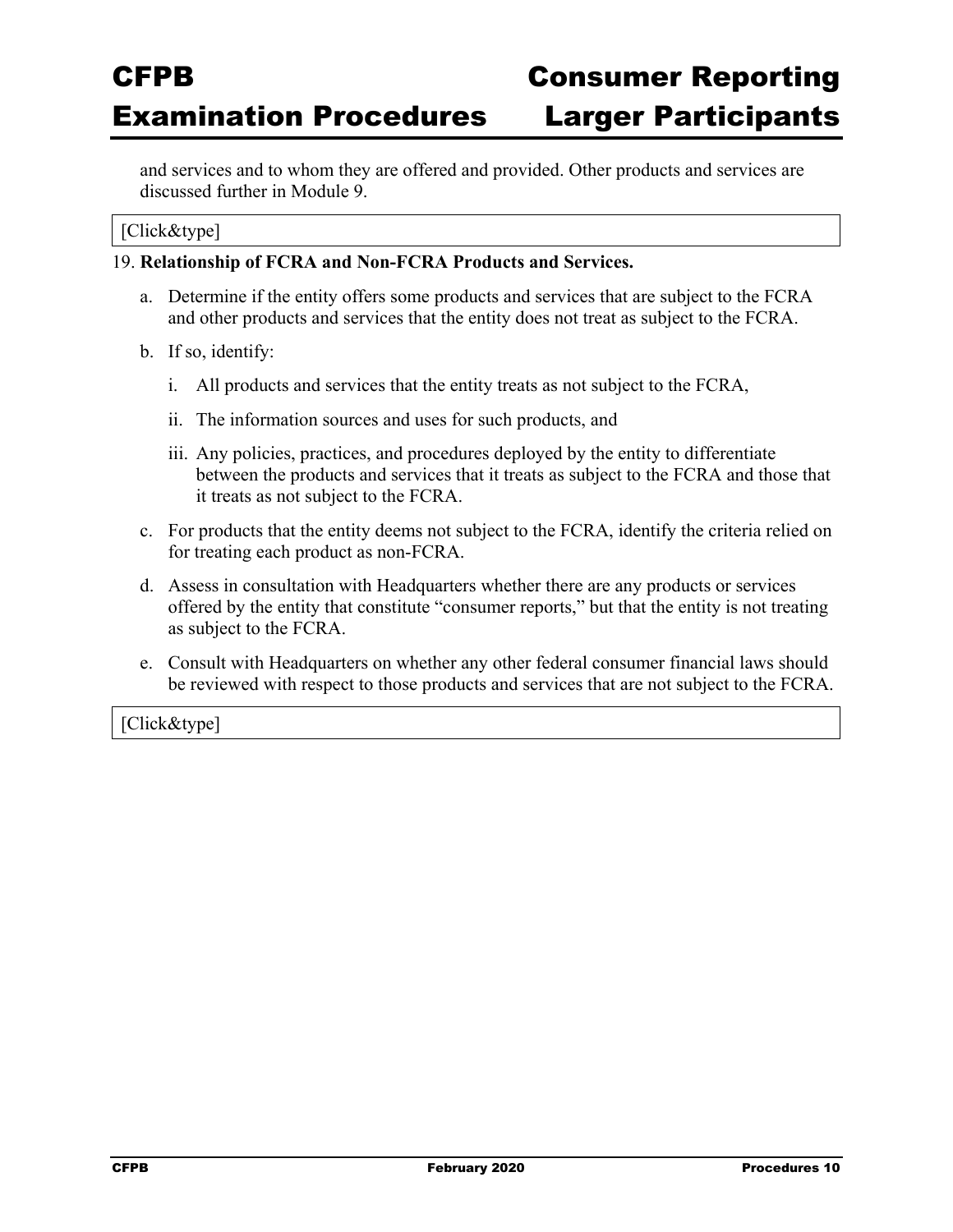### **Module 2 - Accuracy of Information and Furnisher Relations**

This module discusses the FCRA requirement that consumer reporting agencies employ reasonable procedures in preparing consumer reports to assure maximum possible accuracy of consumer information, as well as other FCRA requirements relating to dealings with furnishers. Additional FCRA requirements related to accuracy are addressed in other modules (such as Module 6, which addresses how disputes must be handled).

- 1. **Reasonable Procedures to Ensure Maximum Possible Accuracy.** Assess whether the entity follows reasonable procedures, in preparing a consumer report, to assure maximum possible accuracy of information concerning the individual to whom the report relates. (Section 607(b); 15 U.S.C. 1681e(b)). In doing so, consider all relevant factors, including the following:
	- a. **Screening of furnishers.** Determine what measures the entity uses to screen furnishers.
	- b. **Form and manner in which information is reported.** Assess the steps the entity takes to ensure that information is furnished in a form and manner that minimizes the likelihood that the information may be incorrectly reflected in a consumer report. Consider, for example, whether the entity ensures that reported information:
		- i. Includes appropriate identifying information about the consumer to whom it pertains,
		- ii. Is furnished in a clearly understandable form and manner, and
		- iii. Is furnished with a date specifying the time period to which the information pertains.
	- c. **Screening and matching of information from furnishers.**
		- i. Review procedures used by the entity to screen information received from furnishers for accuracy, including any audit procedures or other quality control measures. Identify relevant data quality metrics used by the entity. Assess how the entity responds if it receives poor quality data from a particular furnisher.
		- ii. Review procedures used by the entity to match data to the appropriate consumer file.
	- d. **Measures to prevent duplicative tradelines on reports.** Assess the measures utilized by the entity to ensure that reports do not include duplicative tradelines. Review, for example, what information the entity requires furnishers to provide—such as information to identify the original creditor for debts—before it accepts tradelines.
	- e. **Other measures to test accuracy.** Review any other measures utilized by the entity to assess the accuracy of consumer information. Identify the nature of all such measures.

#### [Click&type]

2. **Notice of Furnisher Responsibilities.** Determine whether the entity provides a notice of furnisher responsibilities under the FCRA to every person who regularly and in the ordinary course of business furnishes consumer information to the entity. (Section 607(d); 15 U.S.C. 1681e(d)). Review the terms of the notice provided to determine whether it is substantially similar to the model notice in Appendix M to Regulation V (12 CFR Part 1022).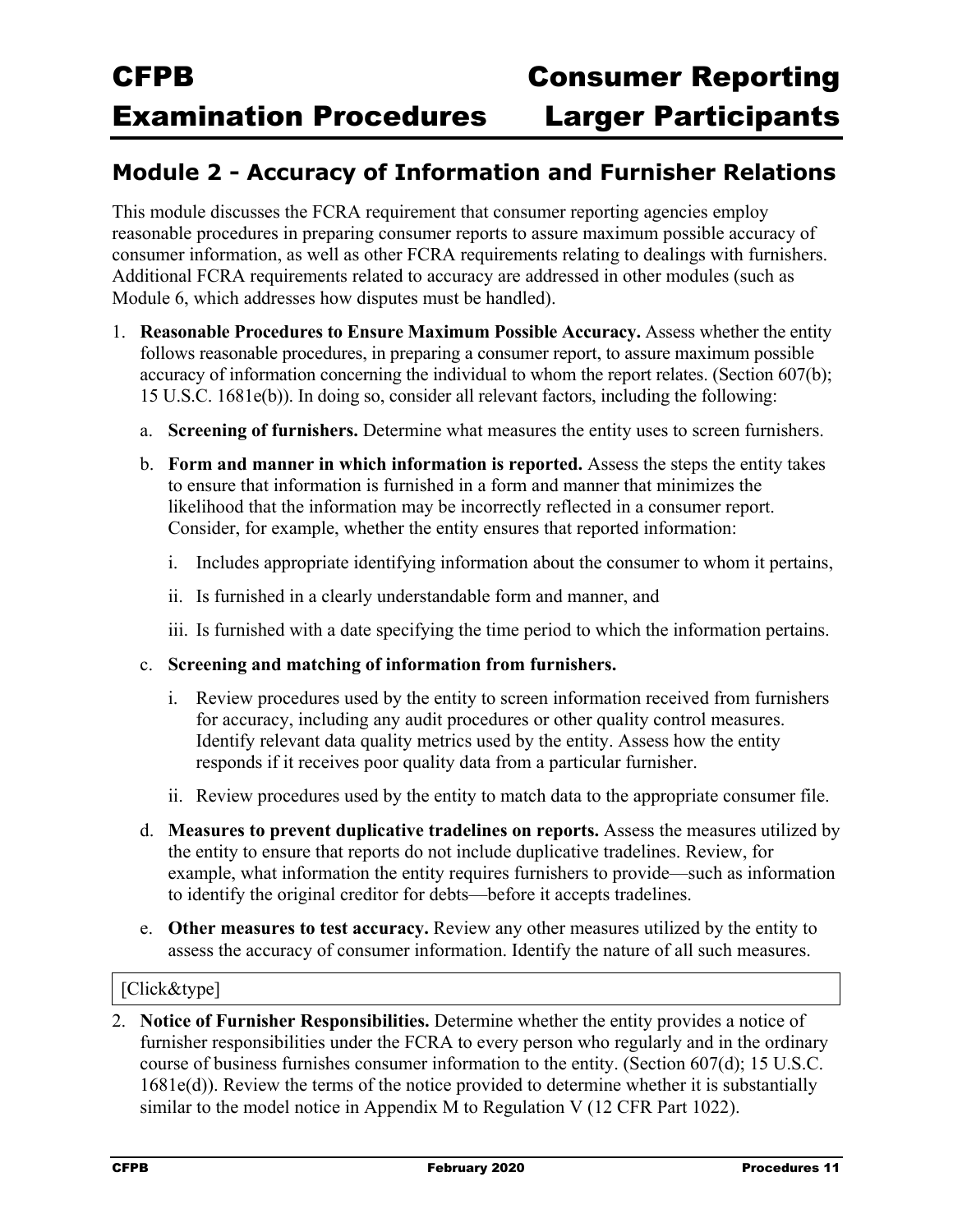### Examination Procedures Larger Participants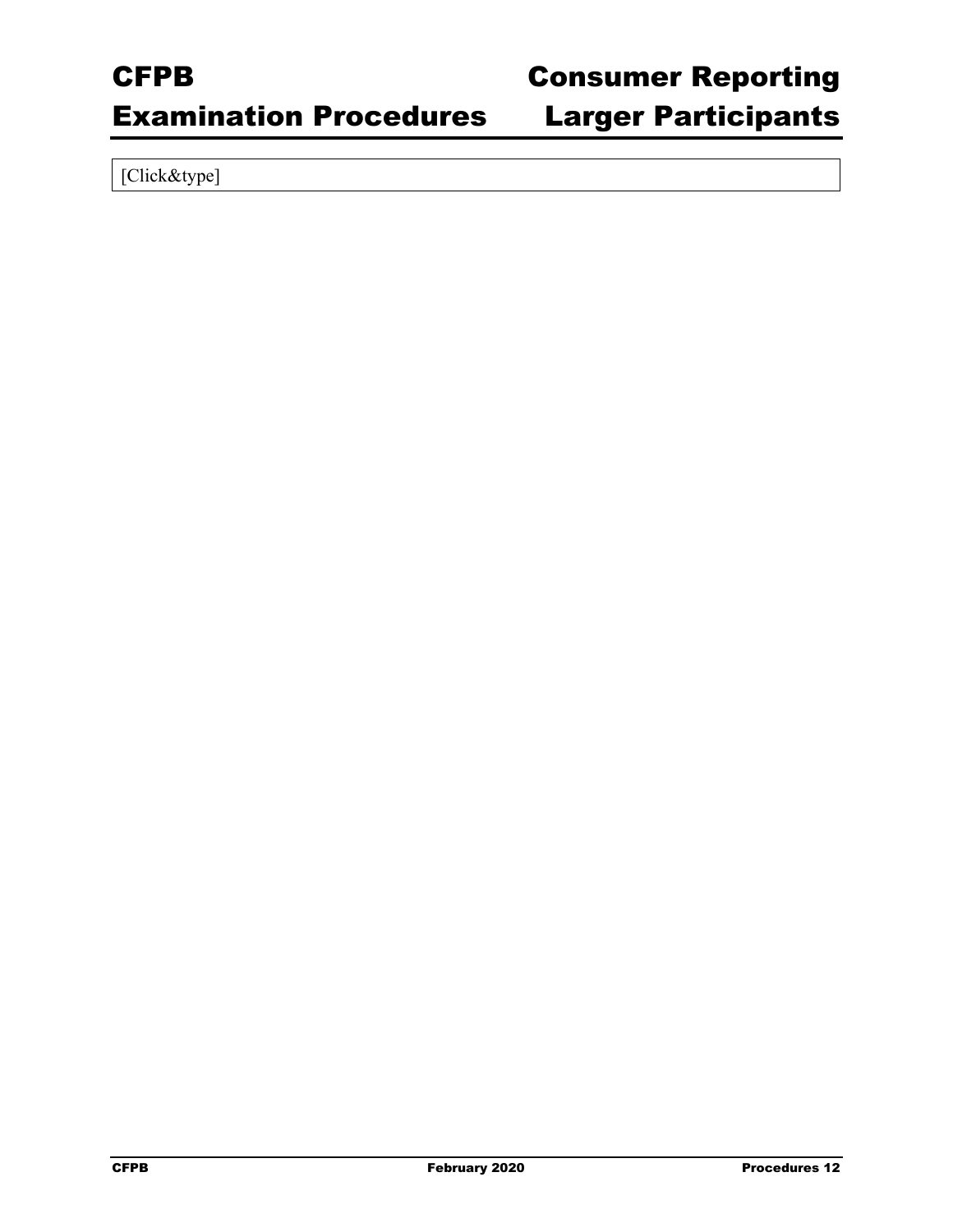### **Module 3 - Contents of Consumer Reports**

This module addresses the FCRA's requirements governing what consumer reporting agencies must include in or exclude from consumer reports.

- 1. **Required Information in Consumer Reports.** Determine whether the entity includes the following required information in its consumer reports:
	- a. **Bankruptcy information.** If the report identifies information regarding a case under Title 11 of the U.S. Code that involves the consumer:
		- i. The chapter of Title 11 invoked (e.g., chapter 7, 11, etc.) if provided by the source of the information and
		- ii. The fact that the bankruptcy action has been withdrawn before a final judgment, if the entity has received documentation so certifying. (Section 605(d)(1); 15 U.S.C.  $1681c(d)(1)$ ).
	- b. **Voluntary closure of account.** The fact that an account was voluntarily closed by the consumer, if the entity includes information related to the account in the report after receiving notification from the furnisher that the account was voluntarily closed. (Section 605(e); 15 U.S.C. 1681c(e)).
	- c. **Inquiries as factor.** If the entity provides a consumer report that contains any credit or other risk score or predictor on any consumer and a key factor that adversely affected such score or predictor was the number of inquiries, a clear and conspicuous statement that a key factor that adversely affected such score or predictor was the number of inquiries (unless the entity is a check services company, acting as such, to the extent that it is engaged in issuing authorizations for the purpose of approving or processing negotiable instruments, electronic fund transfers, or similar methods of payments). (Section 605(d)(2); 15 U.S.C. 1681c(d)(2)).
	- d. **Existence of a dispute.** The fact that the consumer disputes information, if the entity includes disputed information in the report after receiving notification from a furnisher of the dispute. (Section  $605(f)$ ; 15 U.S.C. 1681c(f)).
	- e. **Overdue child support obligations.** Any information on the failure of the consumer to pay overdue support which:
		- i. Is provided
			- A. To the consumer reporting agency by a state or local child support enforcement agency; or
			- B. To the consumer reporting agency and verified by any local, state, or federal government agency; and
		- ii. Predates the report by seven years or less. (Section 622; 15 U.S.C. 1681s-1).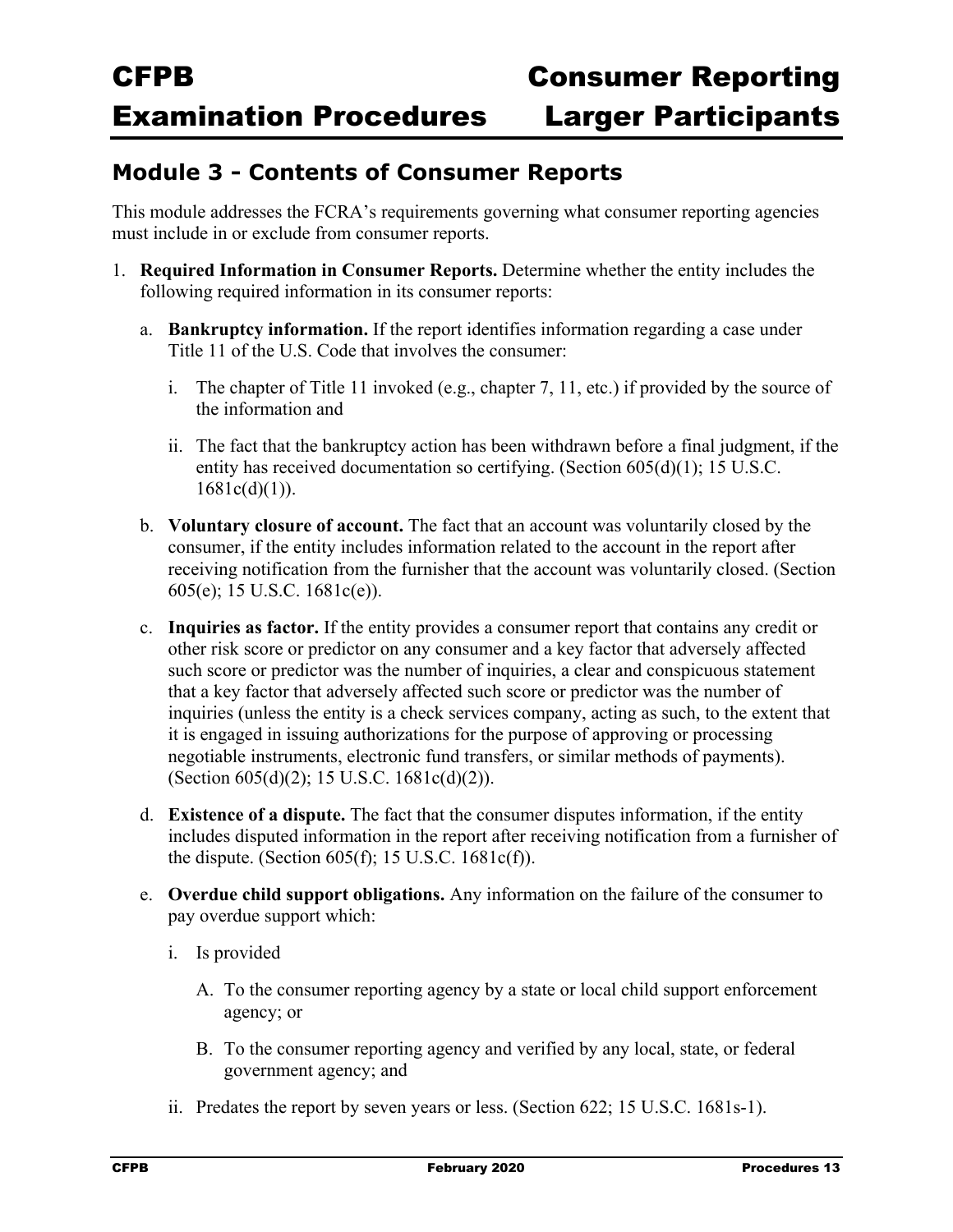- 2. **Prohibited Information in Consumer Reports.** Determine whether the entity provides reports that include any of the following prohibited types of information.
	- a. **Previously deleted information.** Determine whether the entity includes in consumer reports or in a consumer's file information that was previously deleted from the consumer's file (unless the information has been reinserted based on a certification from the furnisher that the information is complete and accurate). (Section  $611(a)(5)(B)(i)$ ,  $(5)(C)$ ; 15 U.S.C. 1681i(a)(5)(B)(i), (5)(C)).
	- b. **Obsolete information.** The FCRA prohibits the inclusion of the five types of information listed below in all reports except those reports used in connection with (1) credit transactions or life insurance underwriting that involve or may reasonably be expected to involve at least \$150,000 or (2) individual employment decisions where the annual salary equals or may reasonably be expected to equal \$75,000 or more. For all reports that do not fall within these two exemptions, determine whether the entity includes any of the following types of prohibited information:
		- i. Cases under Title 11 or the Bankruptcy Act, if the date of entry of the order for relief or the date of adjudication is more than 10 years earlier than the date of the report;
		- ii. Civil suits, civil judgments, and records of arrest, if:
			- A. The governing statute of limitations had expired as of the date of the report and
			- B. The date of entry is more than seven years before the date of the report;
		- iii. Paid tax liens if the date of payment is more than seven years before the date of the report;
		- iv. Accounts placed for collection or charged to profit and loss that are more than seven years old as of the date of the report, provided that:
			- A. For delinquent accounts placed for collection, charged to profit and loss, or subjected to any similar action, the seven-year period begins 180 days after the date of delinquency that immediately preceded the collection activity, charge to profit and loss, or similar action, but
			- B. Special triggering rules apply for reporting on Federal Family Education Loans, 20 U.S.C. 1080a(f), and
			- C. Information regarding the status of Perkins Loans may be reported until the loan is paid in full, 20 U.S.C. 1087cc(c)(3); or
		- v. Any other adverse item of information (other than records of convictions of crimes) that is more than seven years old as of the date of the report. (Section  $605(a)-(c)$ ; 15 U.S.C. 1681c(a)-(c)).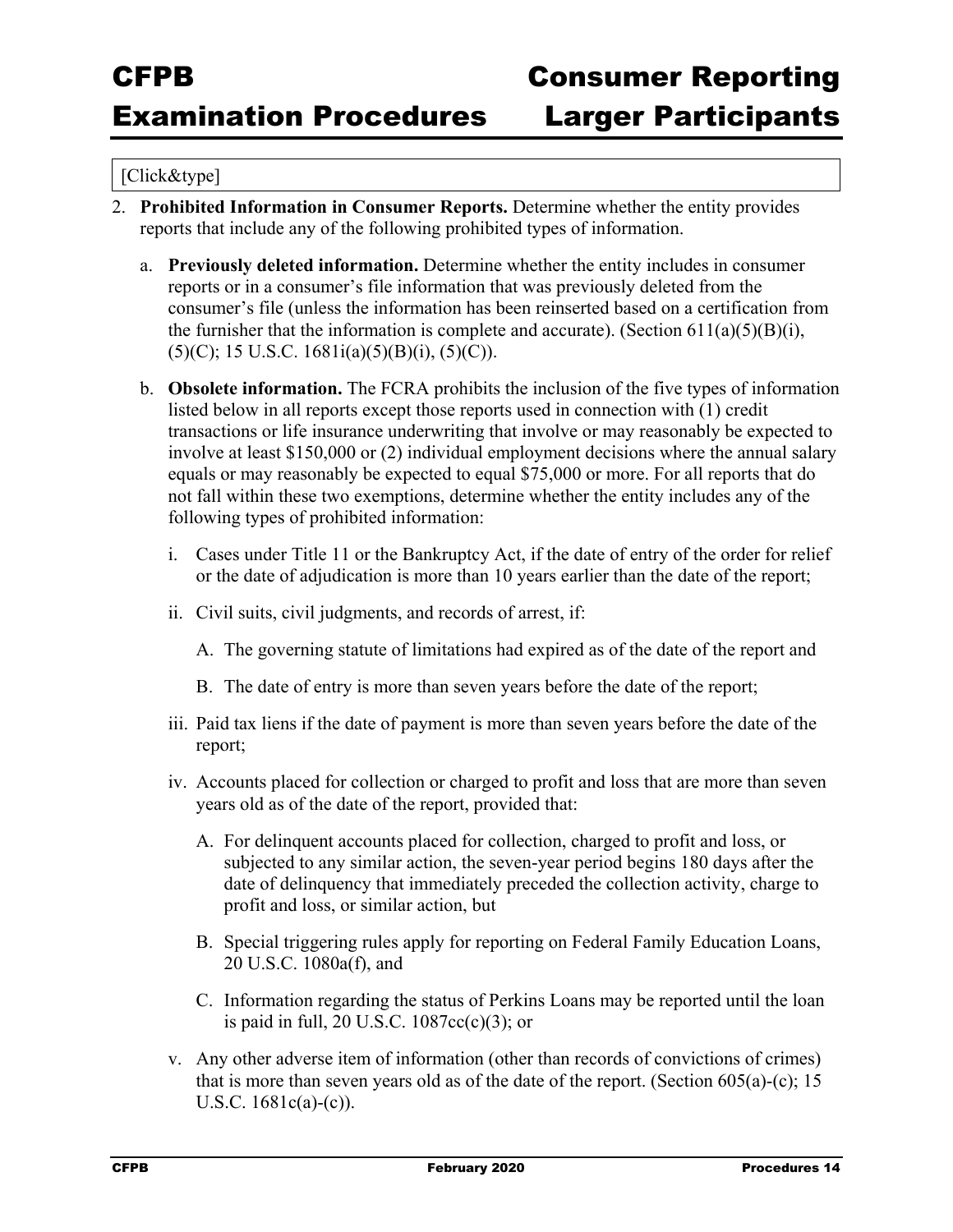- c. **Medical contact information.** Determine whether the entity includes the name, address, and telephone number of any medical information furnisher that has notified the agency of its status, *other than* under the following permitted circumstances:
	- i. The name, address, and telephone number are restricted or reported using codes that do not identify, or provide information sufficient to infer, the specific provider or the nature of the services, products, or devices to a person other than the consumer or
	- ii. The report is being provided to an insurance company for a purpose relating to engaging in the business of insurance other than property and casualty insurance. (Section 605(a)(6); 15 U.S.C. 1681c(a)(6)).
- d. **Veteran's medical debt.** Determine whether the entity (must be a nationwide CRA defined in Section  $603(p)$ ) complies with the requirements related to veteran's medical debt.
	- i. Determine whether the consumer reporting agency uses the database as a means to identify whether furnished information about consumers is related to a veteran's medical debt. (Section 302(c)(5) of the Economic Growth, Regulatory Relief, and Consumer Protection Act; Pub. L. No. 115-174; 132 Stat. 1296 (2018)).
	- ii. Determine whether the entity provides reports that include any of the following prohibited types of information regarding veteran's medical debt:
		- A. Any information related to a veteran's medical debt, if the date on which the hospital care, medical services, or extended care services was rendered relating to the debt precedes the consumer report by less than 1 year if the consumer reporting agency has actual knowledge that the information is related to a veteran's medical debt and the consumer reporting agency is in compliance with its obligation under section 302(c)(5) of the Economic Growth, Regulatory Relief, and Consumer Protection Act. (Section 605(a)(7); 15 U.S.C. 1681c(a)(7)).
		- B. Any information related to a fully paid or settled veteran's medical debt that had been characterized as delinquent, charged off, or in collection if the consumer reporting agency has actual knowledge that the information is related to a veteran's medical debt and the consumer reporting agency is in compliance with its obligation under section 302(c)(5) of the Economic Growth, Regulatory Relief, and Consumer Protection Act. (Section 605(a)(8); 15 U.S.C. 1681c(a)(8)).
- e. **Other prohibited medical information.** Determine whether the entity provides consumer reports that contain any medical information about a consumer for employment purposes or in connection with a credit or insurance transaction, other than under any one of the following permitted circumstances:
	- i. The information consists of medical contact information treated in the manner specified in 2c above;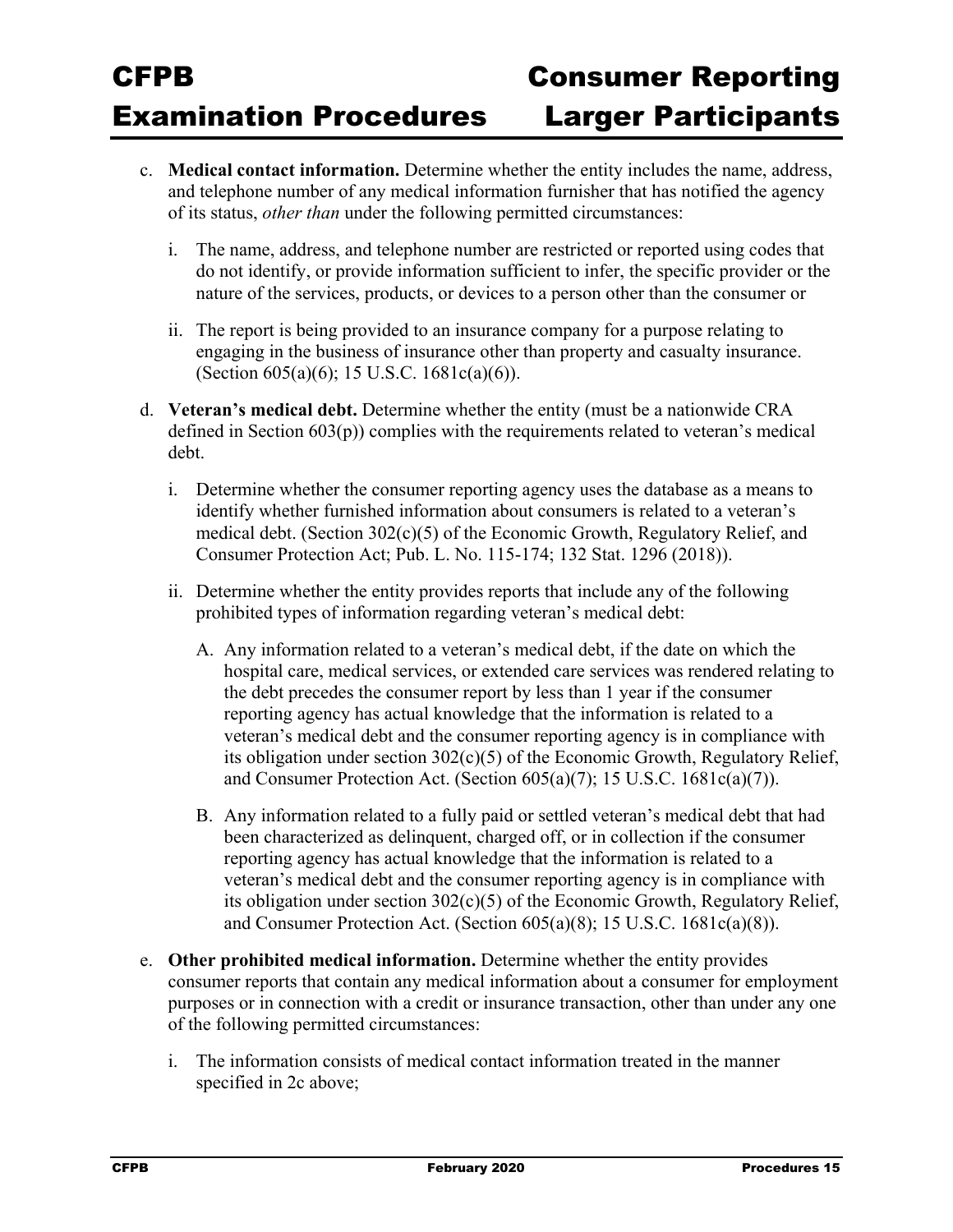- ii. If furnished in connection with an insurance transaction, the consumer affirmatively consented to the furnishing of the report;
- iii. If furnished for employment purposes or in connection with a credit transaction:
	- A. The information is relevant to process or effect the employment or credit transaction and
	- B. The consumer provided specific written consent for the furnishing of the report that describes in clear and conspicuous language the use for which the information will be furnished; or
- iv. The information pertains solely to transactions, accounts, or balances relating to debts arising from the receipt of medical services, products, or devises, where such information, other than account status or amounts, is restricted or reported using codes that do not identify, or do not provide information sufficient to infer, the specific provider or the nature of such services, products, or devices, as provided in step 2c above. (Section 604(g); 15 U.S.C. 1681b(g)).
- f. **Information subject to an identity theft block.** Determine whether the entity provides any consumer reports that include information that must be blocked pursuant to an identity theft block, as explained in steps 15-21 of Module 7. (Section 605B; 15 U.S.C. 1681c-2).
- g. **Prohibited information about prescreening inquiries.** Determine whether the entity includes information about "credit or insurance transactions that are not initiated by the consumer" (which are typically related to prescreened offers) in consumer reports. This prohibition does not apply to disclosure to the consumer of such inquiries made no more than one year prior to the consumer's request for a file disclosure. Note that the term "credit or insurance transactions that are not initiated by the consumer" does *not* include the use of a consumer report by a person with which the consumer has an account or insurance policy, for purposes of reviewing the account or insurance policy or collecting the account. (Section 603(m); 15 U.S.C. 1681a(m); Section 604(c)(3); 15 U.S.C.  $1681b(c)(3)$ ).

#### h. **Prohibited disclosure of the fact that government has sought or obtained information for counterterrorism purposes.**

- i. Determine whether the entity has disclosed, in a consumer report or in any other manner, any information indicating that the FBI has sought or obtained a consumer report or information identifying the consumer's financial institutions. If so, determine whether prior to making the disclosure, the agency received a certification from an appropriate FBI official that disclosure may:
	- A. Threaten national security;
	- B. Interfere with a criminal, counterterrorism, or counterintelligence investigation;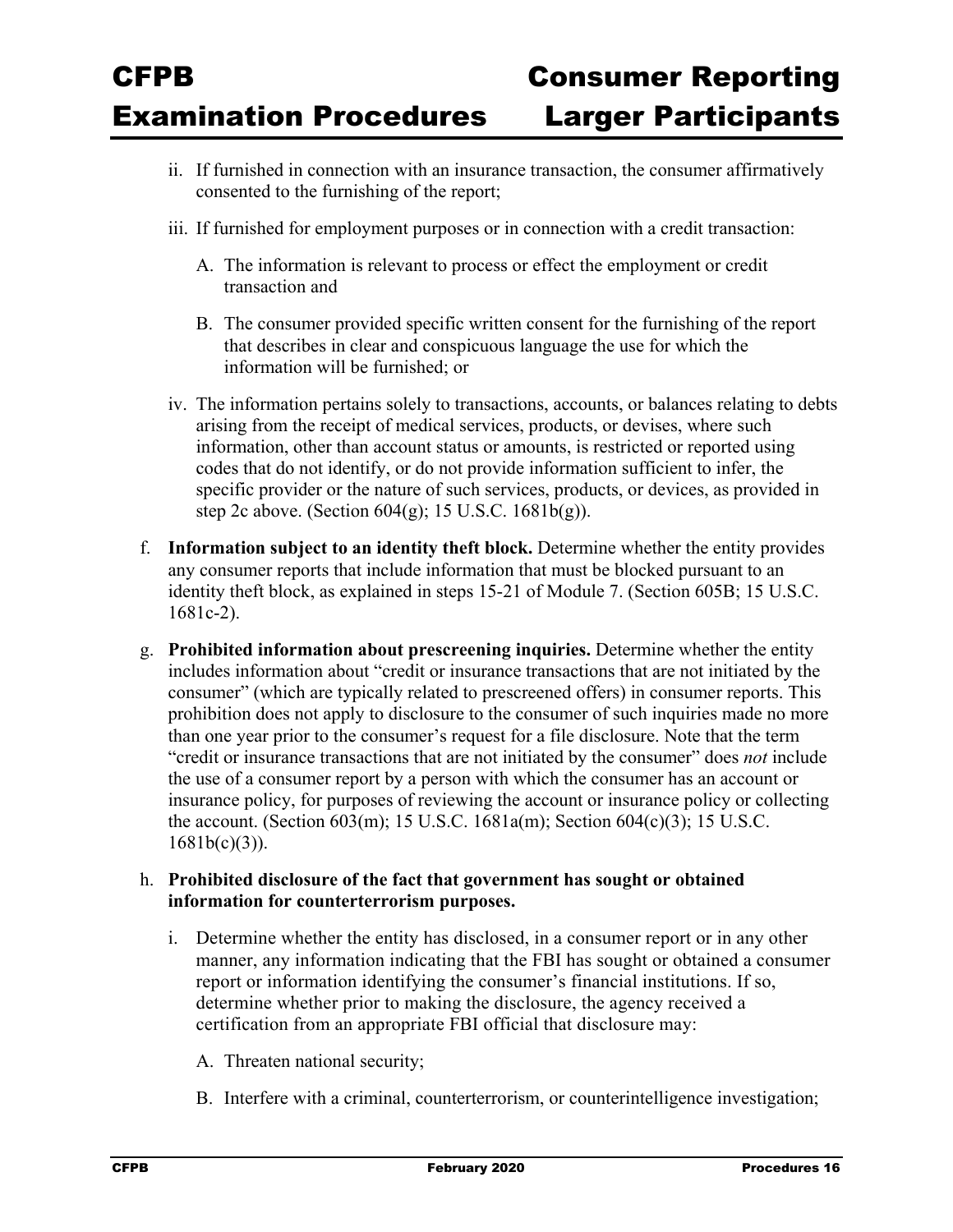- C. Interfere with diplomatic relations; or
- D. Endanger the life or physical safety of any person. (Section 626(d); 15 U.S.C. 1681u(d)).
- ii. Determine whether the entity discloses, in a consumer report or in any other manner, any information indicating that a government agency that conducts investigations, intelligence or counterintelligence activities, or analysis related to international terrorism has sought or obtained access to a consumer report or other information in the consumer's file. If so, determine whether prior to making the disclosure, the agency received a certification from an appropriate agency official that disclosure may:
	- A. Threaten national security;
	- B. Interfere with a criminal, counterterrorism, or counterintelligence investigation;
	- C. Interfere with diplomatic relations; or
	- D. Endanger the life or physical safety of any person. (Section 627(c); 15 U.S.C. 1681v(c)).
- i. **Adverse information from previously prepared investigative reports.** If the entity prepares investigative consumer reports, determine whether any of its consumer reports include any adverse information from a previously-generated investigative consumer report (other than information that is a matter of public record). If so, determine whether:
	- A. Such adverse information was verified in the process of preparing the subsequent consumer report or
	- B. The adverse information was received within the three-month period preceding the date the subsequent report was furnished. (Section 614; 15 U.S.C. 1681*l*).

- 3. **Procedures Regarding Contents of Consumer Reports.** Determine whether the entity maintains adequate procedures to meet the FCRA requirements regarding information that must be contained in or excluded from consumer reports (described in steps 1 and 2 above). Consider in particular the following:
	- a. Whether the entity has reasonable procedures in place to ensure that required information about bankruptcies, voluntary closures of accounts, and inquiries as factors is included and that disputed information is marked as such, as described in step 1 above;
	- b. Whether the entity uses reasonable procedures to ensure that information described in step 2b above is excluded from consumer reports once it is too old to be disclosed; and
	- c. Whether the entity has reasonable procedures in place to protect medical contact information, as described in step 2c above. (Section 607(a); 15 U.S.C. 1681e(a)).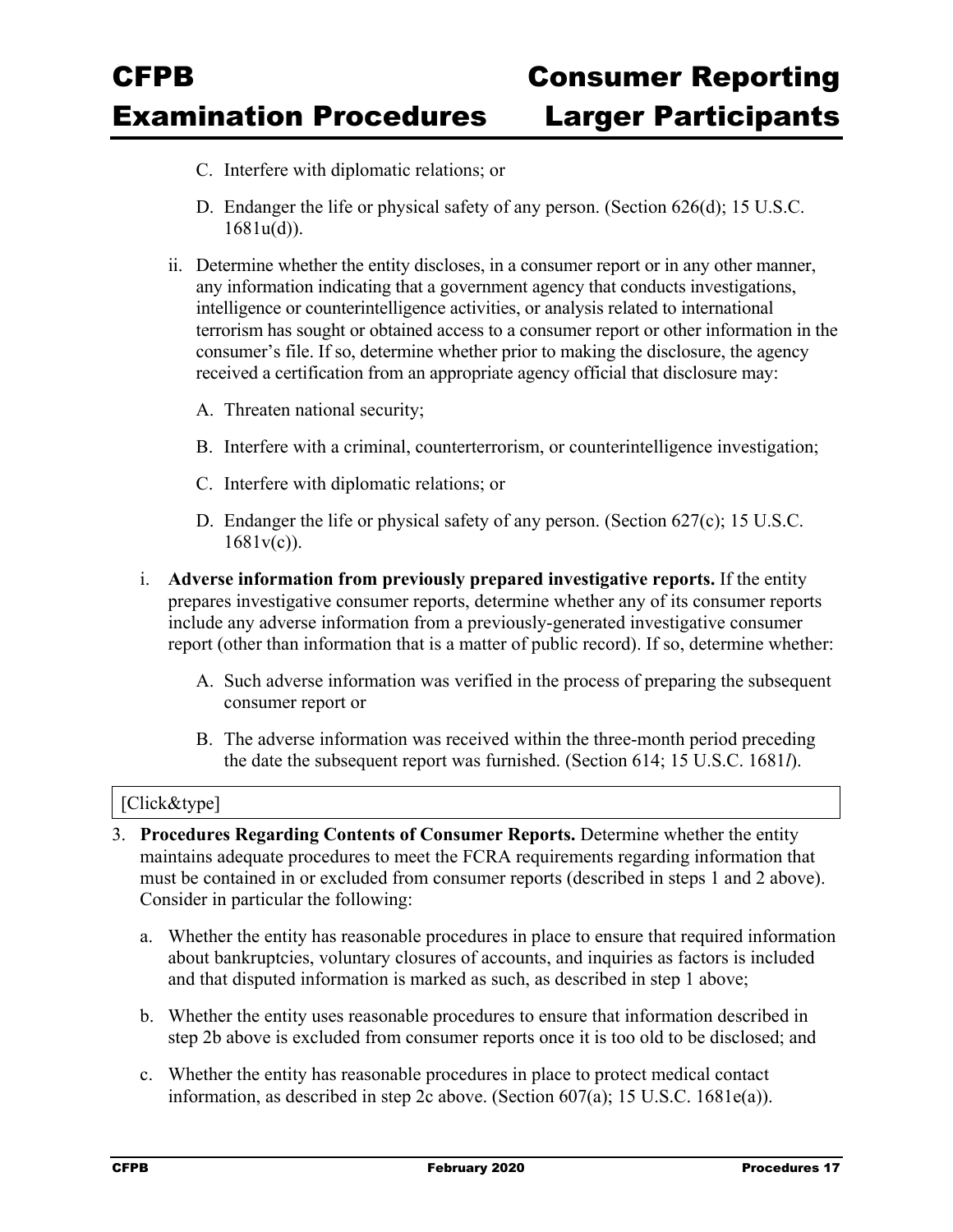(Procedures to prevent the reappearance of deleted information are addressed in step 15 of Module 6. Procedures related to identity theft and prescreening inquiries are discussed in step 1 of Module 7 and step 11 of Module 8, respectively.)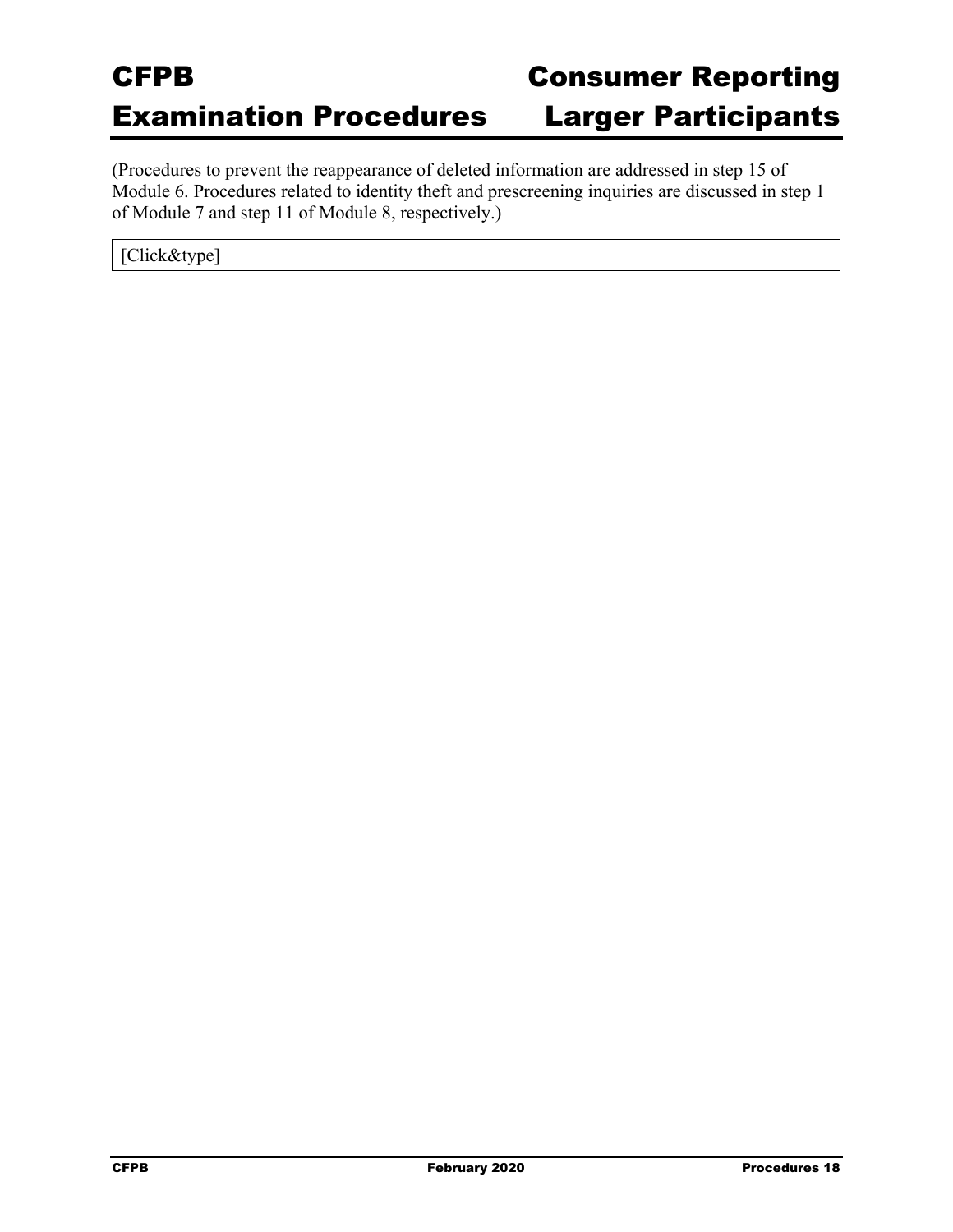### **Module 4 - Permissible Purposes and Other User Issues**

This module discusses various requirements that the FCRA imposes on consumer reporting agencies in their dealings with users of consumer reports. One such requirement is the obligation to ensure that anyone to whom it furnishes a consumer report has a permissible purpose (as detailed below) to obtain a report.

Examiners should note that reports made to governmental agencies that contain only identifying information (i.e., name, address, former addresses, places of employment, or former places of employment) are not subject to the permissible purpose requirement described below. (Section 608; 15 U.S.C. 1681f). The FCRA also requires certain disclosures, on proper certification, to the FBI for counterintelligence purposes and to other governmental agencies for counterterrorism purposes. (Section 626; 15 U.S.C. 1681u; Section 627; 15 U.S.C. 1681v).

1. **Verification of Identity and Uses of Prospective Users.** Determine whether the entity makes a reasonable effort to verify the identity of a new prospective user and the uses certified by such prospective user prior to furnishing a consumer report to the user. (Section 607(a); 15 U.S.C. 1681e(a)). Determine the steps the entity takes to verify the uses certified by prospective users (such as onsite visits to the users' places of business, checking the users' references, confirmation of applicants' business identity, examining applications and supporting documentation supplied by applicants, or other methods, to detect suspect representations, discrepancies, illogical information, suspicious patterns, factual anomalies, and other indicia of unreliability).

#### [Click&type]

- 2. **Certification of Purposes.** Determine whether the entity's procedures require prospective users of consumer reports to:
	- a. Identify themselves,
	- b. Certify the purposes for which the information is sought, and
	- c. Certify that the information will be used for no other purpose. (Section  $607(a)$ ; 15 U.S.C. 1681e(a)).

- 3. **Reasonable Procedures Regarding Permissible Purposes.** Determine whether the entity maintains reasonable procedures to ensure that, aside from the provision of consumer reports to government agencies in appropriate circumstances, consumer reports are furnished only in the following permissible circumstances:
	- a. In response to a court order or federal grand jury subpoena.
	- b. In accordance with the written instructions of the consumer.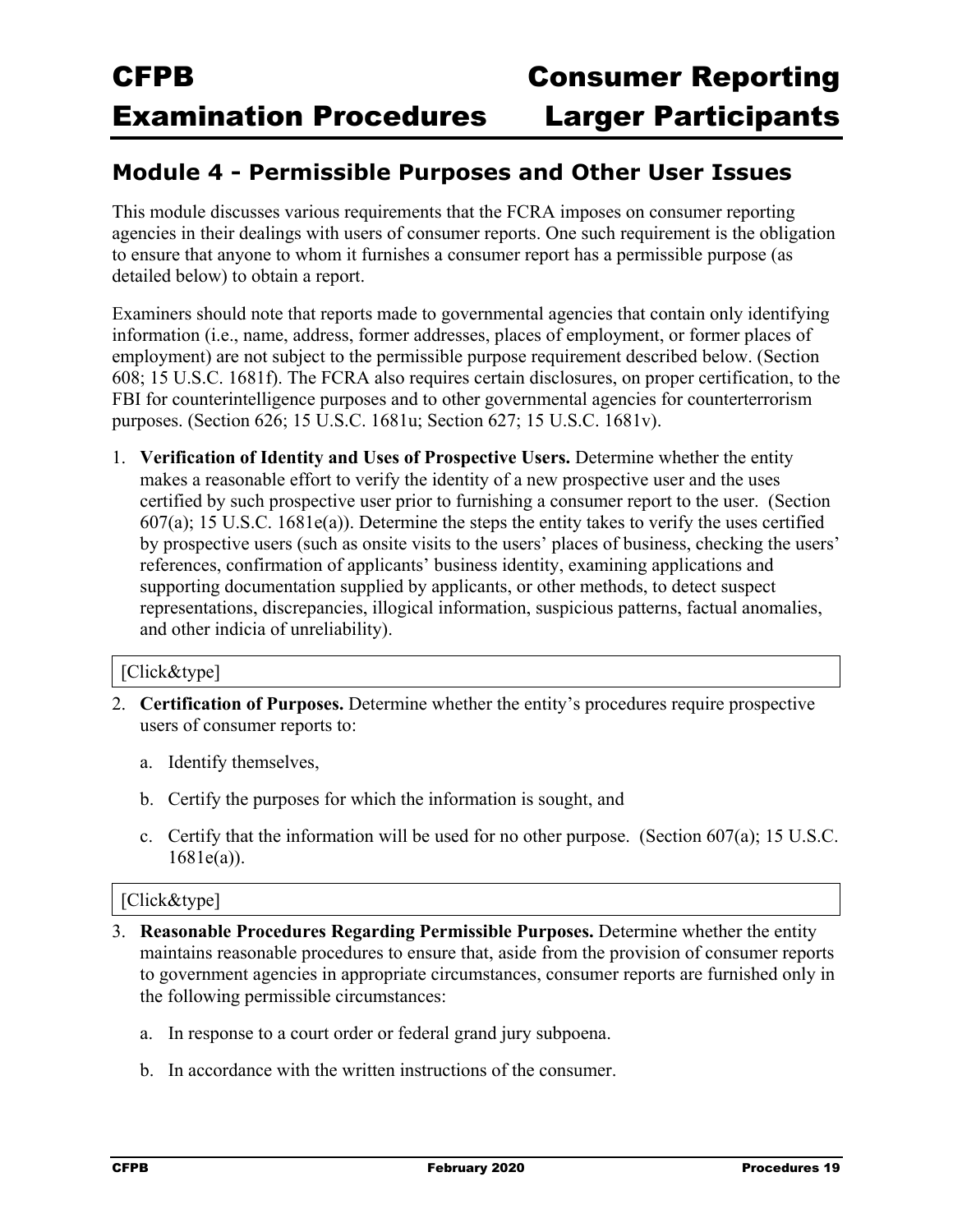- c. To a person that the entity has reason to believe intends to use the report as information for any of the following reasons:
	- i. In connection with a credit transaction involving the consumer on whom information is to be furnished and that involves (a) extending credit to the consumer, (b) reviewing an account of the consumer, or (c) collecting an account of the consumer;
	- ii. For employment purposes;
	- iii. In connection with the underwriting of insurance involving the consumer;
	- iv. In connection with a determination of the consumer's eligibility for a license or other benefit granted by a governmental instrumentality that is required by law to consider an applicant's financial responsibility or status;
	- v. As a potential investor or servicer, or current insurer, in connection with a valuation of, or an assessment of the credit or prepayment risks associated with, an existing credit obligation;
	- vi. Otherwise has a legitimate business need for the information:
		- A. In connection with a business transaction that the consumer initiates or
		- B. To review an account to determine whether the consumer continues to meet the terms of the account.
	- vii. To executive departments and agencies in connection with the issuance of government-sponsored individually billed travel charge cards.
- d. In response to a request by the head of a state or local child support enforcement agency (or authorized appointee) if the person making the request makes various certifications to the consumer reporting agency regarding the need to obtain the report.
- e. To an agency administering a state plan under 42 U.S.C. 654 to set an initial or modified child support award.
- f. To the Federal Deposit Insurance Corporation or the National Credit Union Administration in connection with its appointment or operation as a conservator, receiver, or liquidating agent for an insured depository institution or insured credit union or its resolution or liquidation of a failed or failing insured depository institution or insured credit union. (Section 604; 15 U.S.C. 1681b; Section 607(a); 15 U.S.C. 1681e(a)).

#### [Click&type]

4. **Reasonable Grounds for Belief That Information Will Be Misused.** Determine whether the entity has furnished a consumer report to any person even though the entity had reasonable grounds for believing that the consumer report would not be used for one of the permissible purposes listed in step 3 above. (Section 607(a); 15 U.S.C. 1681e(a)).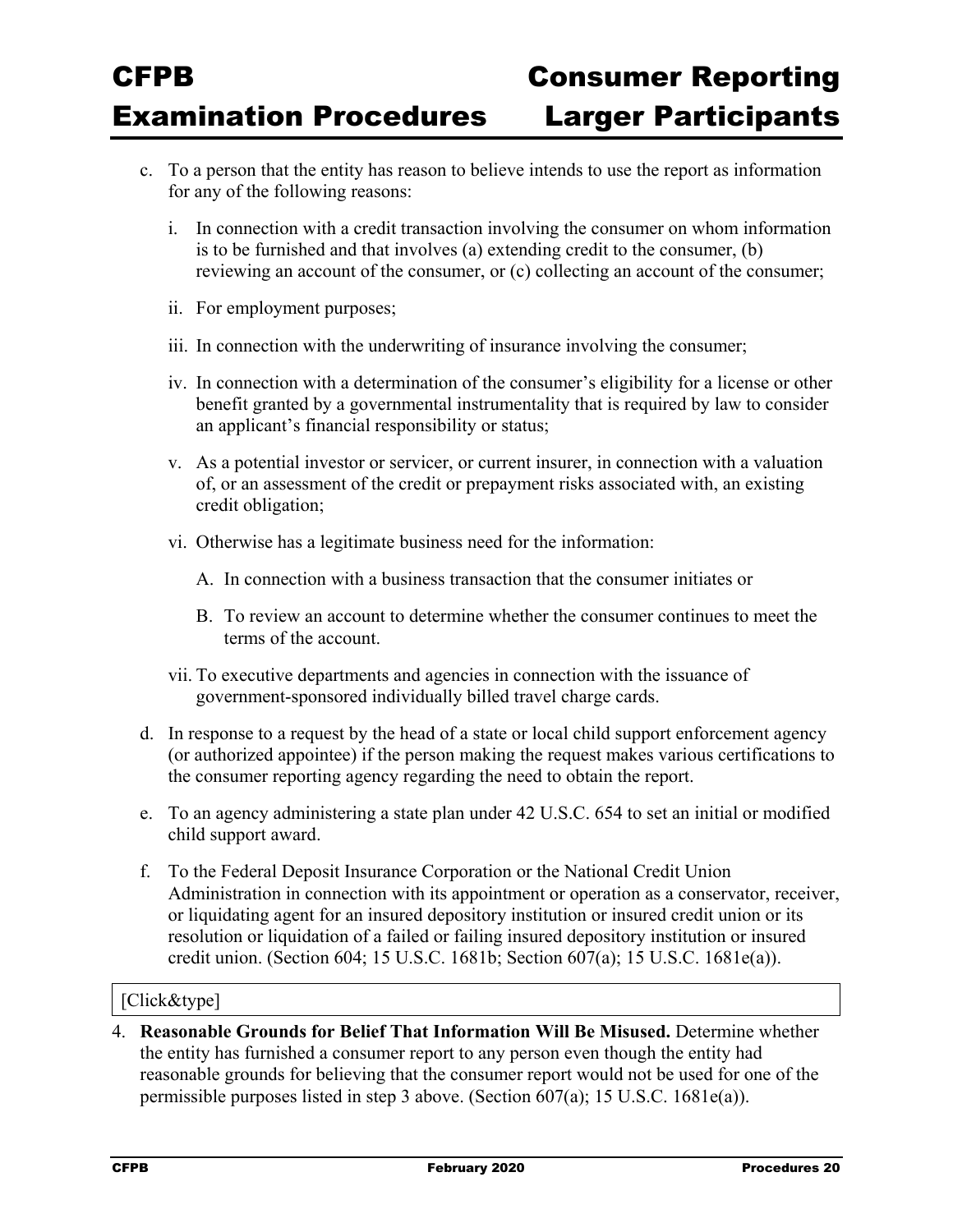#### [Click&type]

- 5. **Specific Permissible Use Issues for Consumer Reporting Agencies That Furnish Reports for Resale.**
	- a. Determine whether the entity provides reports to any person that seeks the report for purposes of reselling the report or any information in the report. (For purposes of this analysis and step 5b below, do not consider any reselling where the end-user is a federal agency or department that obtains the information in order to determine the consumer's eligibility for access to classified information and that certifies that nondisclosure is required for the reasons set forth in Section  $607(e)(3)$  (15 U.S.C. 1681e(e)(3)).)
	- b. If the entity does furnish reports that are used for resale, determine whether the entity requires the reseller to disclose to the entity the following information:
		- i. The identity of the end-user of the report (or information) and
		- ii. Each permissible purpose for which the report is furnished to the end-user of the report (or information). (Section 604; 15 U.S.C. 1681b; Section 607(e); 15 U.S.C. 1681e(e)).

- 6. **Specific Permissible Use Issues for Entities that Resell Reports (or Information From Reports) Obtained From Other Consumer Reporting Agencies.**
	- a. Determine whether the entity obtains consumer reports from another consumer reporting agency for purposes of reselling the report or any information in the report. (For purposes of this analysis and step 6b below, do not consider any reselling where the enduser is a federal agency or department that obtains the information in order to determine the consumer's eligibility for access to classified information and that certifies that nondisclosure is required for the reasons set forth in Section 607(e)(3) (15 U.S.C.  $1681e(e)(3)$ ).
	- b. If so, consider the following with respect to the entity's reselling activities:
		- i. Determine whether the entity discloses to the originating consumer reporting agency:
			- A. The identity of the end-user of the report or information and
			- B. Each permissible purpose for which the report or information is furnished to the end-user. (Section 607(e)(1); 15 U.S.C. 1681e(e)(1)).
		- ii. Assess whether the entity has established and complies with reasonable procedures designed to ensure that the report or information is resold only for a permissible purpose identified in step 3 above. Determine, for example, whether the entity requires each person to which the report or information is resold and that resells or provides the report or information to any other person to: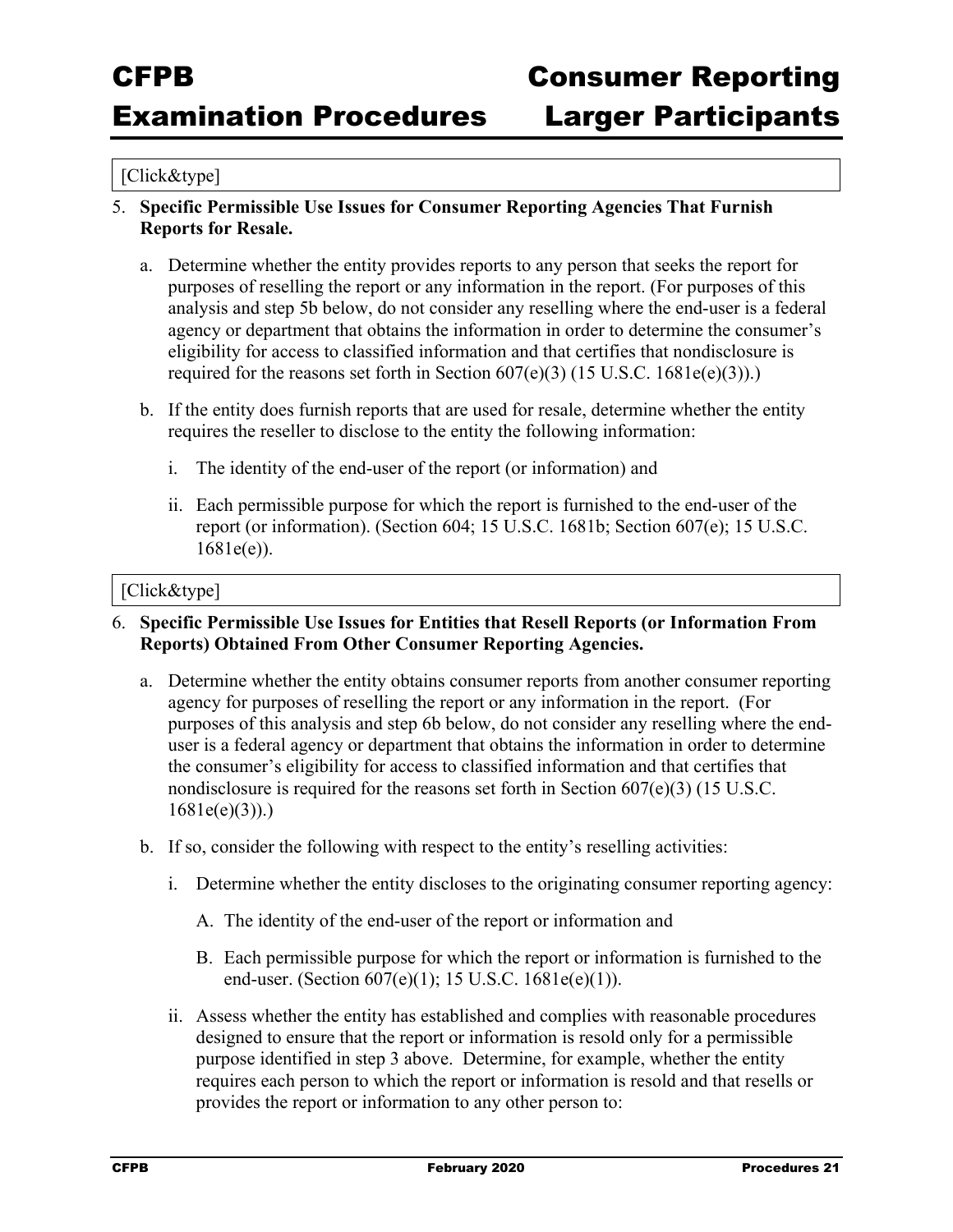- A. Identify each end-user of the resold report or information,
- B. Certify each purpose for which the report or information will be used, and
- C. Certify that the report or information will be used for no other purpose. (Section 607(e)(2)(A); 15 U.S.C. 1681e(e)(2)(A)).
- iii. Assess whether the entity makes reasonable efforts before reselling any report to verify the identifications and certifications referred to in step 6bii above. (Section 607(e)(2)(B); 15 U.S.C. 1681e(e)(2)(B)).

#### [Click&type]

7. **Improper Limits on User Disclosures to Consumers.** Determine whether the entity prohibits any user of its consumer reports from disclosing the report's contents to the consumer, if adverse action against the consumer has been taken by the user based in whole or in part on the report. (Section  $607(c)$ ; 15 U.S.C.  $1681e(c)$ ).

#### [Click&type]

- 8. **Required Notices to Users.** Determine whether the entity provides users with a notice of their responsibilities under the FCRA. (Section 607(d); 15 U.S.C. 1681e(d)). Review the content of the notice provided to determine:
	- a. Whether it is substantially similar to the content prescribed in Appendix N to Regulation V (12 CFR Part 1022) and
	- b. Whether the information is clearly and prominently displayed.

#### [Click&type]

- 9. **Address Discrepancy Notices.** If the entity is a nationwide consumer reporting agency, determine whether it notifies persons who request consumer reports of the existence of an address discrepancy in all instances when:
	- a. A request includes an address for the consumer that substantially differs from the addresses in the consumer's file and
	- b. The entity provides a consumer report in response to the request. (Section 605(h); 15 U.S.C. 1681c(h)).

#### [Click&type]

10. **Unauthorized disclosures by officers or employees.** Determine whether the entity has policies and procedures in effect to ensure that officers and employees do not provide information concerning an individual from the agency's files to a person not authorized to receive that information. (Section 620; 15 U.S.C. § 1681r).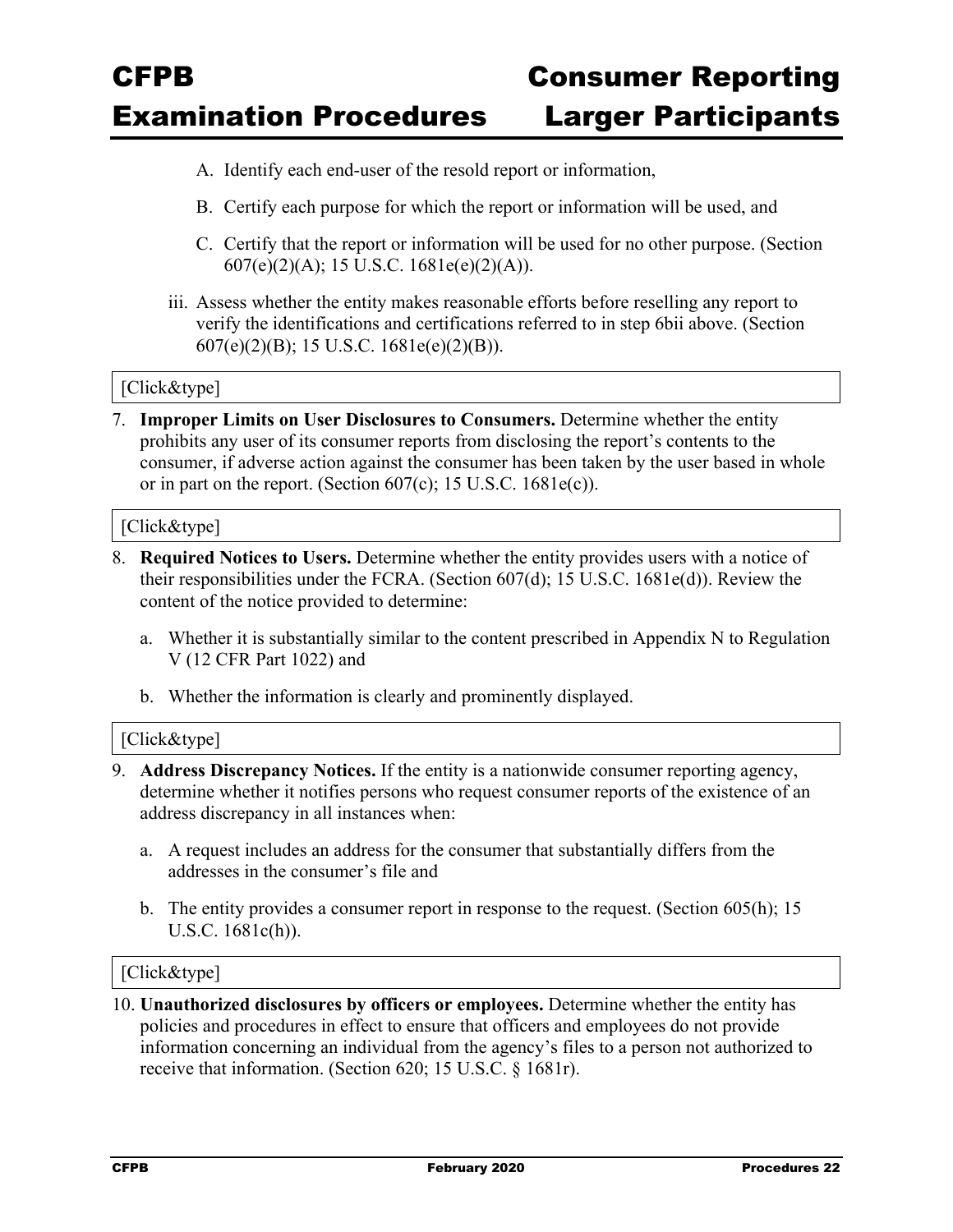### Examination Procedures Larger Participants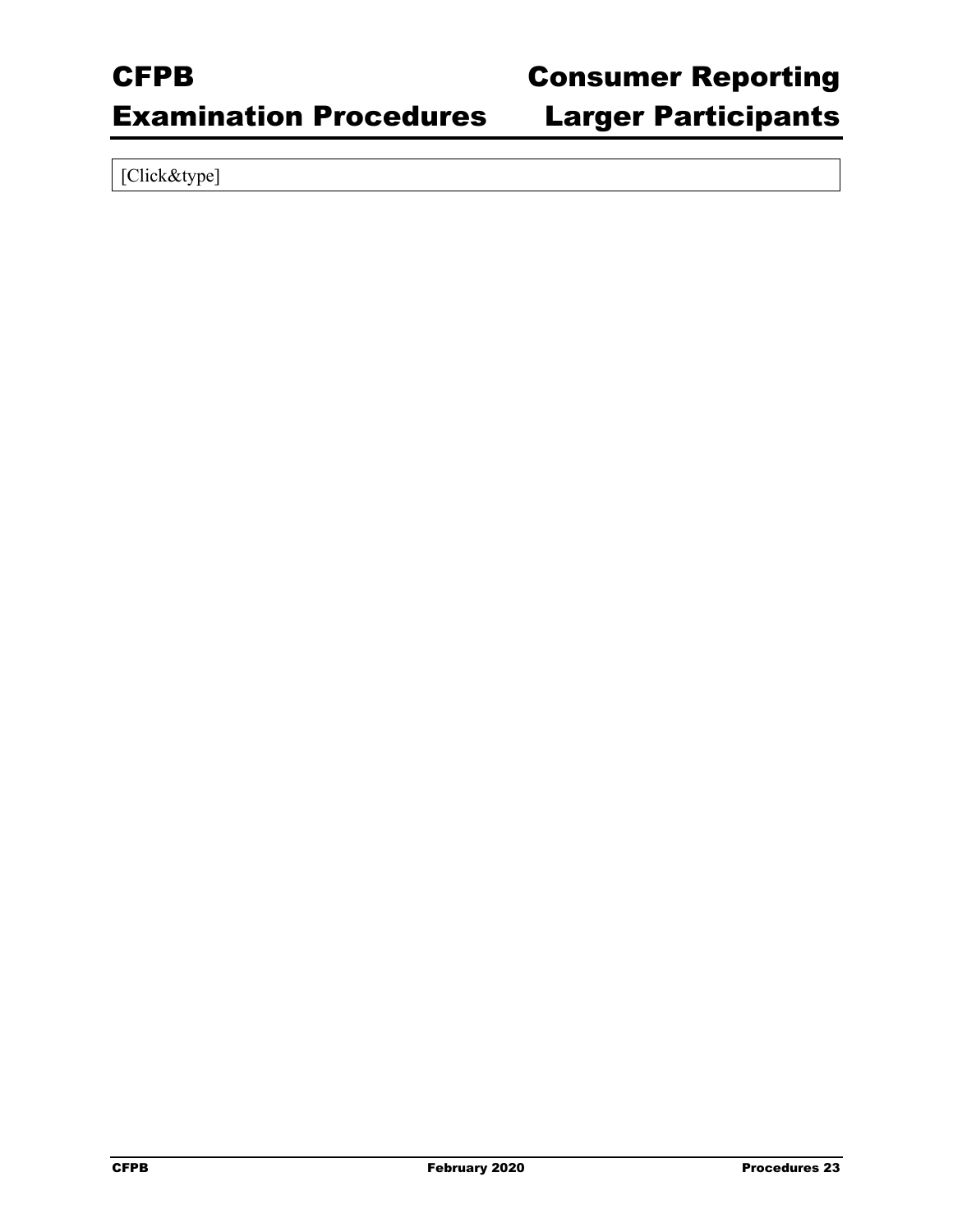### **Module 5 - Consumer File and Score Disclosures**

This module assesses compliance with the FCRA provisions that require consumer reporting agencies to give consumers access to their files and scores.

#### 1. **Identification Required for Consumer Disclosures.**

- a. Determine whether the entity requires consumers to furnish proper identification in order to obtain disclosure of their files and/or scores. (Section 610(a)(1); 15 U.S.C.  $1681h(a)(1)$ ).
- b. Assess whether the entity has developed and implemented reasonable requirements for the types of information consumers need to provide to constitute proof of identity. Evaluate whether the entity:
	- i. Ensures that the information is sufficient to enable the entity to match consumers with their files and
	- ii. Adjusts the information to be commensurate with an identifiable risk of harm arising from misidentifying the consumer. (For illustrative examples, see 12 CFR 1022.123.)

- 2. **Statement of Rights to Be Provided With Disclosures**. Determine whether the entity provides the following with each written file disclosure provided at the consumer's request:
	- a. A summary of rights that:
		- i. Is substantially similar to the CFPB's model summary in Appendix K to Regulation V (12 CFR Part 1022),
		- ii. Has all information clearly and prominently displayed, and
		- iii. Includes a description of:
			- A. The right of a consumer to obtain a copy of a consumer report under Section 609(a) (15 U.S.C. 1681g(a)) from each consumer reporting agency;
			- B. The frequency and circumstances under which a consumer is entitled to receive a free consumer report under Section 612 (15 U.S.C. 1681j);
			- C. The right of a consumer to dispute information in the consumer's file under Section 611 (15 U.S.C. 1681i);
			- D. The right of a consumer to obtain a credit score from a consumer reporting agency and a description of how to obtain a credit score;
			- E. The method by which a consumer can contact, and obtain a free consumer report from, a nationwide consumer reporting agency; and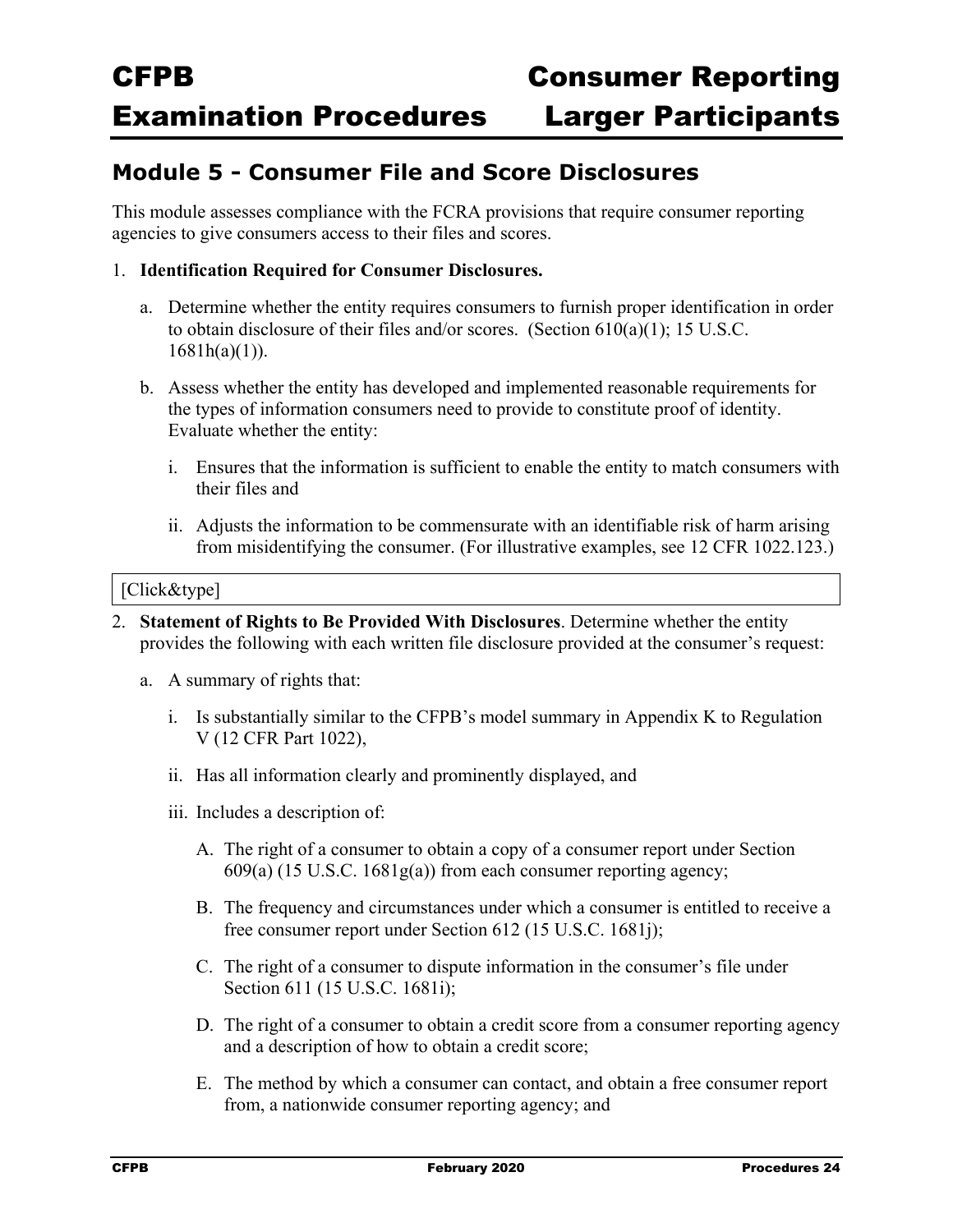- F. The method by which a consumer can contact, and obtain a consumer report from, a nationwide specialty consumer reporting agency;
- b. In the case of a nationwide consumer reporting agency, a toll-free telephone number for the entity at which personnel are accessible to consumers during normal business hours;
- c. A list of all federal agencies responsible for enforcing the FCRA (with addresses and phone numbers), in a form that will assist the consumer in selecting the appropriate agency;
- d. A statement that the consumer may have additional rights under state law and that the consumer may wish to contact a state or local consumer protection agency or a state attorney general (or the equivalent thereof) to learn of those rights; and
- e. A statement that a consumer reporting agency is not required to remove accurate derogatory information from a consumer's file, unless the information is outdated under Section 605 (15 U.S.C. 1681c) or cannot be verified. (Section 609(c)(1)-(2); 15 U.S.C. 1681g(c)(1)-(2); 12 CFR Part 1022, Appendix K).

- 3. **Information to Be Provided in Response to File Requests.** Determine whether the entity clearly and accurately discloses the following to consumers upon request:
	- a. All information in the consumer's file at the time of the request, except
		- i. The entity must not disclose the first five digits of the consumer's Social Security number (or similar identification number) if the consumer requests (after providing appropriate proof of identity) that they be truncated (as explained in step 1b above); and
		- ii. The entity need not disclose any information concerning credit scores or any other risk scores or predictors relating to the consumer (except under the circumstances described in step 4 below).
	- b. The sources of the information, except for sources acquired and used solely in preparing an investigative consumer report. (For disclosures required with respect to investigative consumer reports, see step 19 of Module 8.)
	- c. The name or trade name written in full (and, if requested by the consumer, the address and telephone number) of each person that procured a consumer report (including all endusers, but not including certain federal government users for purposes related to classified information in national security investigations):
		- i. For employment purposes, during the two-year period preceding the date of the request; or
		- ii. For any other purpose, during the one-year period preceding the date of the request.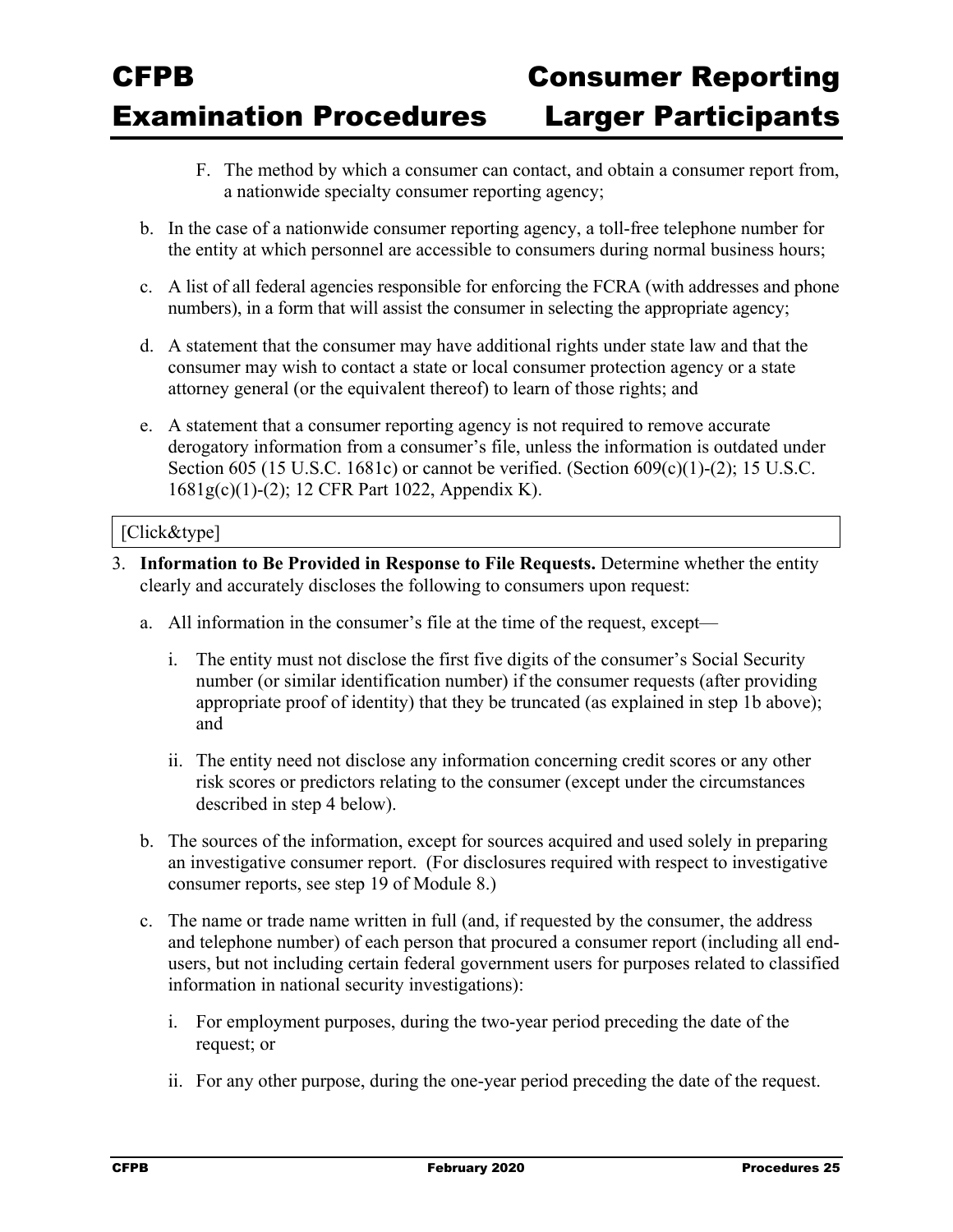- d. The dates, original payees, and amounts of any checks that:
	- i. Are included in the file at the time of the disclosure and
	- ii. Form the basis for any adverse characterization of the consumer.
- e. A record of all inquiries received by the entity during the 1-year period preceding the request that identified the consumer in connection with a credit or insurance transaction that was not initiated by the consumer.
- f. If the consumer requests a credit file and not a credit score, a statement that the consumer may request and obtain a credit score. (Section 609(a); 15 U.S.C. 1681g(a)).

#### [Click&type]

#### 4. **Information to Be Provided in Response to Credit Score Requests.**

- a. Determine whether the entity:
	- i. Distributes any scores that are used in connection with residential real property loans or
	- ii. Develops any scores that assist credit providers in understanding a consumer's general credit behavior and predicting the consumer's future credit behavior. (Section 609(f)(4); 15 U.S.C. 1681g(f)(4)).

If the answers to (i) and (ii) above are both "no," skip to step 5 below.

- b. Assess the entity's handling of consumer requests for credit scores. Refer to the Glossary and step 17 of Module 1 for the definition of "credit score." In evaluating the entity's handling of consumer requests for credit scores, consider:
	- i. Whether the entity provides the following information when a consumer requests a credit score:
		- A. A statement indicating that the information and credit scoring model may be different than the credit score that may be used by the lender and
		- B. A notice that includes:
			- (1) The current credit score of the consumer or the most recent credit score of the consumer that was previously calculated by the entity for a purpose related to the extension of credit;
			- (2) The range of possible credit scores under the model used;
			- (3) All of the key factors (as defined in the Glossary) that adversely affected the credit score of the consumer in the model used (not to exceed four factors,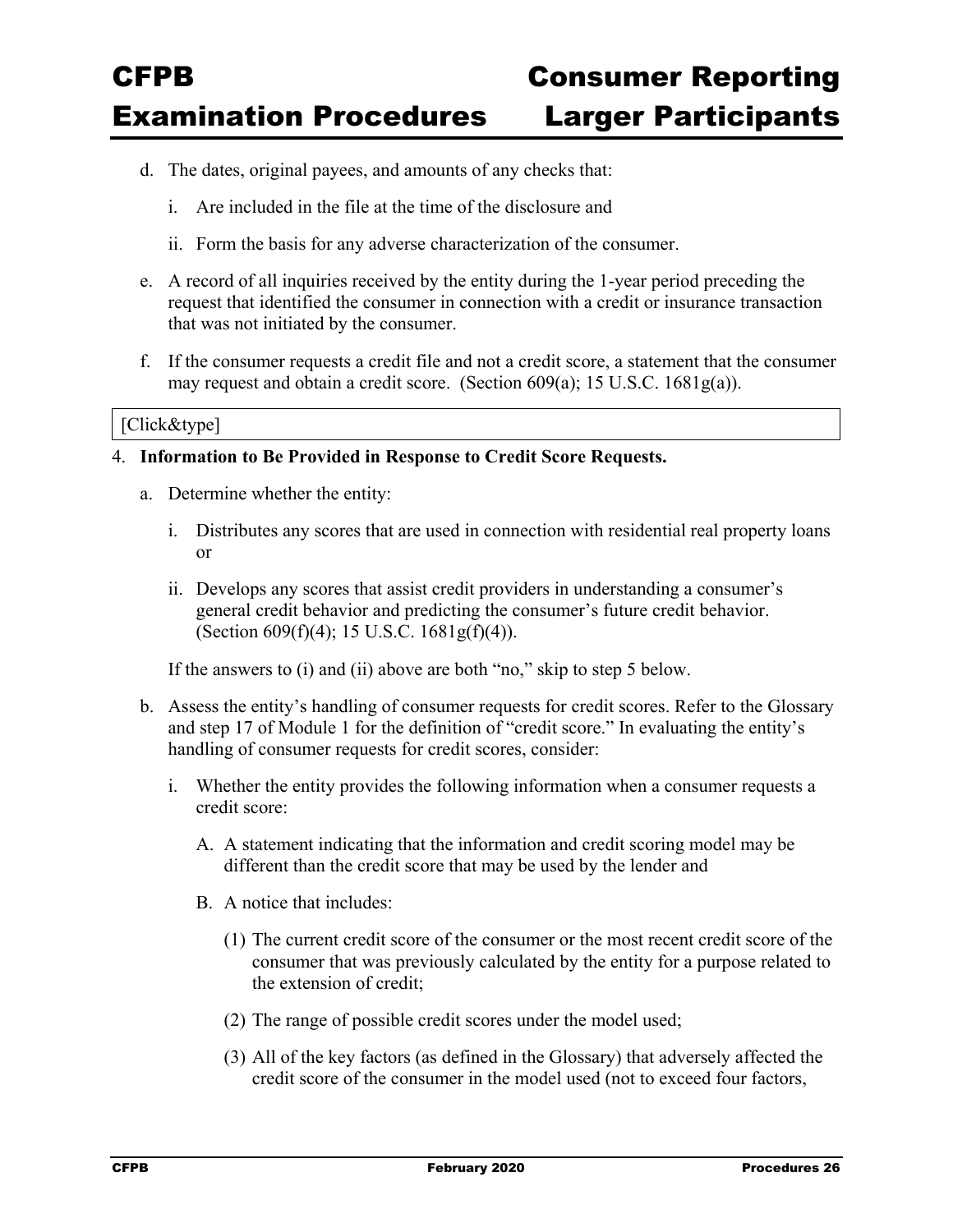except that if the number of inquiries is a key factor it must be included without regard to the numerical limit);

- (4) The date on which the credit score was created; and
- (5) The name of the source that provided the credit score or credit file upon which the credit score was created. (Section  $609(f)(1)$ ,  $(f)(2)(B)$ ,  $(f)(7)$ ,  $(f)(9)$ ; 15 U.S.C.  $1681g(f)(1)$ ,  $(f)(2)(B)$ ,  $(f)(7)$ ,  $(f)(9)$ ).
- ii. Whether the entity provides a credit score that:
	- A. Is derived from a credit scoring model that the entity distributes widely to users in connection with residential real property loans or
	- B. Should assist the consumer in understanding the credit scoring assessment of the consumer's credit behavior and predictions about the consumer's future credit behavior. (Section 609(f)(7); 15 U.S.C. 1681g(f)(7)).

#### [Click&type]

5. **Explaining File and Score Disclosures.** Evaluate whether the entity provides trained personnel to explain information in the disclosures to consumers described above. (Section 610(c); 15 U.S.C. 1681h(c)).

#### [Click&type]

6. **Contact Information for Developer of Score or Methodology.** When a consumer requests a credit score that the entity distributes but did not develop or modify, assess whether the entity provides the consumer with the name, address, and website for contacting the person or entity that developed the score or developed the methodology for the score. (Section 609(f)(5); 15 U.S.C. 1681g(f)(5)).

#### [Click&type]

- 7. **Form of Disclosures.** Determine whether the entity:
	- a. Makes the disclosures described in steps 2, 3, 4, and 6 above in writing, unless the consumer authorizes another form (Section  $610(a)(2)$ , (b); 15 U.S.C. 1681h(a)(2), (b)) and
	- b. Allows a consumer obtaining a disclosure described above to be accompanied by one other person of his or her choosing who furnishes reasonable identification (Section 610(d); 15 U.S.C. 1681h(d)).

#### [Click&type]

8. **Free Annual Reports.** The FCRA requires nationwide consumer reporting agencies and nationwide specialty consumer reporting agencies to provide free annual reports if they have been in continuous operation for at least a year. Nationwide consumer reporting agencies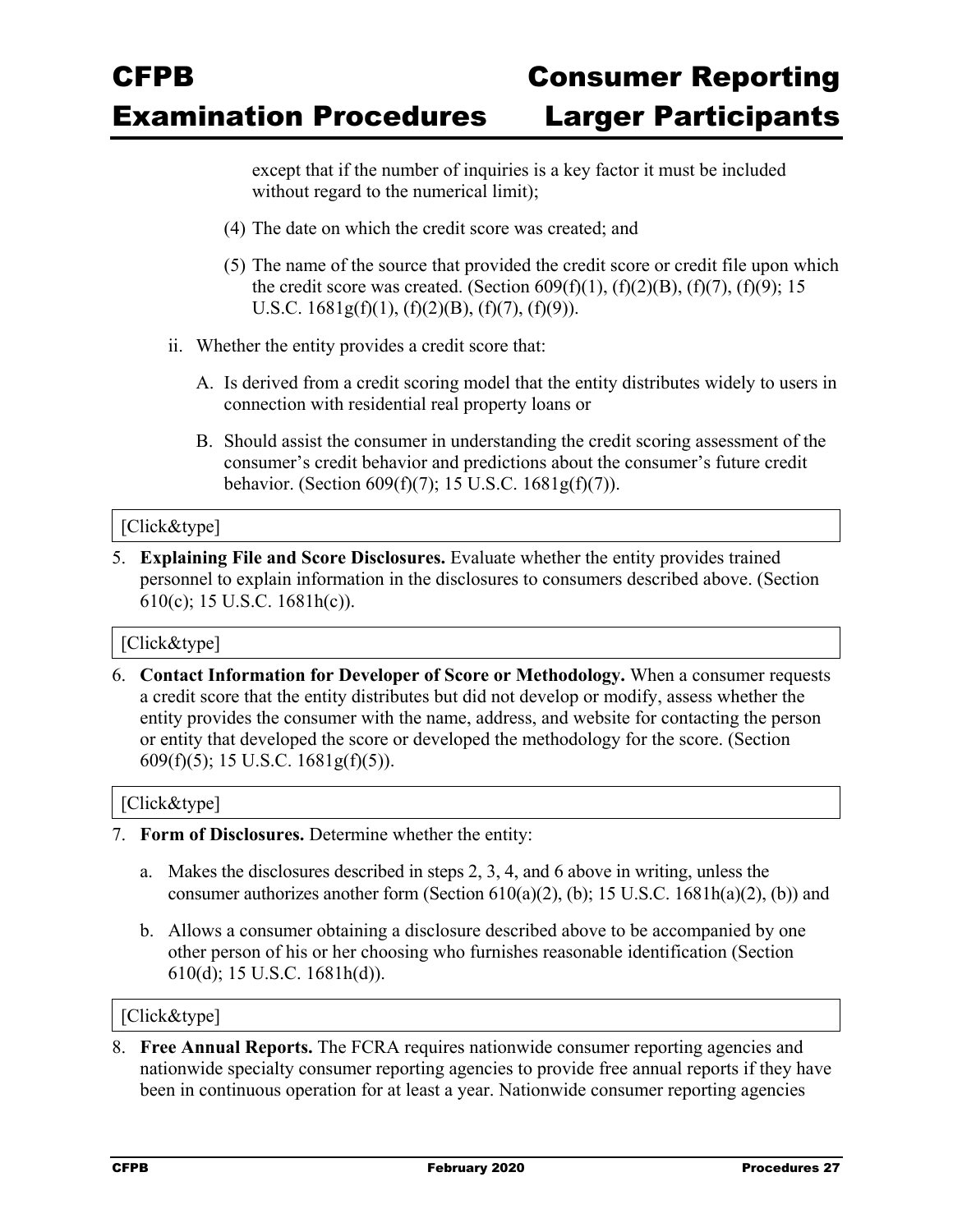must jointly operate a "centralized source" that consumers can use to obtain their free reports. Each nationwide specialty consumer reporting agency must make free reports available through a "streamlined process."

- a. **Who must provide free annual reports.** Determine if the entity has an obligation to provide free annual reports in response to consumer requests by assessing whether:
	- i. It has been furnishing consumer reports to third parties on a continuing basis with respect to consumers residing nationwide for the last 12 months and
	- ii. It is a nationwide consumer reporting agency or a nationwide specialty consumer reporting agency (as determined in steps 2 and 4 of Module 1).

If the answer to (i) or (ii) above is no, skip to step 9 below regarding free disclosures after adverse actions. (Section  $612(a)(1)(A)$ ,  $(a)(4)$ ; 15 U.S.C. 1681 $i(a)(1)(A)$ ,  $(a)(4)$ ).

- b. **Basic compliance.** Determine whether the entity provides all of the disclosures described in steps 2 and 3 above without charge to the consumer upon a consumer's request once during any 12-month period. For nationwide consumer reporting agencies, this obligation applies only to requests made through the centralized source. (Section  $612(a)(1)(A)$ -(B); 15 U.S.C. 1681j(a)(1)(A)-(B)).
- c. **Timeliness.** Assess whether the entity provides free annual reports within the statutory timeframe, which is within 15 days after the date the request is received. (Section 612(a)(2); 15 U.S.C. 1681j(a)(2)).
- d. **Special requirements for nationwide consumer reporting agencies.** If the entity is a nationwide consumer reporting agency, assess whether it meets the following requirements in addition to those described in (b) and (c) above:
	- i. **Ease of access.** Determine whether the entity through the centralized source does the following when consumers seek information regarding their files with the entity:
		- A. Makes available a standardized form for consumers to use when requesting an annual file disclosure request by mail or through the website;
		- B. Provides information through the centralized source website and telephone number regarding how to make a request through the website, by a toll-free telephone number, and by a single mail address;
		- C. Provides clear and easily understandable information and instructions, including:
			- (1) Providing information on the progress of the consumer's request;
			- (2) Providing access on the website to a "help" or "frequently asked questions" screen, which includes specific information that consumers might reasonably need to request file disclosures, answers to questions that consumers might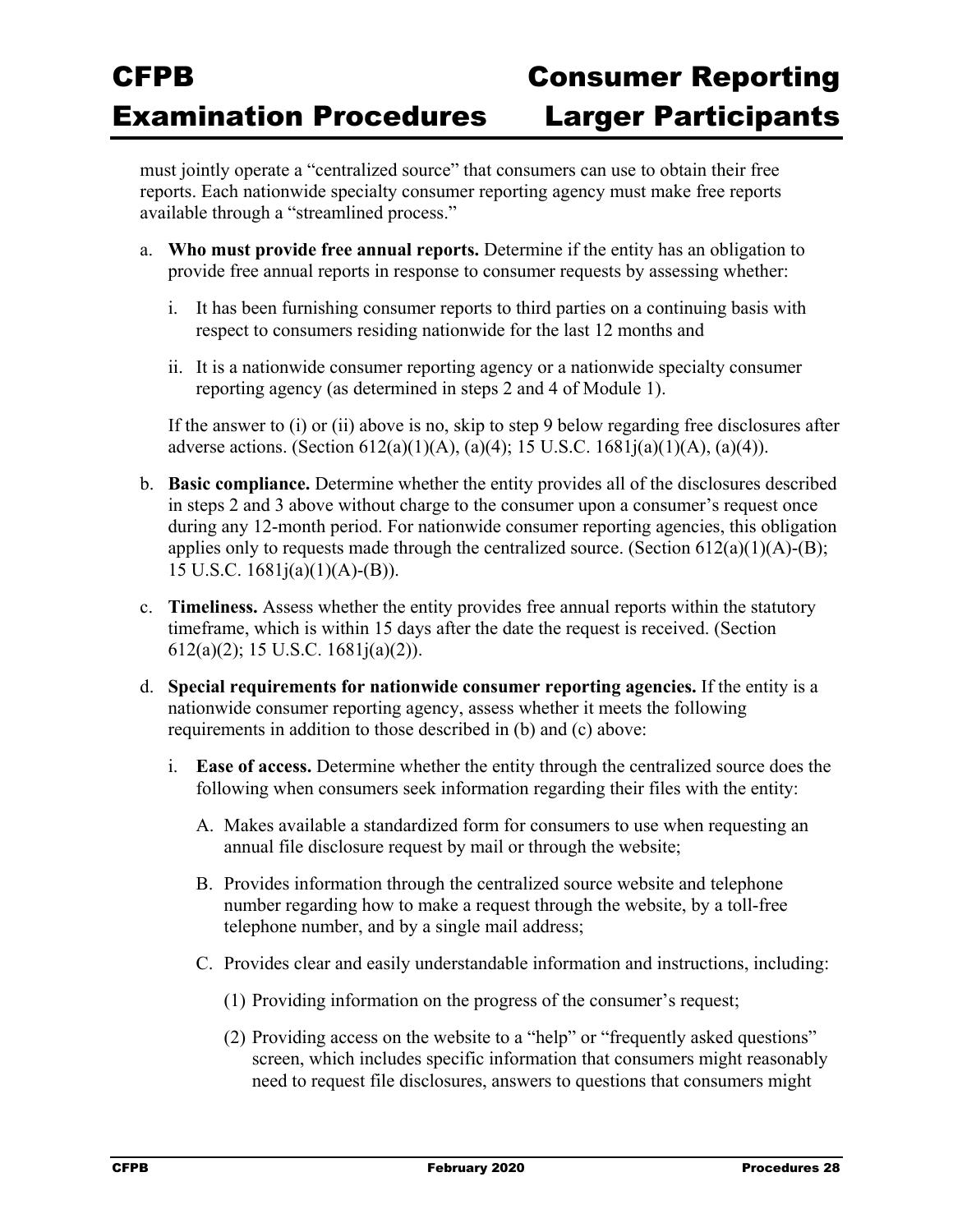reasonably ask, and instructions on how to file a complaint with the centralized source and the CFPB;

- (3) If a consumer cannot be properly identified, notifying the consumer and providing directions on how to complete the request, including what additional information or documentation will be required to complete the request, and how to submit such information; and
- (4) A statement indicating that the consumer has reached the website or telephone number for ordering free annual credit reports as required by federal law. (12 CFR 1022.136(a)-(b)).
- ii. **Collection of personally identifiable information.** Determine whether the entity collects only as much personally identifiable information through the centralized source as is reasonably necessary to properly identify the consumer and to process the transaction(s) requested by the consumer.  $(12 \text{ CFR } 1022.136(b)(2)(ii))$ .
- iii. **Procedures to anticipate and respond to volume of consumers who request consumer reports from the centralized source.** Determine whether the entity, in conjunction with the other nationwide consumer reporting agencies, has implemented reasonable procedures to anticipate, and respond to, the volume of consumers who use the centralized source to meet the requirements of 12 CFR 1022.136(b)(2)(i), (c), & (e).
- iv. **Reports owned by an associated consumer reporting agency.** Determine whether, in response to a consumer's request (accompanied by proper identification) through the centralized source, the entity provides a file disclosure of every consumer report that the entity has the ability to provide to a third party relating to that consumer, regardless of whether the consumer report is owned by the entity or by an associated consumer reporting agency. (12 CFR 1022.136(d)).
- v. **Advertising, marketing, or establishment of accounts.** If any advertising or marketing for products or services or requests to establish accounts are done through the centralized source, determine whether:
	- A. They are delayed until after the consumer has obtained his or her annual file disclosure and
	- B. Any communications, instructions, or permitted advertising or marketing do not interfere with, detract from, contradict, or otherwise undermine the purpose of the centralized source.  $(12 \text{ CFR } 1022.136(g))$ .
- vi. **Conditions.** Determine whether the centralized source requires consumers to set up an account or asks or requires consumers to agree to terms or conditions in connection with obtaining an annual file disclosure from the entity. (12 CFR 1022.136(h)).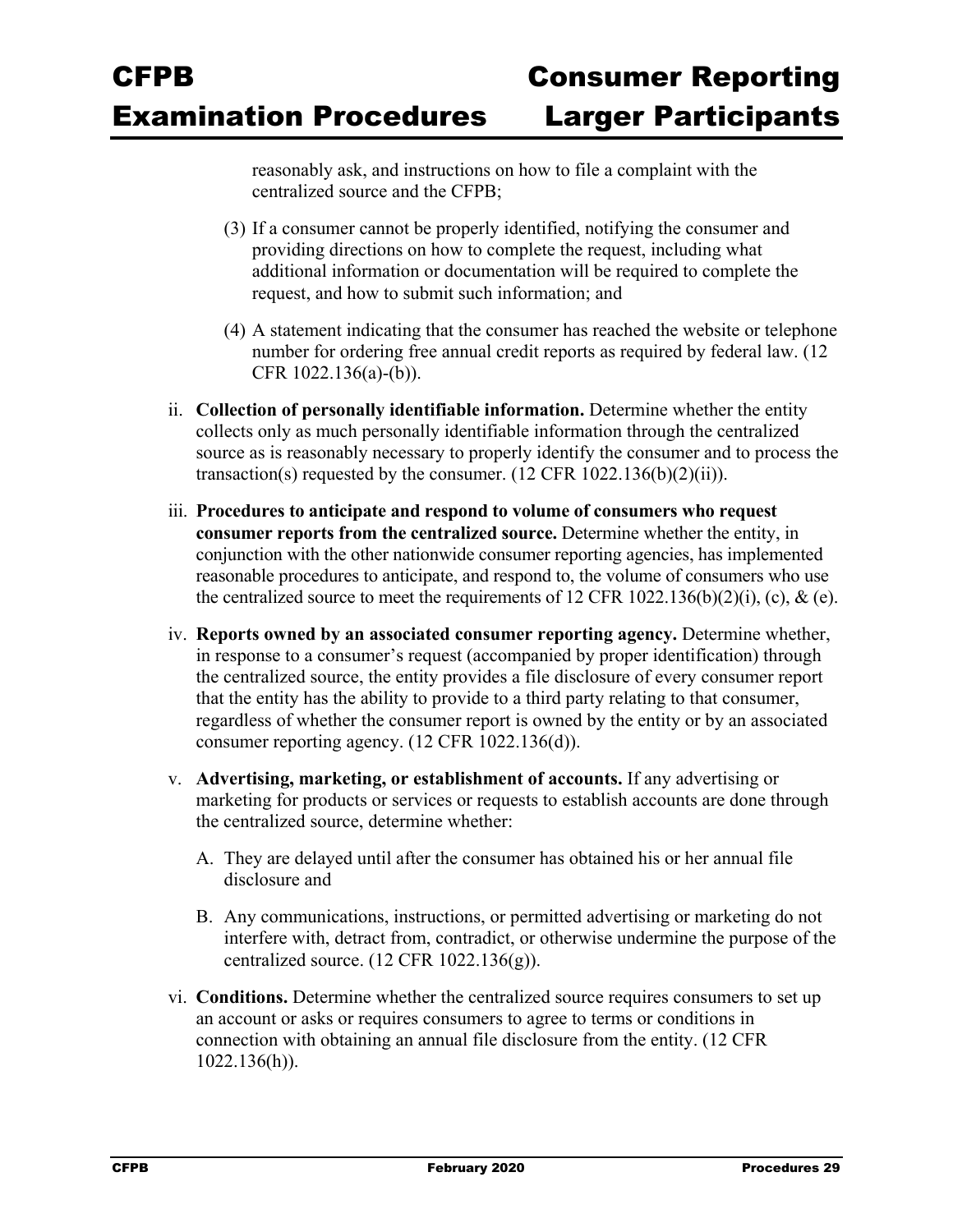- e. **Special requirements for nationwide specialty consumer reporting agencies.** If the entity is a nationwide specialty consumer reporting agency, assess whether it meets the following requirements in addition to those described in 8b and 8c above:
	- i. **Streamlined process.** Determine whether the entity has established a streamlined process for accepting and processing consumer requests for free annual disclosures that:
		- A. Includes a toll-free telephone number that:
			- (1) Allows consumers to request their disclosures;
			- (2) Provides clear and prominent instructions for requesting disclosures by any additional available request methods that do not interfere with, detract from, contradict, or otherwise undermine the ability of consumers to obtain annual file disclosures through the streamlined process;
			- (3) Is published in conjunction with other published numbers for the entity; and
			- (4) Is clearly and prominently posted on any website related to consumer reporting that the entity owns or maintains, along with instructions for requesting disclosures by any additional available request methods; and
		- B. Provides clear and easily understandable information and instructions to consumers, including:
			- (1) Providing information on the status of the consumer's request;
			- (2) For a website request method, providing access to a "help" or "frequently asked questions" screen, which includes more specific information on how to order file disclosures, answers to questions that consumers might reasonably ask, and instructions on how to file a complaint with the entity and the CFPB; and
			- (3) If a consumer cannot be properly identified, providing notice of that fact and directions on how to complete the request, including what additional information or documentation is required and how to submit it. (12 CFR 1022.137(a)).
	- ii. **Collection of personal information.** Determine whether the entity collects only as much personal information as is reasonably necessary to properly identify the consumer. (12 CFR 1022.137(a)(2)(ii)).
	- iii. **Anticipating and responding to volume of consumers.** Determine whether the entity has implemented reasonable procedures to anticipate, and respond to, the volume of consumers who will use the streamlined process to meet the requirements of 12 CFR 1022.137(a)(2)(i), (b), & (c).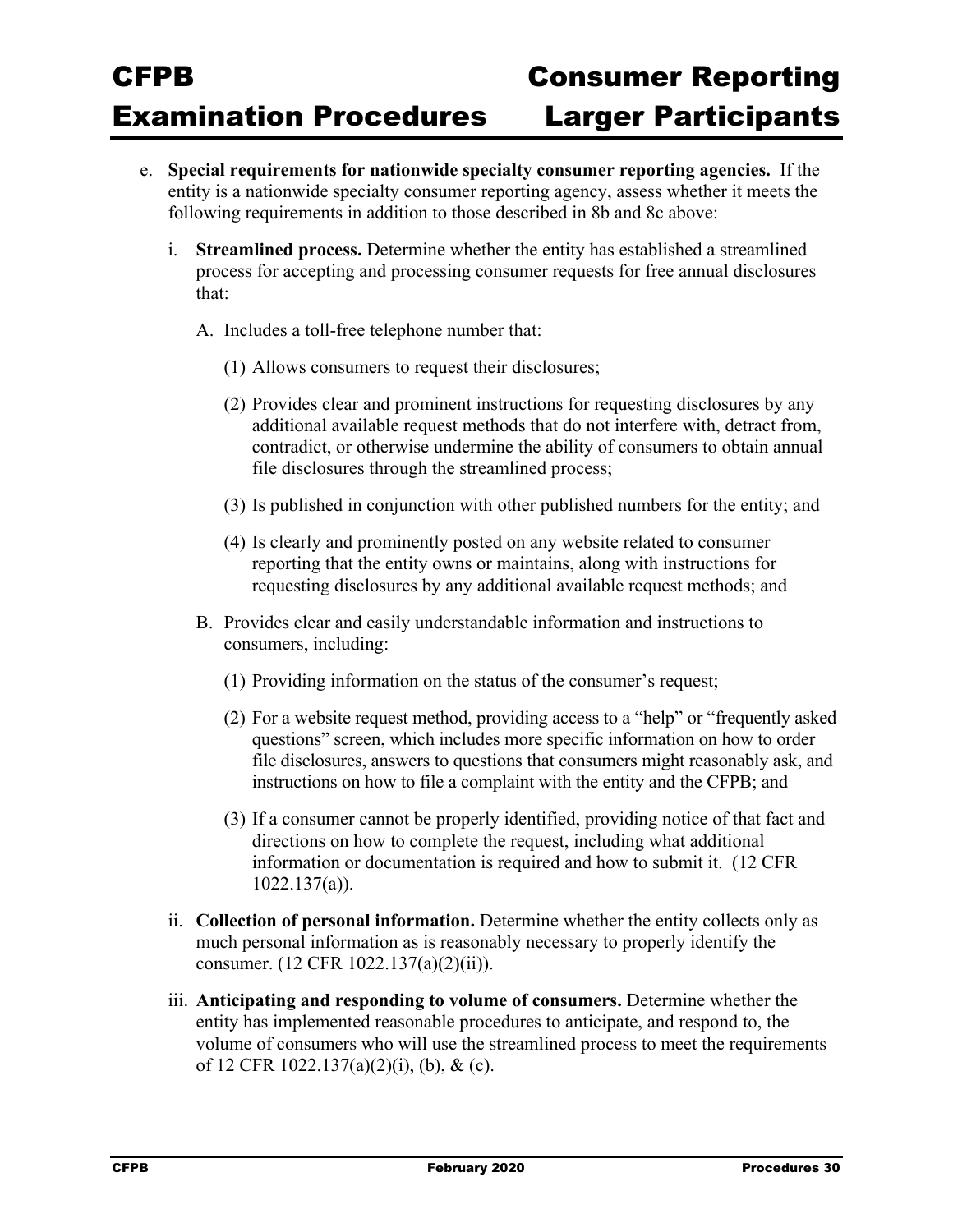- iv. **Requests received through other methods.** Determine whether the entity accepts consumer requests for annual file disclosures from consumers who use methods other than the streamlined process or instructs such consumers on how to use the streamlined process. (12 CFR 1022.137(e)).
- f. **Handling of personally identifiable information.** Determine whether the entity (or the centralized source) uses or discloses any personally identifiable information collected from a consumer because of the consumer's request for an annual or other disclosure required by the FCRA from the entity that the consumer made through the centralized source or the streamlined process, for any reason other than the following:
	- i. To provide the FCRA disclosure requested by the consumer;
	- ii. To process a transaction requested by the consumer at the same time as the disclosure request;
	- iii. To comply with applicable legal requirements; or
	- iv. To update personally identifiable information already maintained by the entity for the purpose of providing consumer reports, provided that the entity uses and discloses the updated personally identifiable information subject to the same legal restrictions that would apply to the information that is updated or replaced. (12 CFR 1022.136(f), 1022.137(d)).

#### [Click&type]

- 9. **Free Disclosures After Adverse Action**. Determine whether the entity complies with its obligation to provide a statement of rights and make the file disclosure described in steps 2 and 3 above without charge to any consumer about whom it maintains a file if the consumer makes a request within 60 days after receiving either:
	- a. An adverse action notice or
	- b. A notification from a debt collection agency affiliated with the entity stating that the consumer's credit rating may be or has been adversely affected. (Section 612(b); 15 U.S.C. 1681j(b)).

- 10. **Free Disclosures in Connection With Fraud Alerts**. If the entity is a nationwide consumer reporting agency and inserts a fraud alert in the consumer's file at the request of the consumer or the consumer's representative, determine whether it:
	- a. Discloses to the consumer that the consumer may request:
		- i. A free file disclosure (in the case of an initial fraud alert) or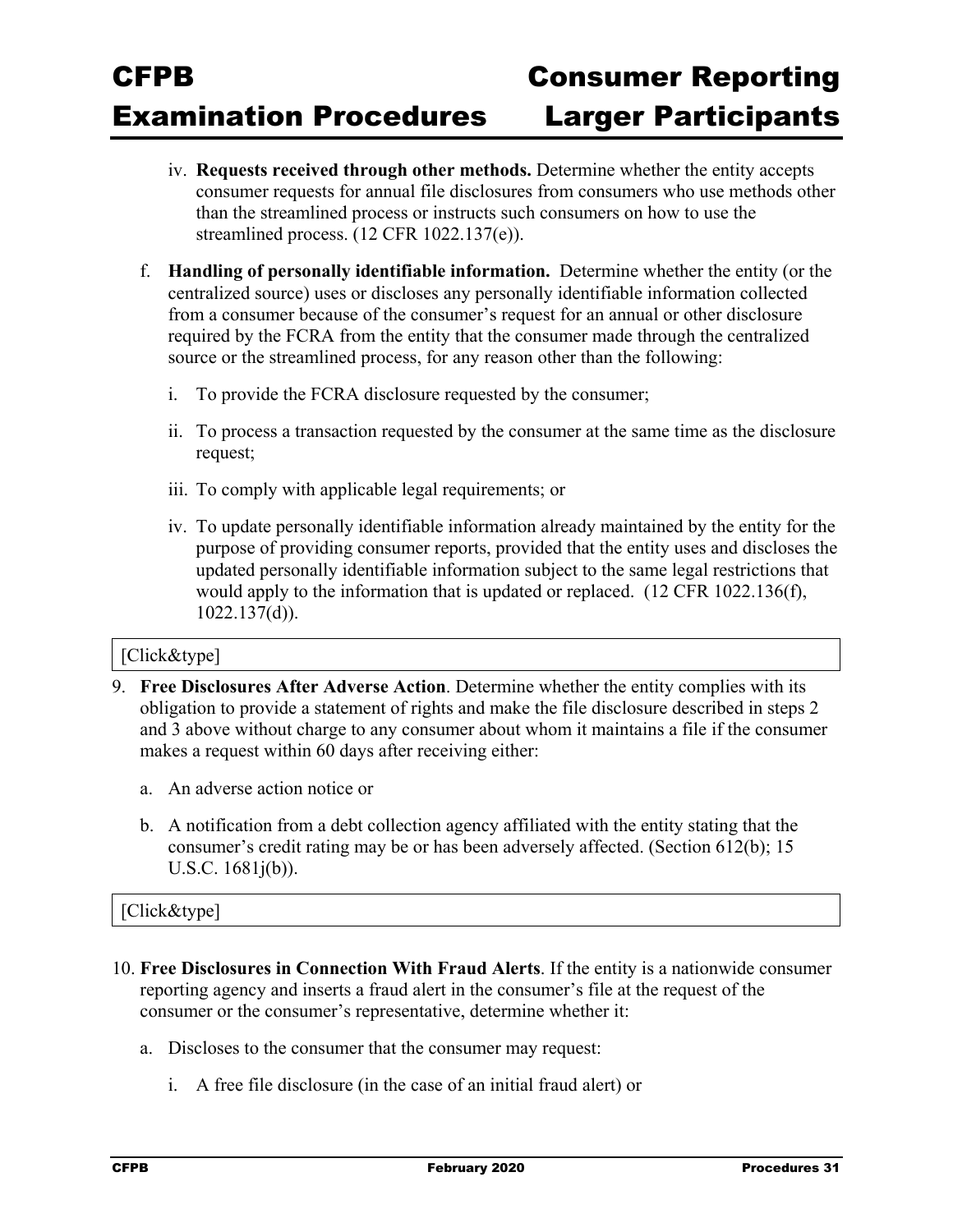- ii. Two free file disclosures in the 12-month period beginning on the date of the fraud alert (in the case of an extended fraud alert); and
- b. Provides all disclosures described in steps 2 and 3 above without charge within three business days after the consumer requests the disclosure. (Section 605A(a)(2), (b)(2); 15 U.S.C. 1681c-1(a)(2), (b)(2)).

#### [Click&type]

- 11. **Other Free Disclosures**. Determine whether the entity makes all disclosures described in steps 2 and 3 above without charge to any consumer upon request once during any 12-month period if the consumer certifies in writing that the consumer:
	- a. Is unemployed and intends to apply for employment in the 60-day period beginning on the date of the certification,
	- b. Is a recipient of public welfare assistance, or
	- c. Has reason to believe that the consumer's file at the entity contains inaccurate information due to fraud. (Section  $612(c)$ ; 15 U.S.C.  $1681i(c)$ ).

#### [Click&type]

- 12. **Charges for Other File Disclosures.** Determine whether any charges imposed by the entity for file disclosures not covered in steps 8 to 11 above are:
	- a. Reasonable,
	- b. Not in excess of the annually adjusted maximum amount (\$11.50 as of January 2012), and
	- c. Indicated to the consumer before the disclosure is made. (Section 612(f); 15 U.S.C.  $1681j(f)$ ).

#### [Click&type]

13. **Charges for Credit Score Disclosures**. Determine in consultation with Headquarters whether the fees charged by the entity for credit score disclosures are reasonable and fair. (Section 609(f)(8); 15 U.S.C. 1681g(f)(8)).

#### [Click&type]

#### 14. **"Free" Disclosures in Exchange for Other Purchases**.

a. Determine whether the entity offers any file disclosures prepared by or obtained from, directly or indirectly, a nationwide consumer reporting agency that are represented, either expressly or by implication, to be available to the consumer at no cost if the consumer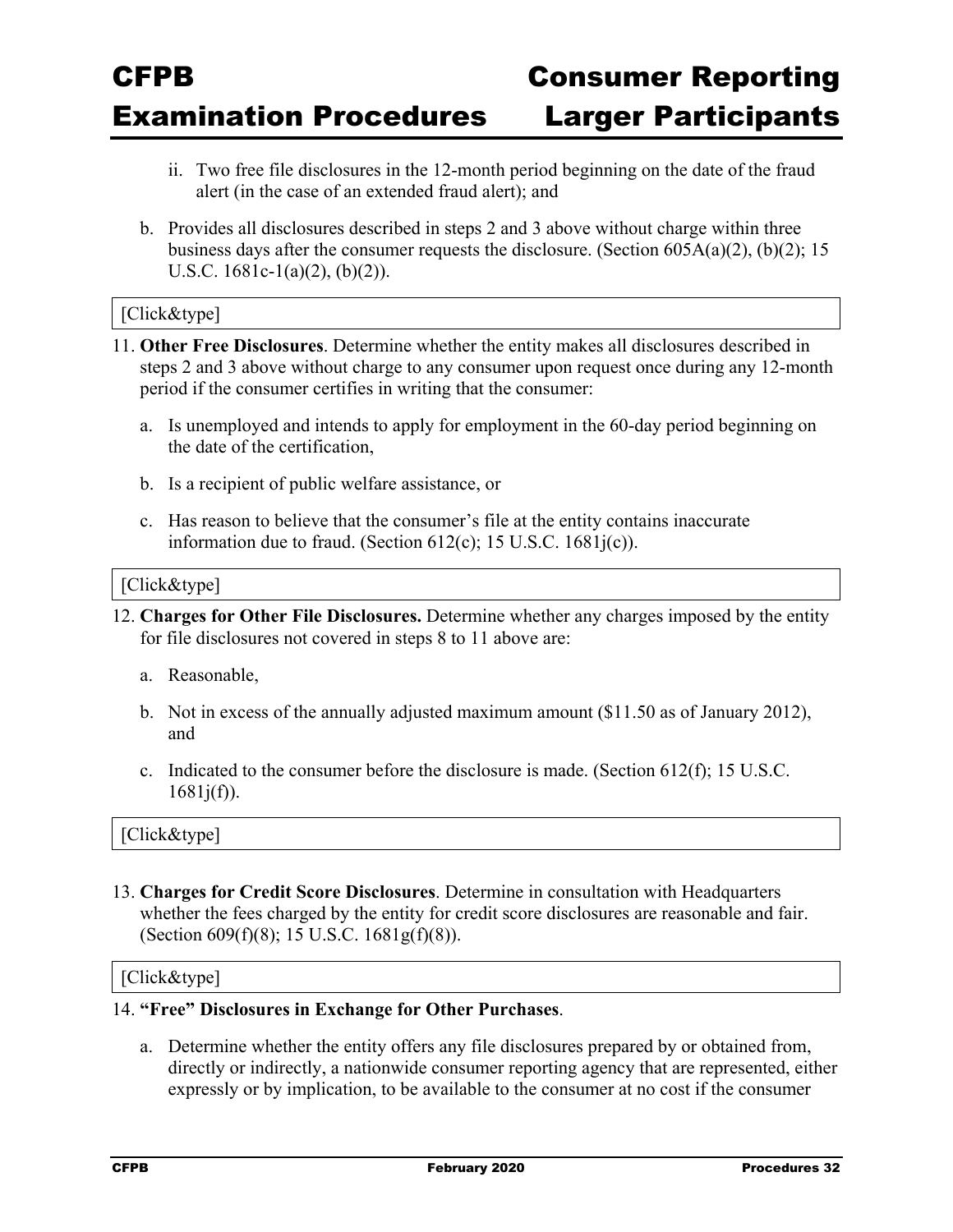purchases a product or service or agrees to purchase a product or service subject to cancellation.

b. If so, determine in consultation with Headquarters whether all such offers prominently include the disclosures required by 12 CFR 1022.138(b), as applicable, and comply with the general requirements of 12 CFR 1022.138(a)(3)(i)-(vi). Advertising issues are also addressed in Module 9.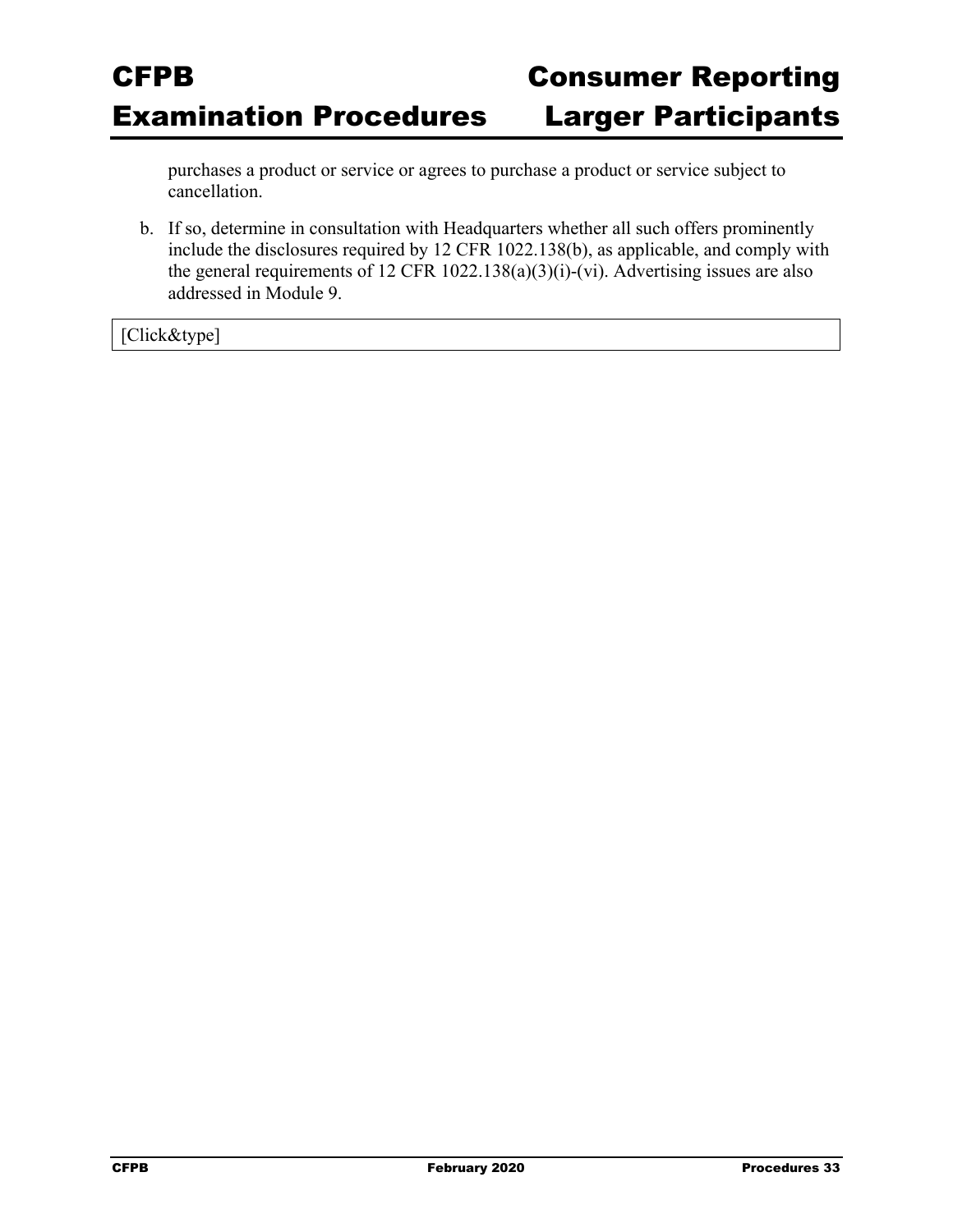### **Module 6 - Consumer Inquiries, Complaints, and Disputes and the Reinvestigation Process**

This module addresses consumer inquiries, complaints, and disputes, as well as the investigation procedures the FCRA requires a consumer reporting agency to follow if a consumer disputes the completeness or accuracy of any item of information contained in his or her file. Compliance management is addressed in Module 1 and in the compliance management review section of the examination manual, and consumer file disclosure requests are discussed in detail in Module 5.

#### **GENERAL PROCESSES**

- 1. **Channels for Consumers to Contact the Entity**.
	- a. Identify all channels the entity makes available for consumers to submit inquiries, complaints, and disputes, including telephone, physical locations, addresses for written submissions, websites, email addresses, and other Internet-based channels.
	- b. Assess the effectiveness of each of these channels, including ease of access for consumers, wait times, and company responsiveness. Consider the limits, if any, that each channel places on the amount or type of information or documentation that consumers can submit in support of their dispute.

#### [Click&type]

2. **Toll-Free Number for Nationwide Consumer Reporting Agencies**. If the entity is a nationwide consumer reporting agency, determine whether it has established a toll-free telephone number at which personnel are accessible to consumers during normal business hours. Assess the ease of accessing a live person, including hold times and call abandonment rates. (Section 609(c)(2)(B); 15 U.S.C. 1681g(c)(2)(B)).

- 3. **Responsiveness and Training of Personnel**. Assess the responsiveness and training of company personnel who handle consumer inquiries, complaints, and disputes. In doing so:
	- a. Determine if staffing levels are sufficient for the volume of inquiries, complaints, and disputes. Assess whether assumptions used for staffing determinations are supported by analysis. (For procedures related to staffing levels for the centralized source and streamlined processes, see also steps 8d and 8e of Module 5).
	- b. Consider response times and other performance metrics used by the entity.
	- c. Assess the level of training provided or required for all staff that handle consumer inquiries, complaints, and disputes. (For procedures related to training of personnel who explain file disclosures, see step 5 of Module 5.)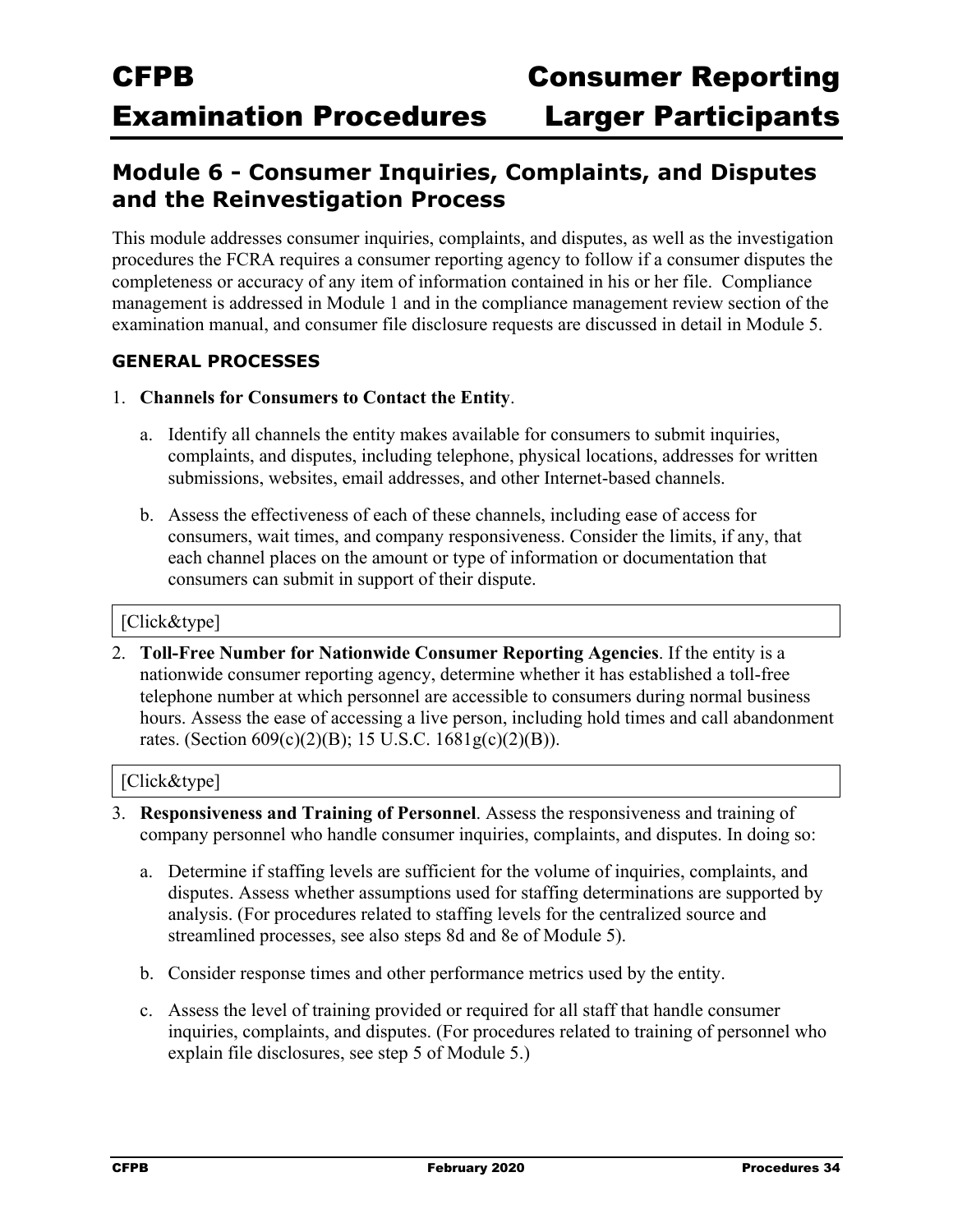#### 4. **Systems and Procedures Review**.

- a. Evaluate the systems, procedures, and policies used by the entity for capturing, logging, categorizing, tracking, handling, investigating, and resolving consumer inquiries, disputes, and complaints. Assess whether these systems and procedures are adequate to ensure compliance with the requirements identified in steps 5-25 below. Include in this review any systems and procedures used to communicate information to and from furnishers, users, and other consumer reporting agencies.
- b. Assess how the systems and procedures identify and handle:
	- i. Patterns of complaints or disputes that suggest systematic problems and
	- ii. Repeated complaints or disputes by the same consumer.

#### [Click&type]

- 5. **Handling of CFPB Complaints.** If the entity is a nationwide consumer reporting agency, assess the following with respect to complaints it receives from the CFPB:
	- a. Whether the entity reviews each such complaint to determine whether its legal obligations under the FCRA have been met (including any obligation imposed by an applicable court or administrative order);
	- b. Whether it provides reports to the CFPB regarding the determinations of and actions taken in connection with its review of such complaints; and
	- c. Whether it maintains, for a reasonable time period, records regarding the disposition of each such complaint. (Section  $611(e)(3)$ ; 15 U.S.C.  $1681i(e)(3)$ ).

#### [Click&type]

#### **DISPUTES AND THE REINVESTIGATION PROCESS**

Steps 6 to 21 below apply to consumer reporting agencies except those that operate only as resellers (as defined in the Glossary and step 5 of Module 1). If the entity operates only as a reseller, skip to steps 22 to 25 below.

6. **Reasonable Reinvestigation.** Determine whether the entity conducts a reasonable reinvestigation, free of charge, when a consumer notifies the entity (directly or through a reseller) that the consumer disputes the completeness or accuracy of any item of information contained in the consumer's file at the entity. (Section 611(a)(1); 15 U.S.C. 1681i(a)(1)).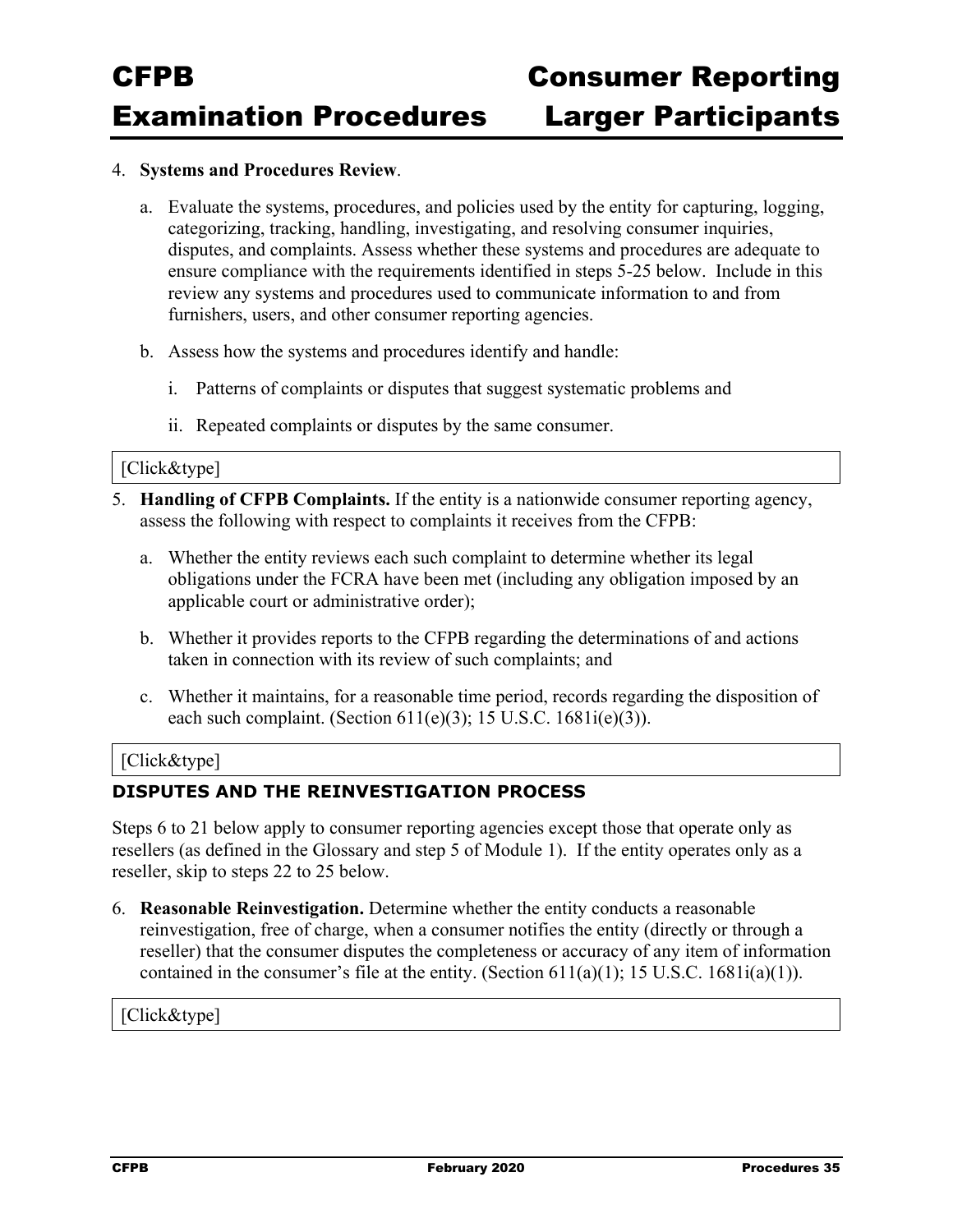- 7. **Termination of Frivolous or Irrelevant Reinvestigations.** Assess the circumstances under which the entity declines to investigate a dispute on the grounds that it is frivolous or irrelevant. Determine:
	- a. Whether the entity reasonably determines before terminating such a reinvestigation that the dispute by the consumer is frivolous or irrelevant (such as if a consumer fails to provide sufficient information to investigate the disputed information) and
	- b. Whether the entity provides notice to the consumer within five business days after determining that a dispute is frivolous or irrelevant, by mail or other means authorized by the consumer, that:
		- i. Includes the reasons for the determination and
		- ii. Identifies any information required to investigate the disputed information (the entity may identify this information by using a standardized form describing the general nature of such information). (Section  $611(a)(3)$ ; 15 U.S.C.  $1681i(a)(3)$ ).

#### [Click&type]

8. **Review of All Relevant Information.** Determine whether in conducting its reinvestigations the entity reviews and considers all relevant information submitted by the consumer within 30 days after receiving the dispute from the consumer or reseller. (Section  $611(a)(1)(A)$ , (a)(4); 15 U.S.C.  $1681i(a)(1)(A)$ , (a)(4)). Review how the entity handles and uses attachments and other supplementary materials and text provided by the consumer in disputes submitted by mail, Internet, telephone, or other means.

#### [Click&type]

#### 9. **Timely and Complete Notification to Furnisher.**

- a. Determine whether within five business days after receiving notice of a dispute, the entity provides notification to the furnisher (other than in cases of "expedited dispute resolutions" described in step 19 below).
- b. Assess whether this notification includes all relevant information regarding the dispute that the entity has received from the consumer or reseller. (Section 611(a)(2)(A); 15 U.S.C.  $1681i(a)(2)(A)$ . In making this assessment:
	- i. Consider disputes that come in through all of the different channels that consumers can use to lodge disputes.
	- ii. Assess how information from attachments submitted by consumers is handled.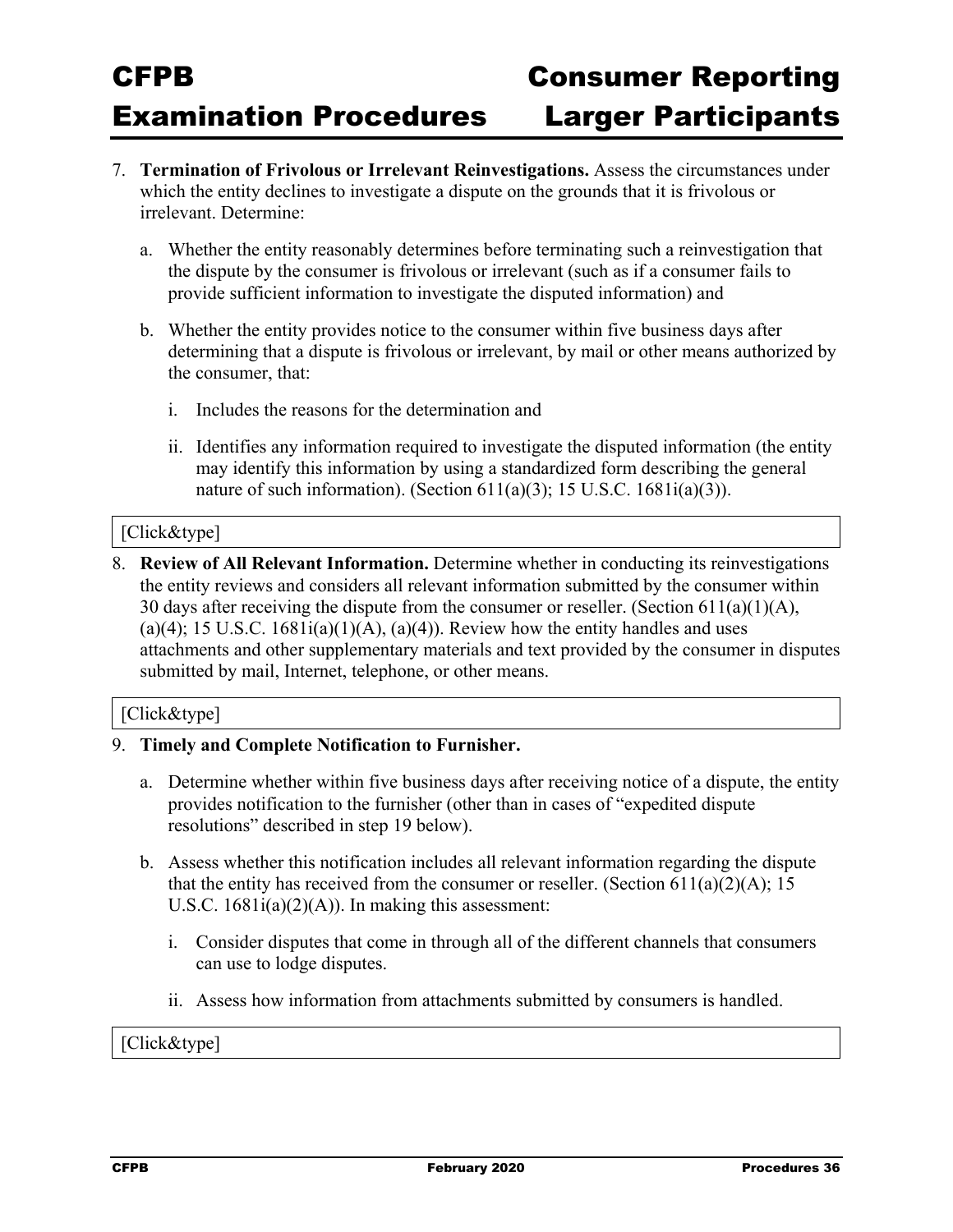10. **Update to Furnisher if Additional Information Received.** If the entity receives additional information from the consumer or reseller after it provides the initial notification to the furnisher, but within thirty days after receiving the dispute, determine whether the entity provides such information to the furnisher (other than in cases of "expedited dispute resolutions" described in step 19 below). (Section  $611(a)(2)(B)$ ; 15 U.S.C. 1681 $i(a)(2)(B)$ ).

#### [Click&type]

- 11. **Time Limits for Completing Reinvestigation.** For disputes that are not terminated as frivolous or irrelevant (see step 7 above), determine whether the entity completes the reinvestigation and records the current status or deletes the information before the applicable statutory deadline. The deadline is 30 days after the entity receives the notice from the consumer or reseller, except under the following two circumstances:
	- a. The time can be extended up to 15 additional days if:
		- i. The entity receives information from the consumer during the initial 30-day period that is relevant to the reinvestigation and
		- ii. The disputed information is not found to be inaccurate or incomplete or unverifiable in the initial 30-day period (Section  $611(a)(1)$ ; 15 U.S.C.  $1681i(a)(1)$ ); or
	- b. The deadline is 45 days after receipt of the notice from the consumer or reseller if the dispute was sent after the consumer received an annual free report (Section  $612(a)(3)$ ; 15 U.S.C. 1681j(a)(3)).

#### [Click&type]

- 12. **Inaccurate, Incomplete, or Unverifiable Information**. If information disputed by a consumer is found to be inaccurate, incomplete, or cannot be verified, determine if the entity:
	- a. Promptly deletes the information from the consumer's file, or modifies it as appropriate;
	- b. Promptly notifies the furnisher that the information has been modified or deleted from the consumer's file; and
	- c. Ensures that the information is not reinserted into the consumer's file unless the furnisher certifies that the information is complete and accurate. (Section  $611(a)(5)(A)$ ,  $(a)(5)(B)(i); 15 U.S.C. 1681i(a)(5)(A), (a)(5)(B)(i)).$

- 13. **Handling of Disputes Related to Credit Scores Developed by Others.** If the entity declines to process disputes relating to credit scores that were developed by another person or entity, confirm:
	- a. That the entity did not itself develop or modify the scores and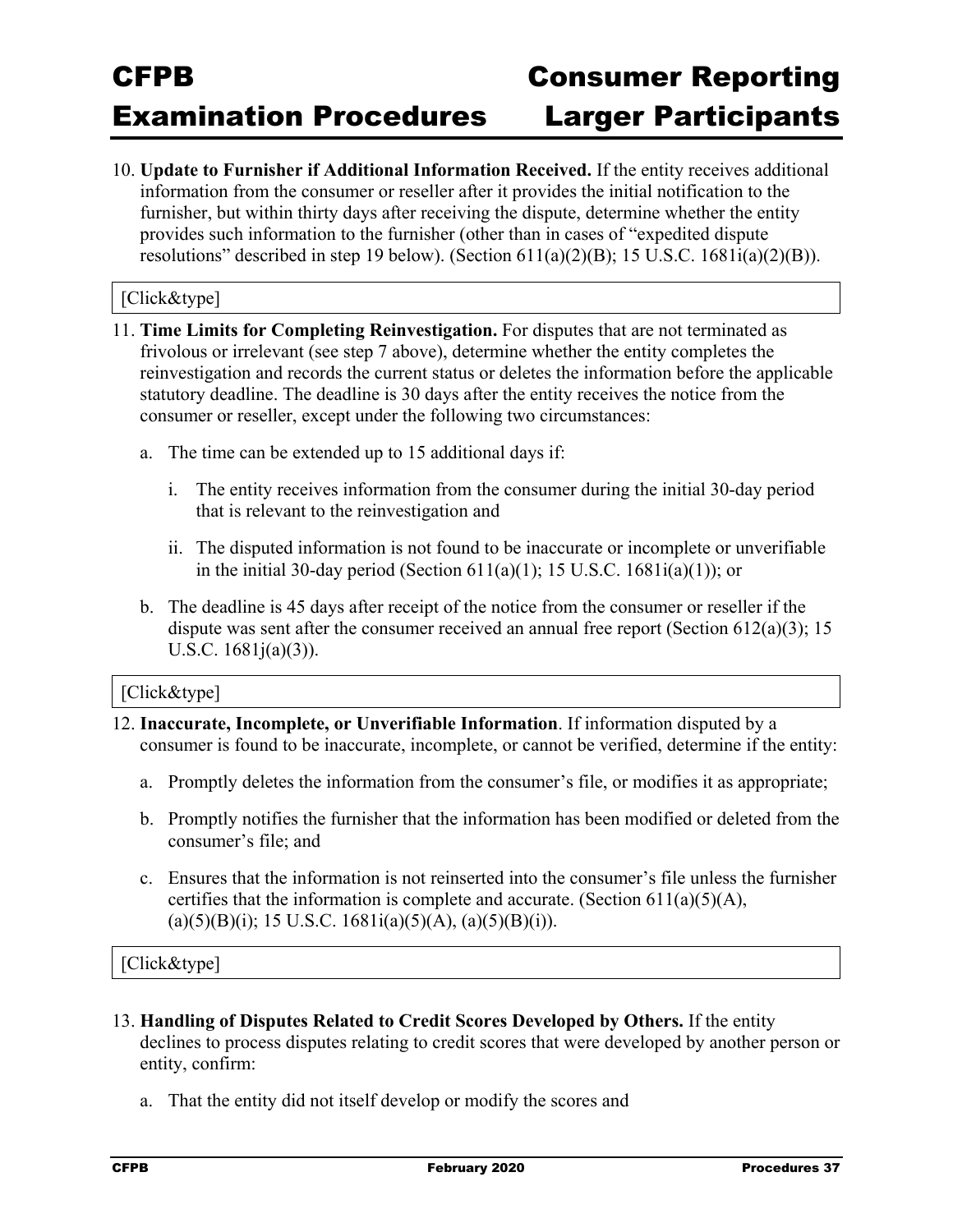b. That the entity provides the consumer with the name and address and website for contacting the person or entity who developed the score or developed the methodology of the score. (Section  $609(f)(5)$ ; 15 U.S.C.  $1681g(f)(5)$ ).

#### [Click&type]

- 14. **Reinsertion of Deleted Information.** If information deleted from a consumer's file through a reinvestigation is later reinserted in the file, determine whether the entity provides the consumer the following in writing within five business days of the reinsertion:
	- a. A statement that the disputed information has been reinserted;
	- b. The business name and address (and telephone number, if reasonably available) of any furnisher contacted by the entity or that contacted the entity in connection with the reinsertion of such information; and
	- c. A notice that the consumer has the right to add a statement to the consumer's file disputing the accuracy or completeness of the disputed information. (Section 611(a)(5)(B); 15 U.S.C. 1681i(a)(5)(B)).

#### [Click&type]

15. **Procedures to Prevent Reappearance of Deleted Information.** Assess whether the entity maintains reasonable procedures designed to prevent the reappearance in a consumer's file, and in consumer reports, of information that is deleted based on a reinvestigation (other than information that is reinserted after the furnisher certifies that it is complete and accurate). (Section 611(a)(5)(C); 15 U.S.C. 1681i(a)(5)(C)). See also step 2a of Module 3, which addresses whether the entity actually has included previously deleted information in consumer reports.

#### [Click&type]

16. **Automated System for Furnishers to Report Reinvestigation Results.** If the entity is a nationwide consumer reporting agency, determine if it provides furnishers access to an automated system that allows them to report the results of a reinvestigation that finds incomplete or inaccurate information to other nationwide consumer reporting agencies. (Section 611(a)(5)(D); 15 U.S.C. 1681i(a)(5)(D)).

#### [Click&type]

17. **Notice to Consumer of Results of Reinvestigation.** Determine if the entity provides written notice to a consumer (or the reseller, if the dispute was provided through a reseller) of the results of a reinvestigation, by mail or by any other means authorized by the consumer, within five business days after the completion of the reinvestigation (except in the case of "expedited resolutions" described in step 19 below). Determine whether, as part of this notice or in addition to this notice, the entity provides the following to the consumer in writing within the five-day period: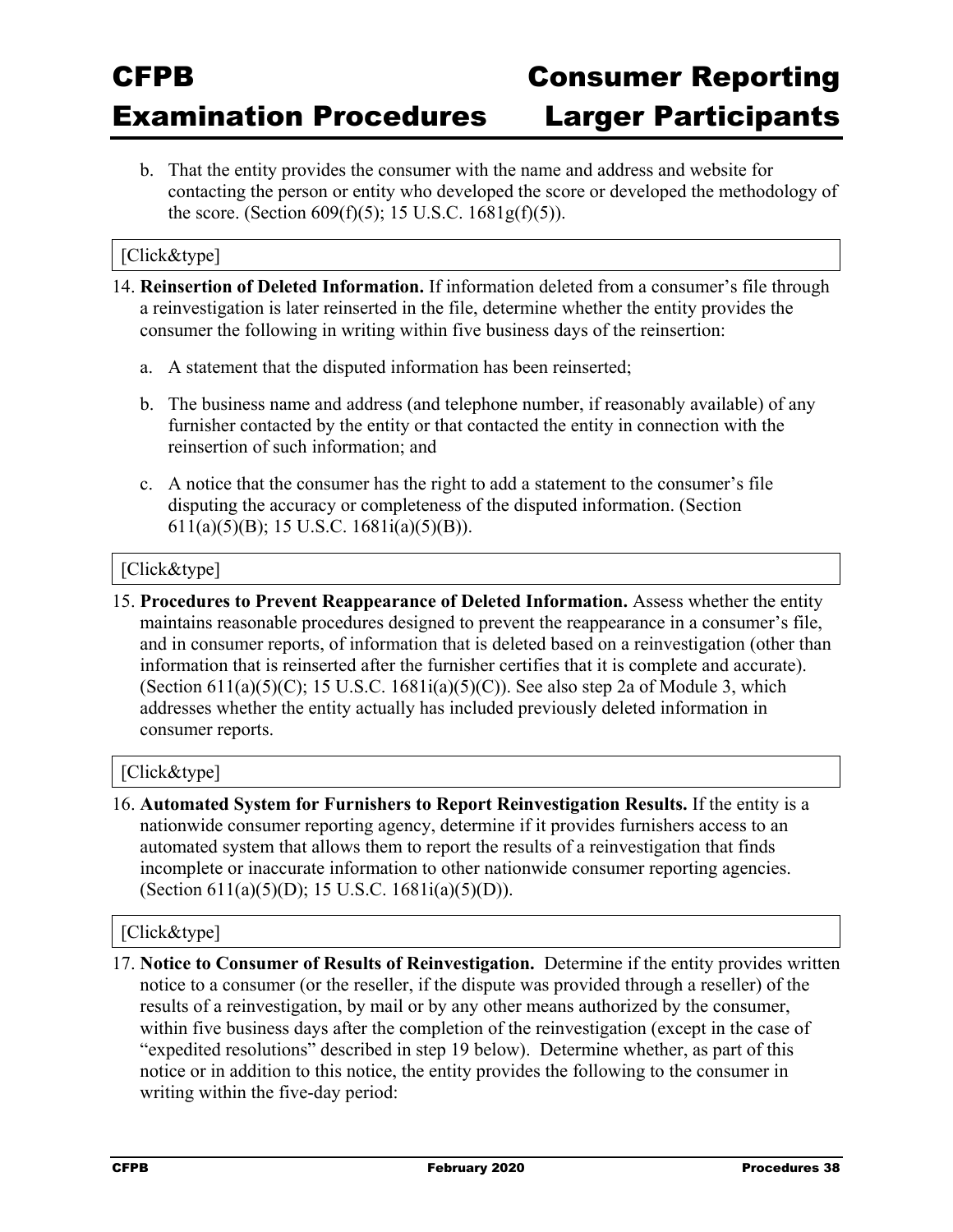- a. A statement that the reinvestigation is completed;
- b. A consumer report based upon the consumer's file as revised;
- c. A notice that, if requested by the consumer, a description of the procedure used to determine the information's accuracy and completeness will be provided by the entity, including the business name and address of any furnisher contacted in connection with such information (with telephone number, if reasonably available);
- d. A notice that the consumer has the right to add a statement to the consumer's file disputing the information's accuracy or completeness; and
- e. A notice that the consumer has the right to request that the entity furnish notifications regarding deletions or statements of dispute to certain users who have received reports containing the information. (Section  $611(a)(6)$ ; 15 U.S.C.  $1681i(a)(6)$ ).

#### [Click&type]

18. **Description of Procedures Used.** If a consumer requests a description of the procedures used, determine whether the entity provides such a description within 15 days after receiving the request (except in cases of "expedited dispute resolutions" described in step 19 below). (Section 611(a)(7); 15 U.S.C. 1681i(a)(7)).

#### [Click&type]

#### 19. **Expedited Dispute Resolutions.**

- a. Determine whether the entity engages in any "expedited dispute resolutions" in which it does not provide timely and complete notification or updates to the furnisher, does not provide written notice to the consumer of the results of the reinvestigation, and/or does not make available a description of the procedures used upon consumer request (per steps 9, 10, 17, and 18 above).
- b. If so, determine whether for each of these "expedited dispute resolutions," the entity:
	- i. Deletes the disputed information within three business days after the date on which the entity receives notice of the dispute from the consumer,
	- ii. Provides prompt notice of the deletion to the consumer (or to the reseller, if the complaint came through a reseller) by telephone,
	- iii. Provides written confirmation of the deletion and a revised consumer report, within five business days after making the deletion, and
	- iv. Includes in the telephone notice described in 19bii above or in a written notice accompanying the confirmation and copy of the report described in 19biii above a statement of the consumer's right to request that the entity notify certain prior users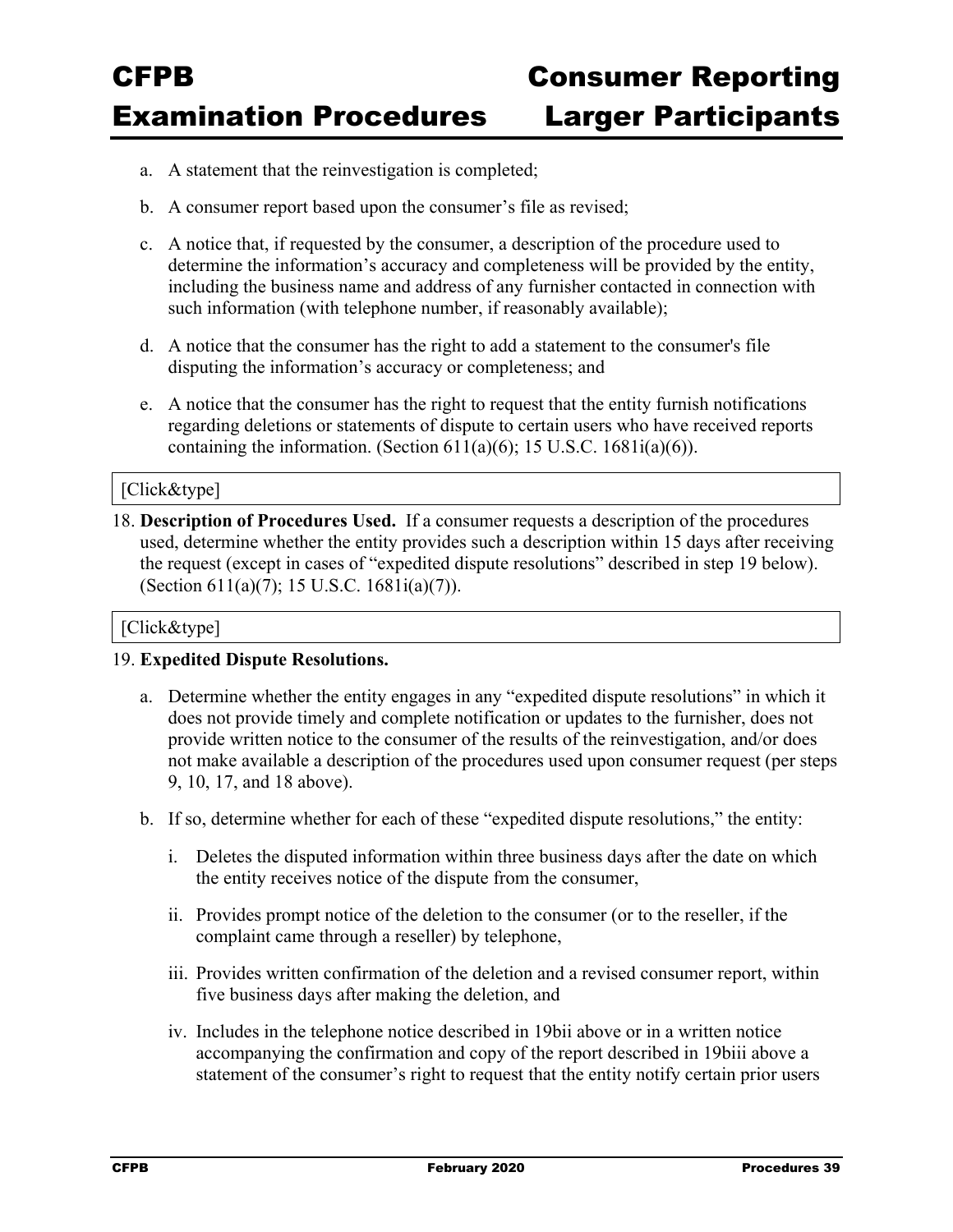under Section 611(d) (15 U.S.C. 1681i(d)). (Section 611(a)(8); 15 U.S.C. 1681i(a)(8)).

#### [Click&type]

#### 20. **Statements of Dispute.**

- a. If the reinvestigation does not resolve the dispute, determine whether the entity allows the consumer to file a brief statement setting forth the nature of the dispute. (Section 611(b); 15 U.S.C. 1681i(b)).
- b. If the entity limits the length of such statements of dispute, determine whether:
	- i. The entity allows the consumer up to at least 100 words and
	- ii. The entity provides the consumer with assistance in writing a clear summary of the dispute. (Section 611(b); 15 U.S.C. 1681i(b)).
- c. In instances where consumers file statements of dispute:
	- i. Determine whether the entity:
		- A. Clearly notes in any subsequent reports containing the information in question that it is disputed by the consumer and
		- B. Provides either the consumer's statement or a codification or summary thereof that is clear and accurate.
	- ii. If not, assess whether there are reasonable grounds for the entity to believe that the dispute is frivolous or irrelevant. (Section 611(c); 15 U.S.C. 1681i(c)).

#### [Click&type]

- 21. **Notification to Users of Deletions or Disputes.** Review whether the entity notifies users upon consumer request of (1) any deletion of information which is found to be inaccurate or whose accuracy can no longer be verified or (2) any notation as to disputed information. Such notification must be provided to any person specifically designated by the consumer who has received a consumer report containing the deleted or disputed information:
	- a. For employment purposes within the previous two years or
	- b. For any other purpose within the previous six months. (Section 611(d); 15 U.S.C. 1681i(d)).

#### **RESELLER RESPONSIBILITIES REGARDING DISPUTES**

The following procedures should be used to review a reseller's conduct when the reseller receives consumer disputes concerning the completeness or accuracy of information contained in a consumer report produced by the reseller.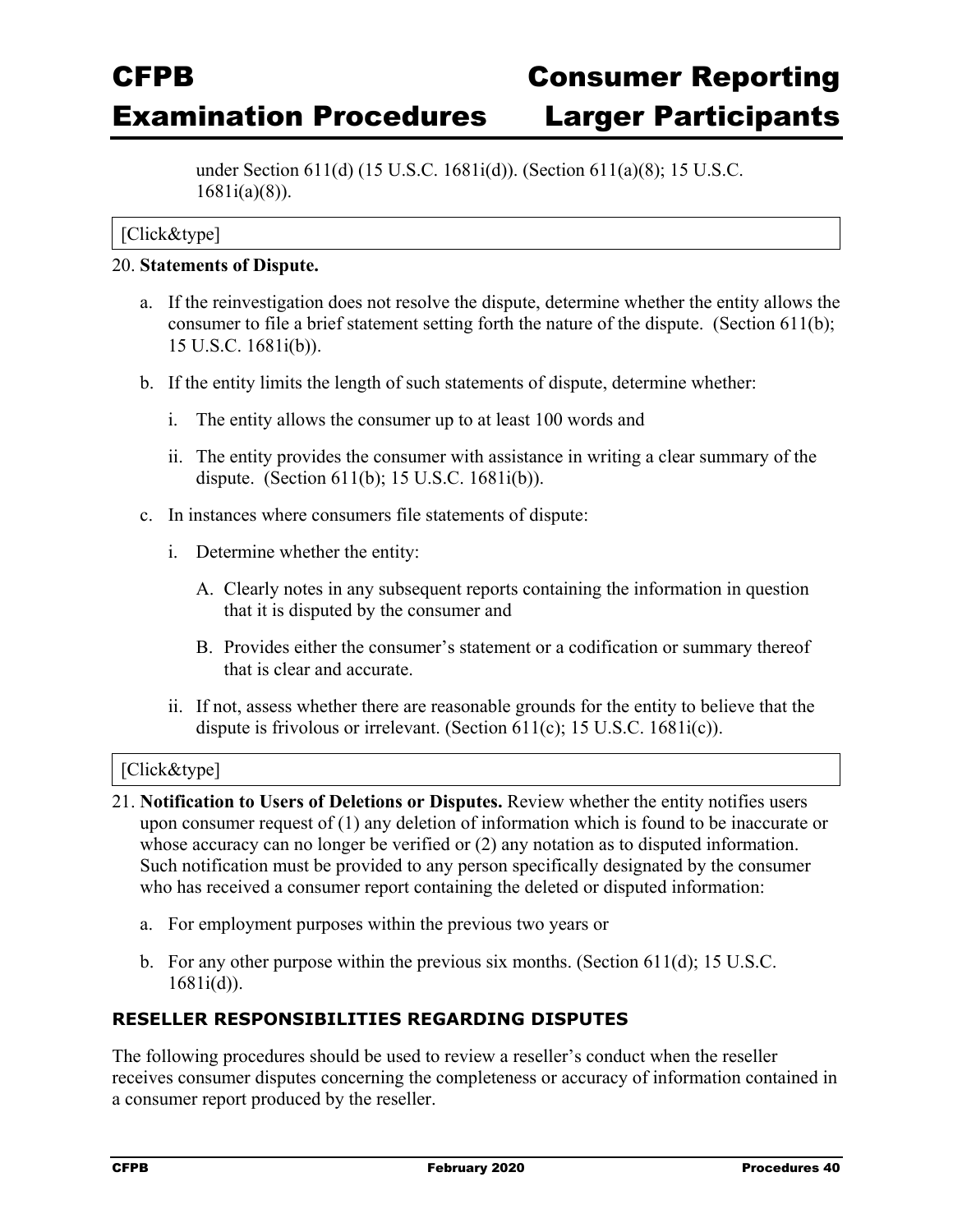### Examination Procedures Larger Participants

#### [Click&type]

22. **Assessment by Reseller.** Determine whether the reseller determines whether the item of information is incomplete or inaccurate as a result of an act or omission of the reseller within five business days of receiving notice of a dispute from a consumer and without charge to the consumer. (Section  $611(f)(2)(A)$ ; 15 U.S.C.  $1681i(f)(2)(A)$ ).

#### [Click&type]

23. **Timely Correction of Reseller Errors.** When the reseller determines that disputed information is incomplete or inaccurate as a result of its own act or omission, determine whether the reseller corrects the information in the consumer report or deletes it within 20 days after receiving the notice without charge to the consumer. (Section  $611(f)(2)(B)(i)$ ; 15 U.S.C.  $1681i(f)(2)(B)(i)$ .

#### [Click&type]

#### 24. **Notice to Consumer Reporting Agency That Produced Report.**

- a. For instances where the reseller determines that the item of information is not incomplete or inaccurate as a result of its own acts or omissions, determine whether the reseller conveys notice of the dispute to each consumer reporting agency that provided the reseller with the information at issue without charge to the consumer.
- b. If so, determine:
	- i. Whether the reseller includes with the notice all relevant information provided by the consumer and
	- ii. Whether the reseller uses an address or a notification mechanism specified by the consumer reporting agency for such notices. (Section  $611(f)(2)(B)$ ; 15 U.S.C.  $1681i(f)(2)(B)$ ).

#### [Click&type]

25. **Conveyance of Reinvestigation Notices to Consumers.** Determine whether the reseller immediately reconveys reinvestigation notices that it receives from the consumer reporting agency to the consumer, including any notice of a deletion by telephone. (Section 611(f)(3); 15 U.S.C. 1681i(f)(3)).

#### **DISPUTE PROCESS FOR VETERAN'S MEDICAL DEBT**

The following procedures should be used to review the entity's conduct when the entity receives a veteran's medical debt dispute.

26. **Notice Submitted by Veteran.** Determine whether the consumer submitted a valid veteran's medical debt dispute to the consumer reporting agency or reseller. The veteran may submit the following documentation: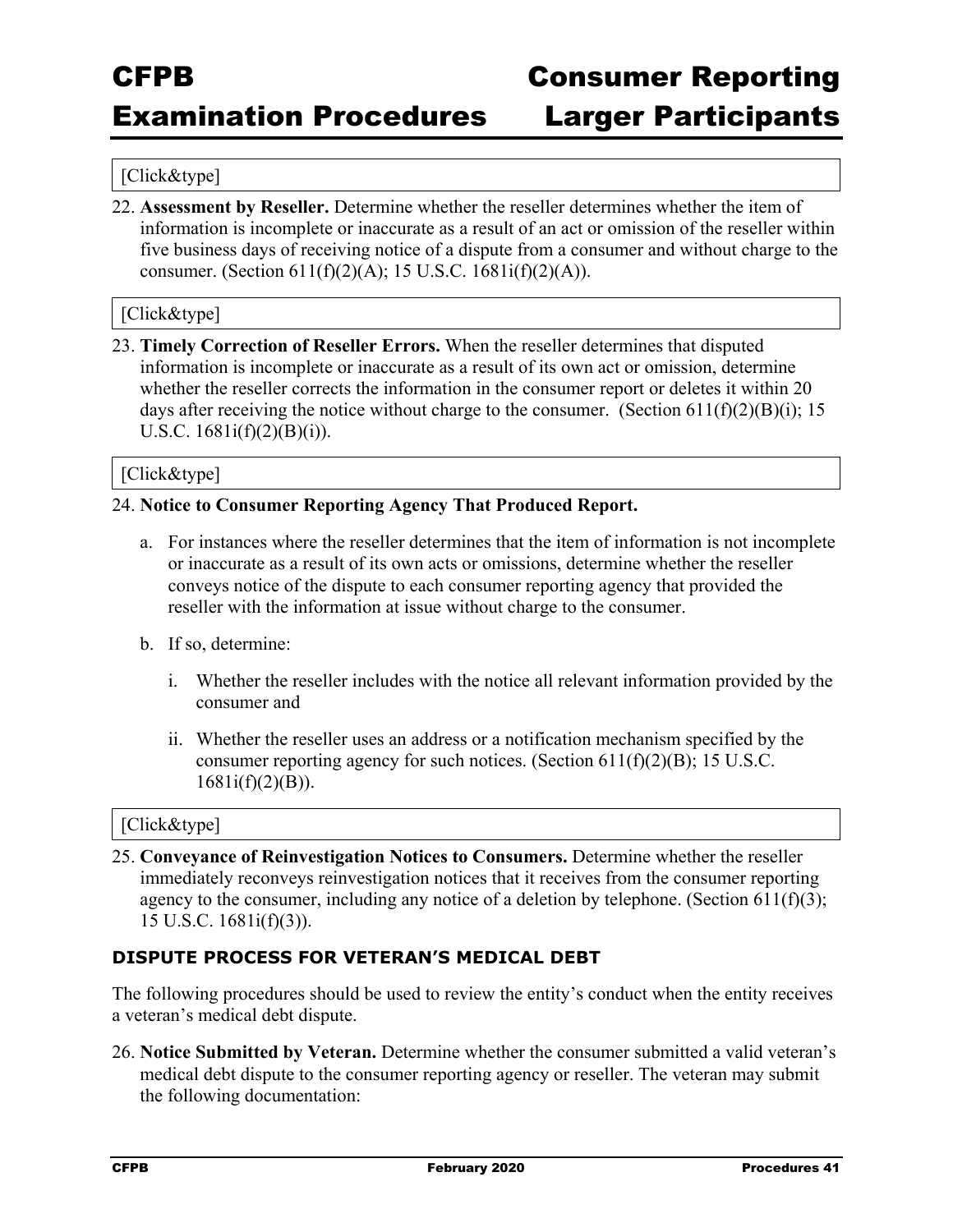- a. A notice from the Department of Veteran Affairs stating the Department has assumed liability for part, or all, of a veteran's medical debt; or
- b. Proof of liability of the Department of Veterans Affairs for payment of the debt; or
- c. Documentation that the Department of Veterans Affairs is in the process of making payments for authorized hospital care, medical services, or extended care services rendered. (Section 611(g); 15 U.S.C. 1681i(g)).

#### [Click&type]

27. **Deletion of Information from File.** Determine whether the entity, after receiving any of the documentation listed in step 26, deleted all information relating to the veteran's medical debt from the file and notified the furnisher and veteran of the deletion. (Section 611(g)(3); 15 U.S.C. 1681i(g)(3)).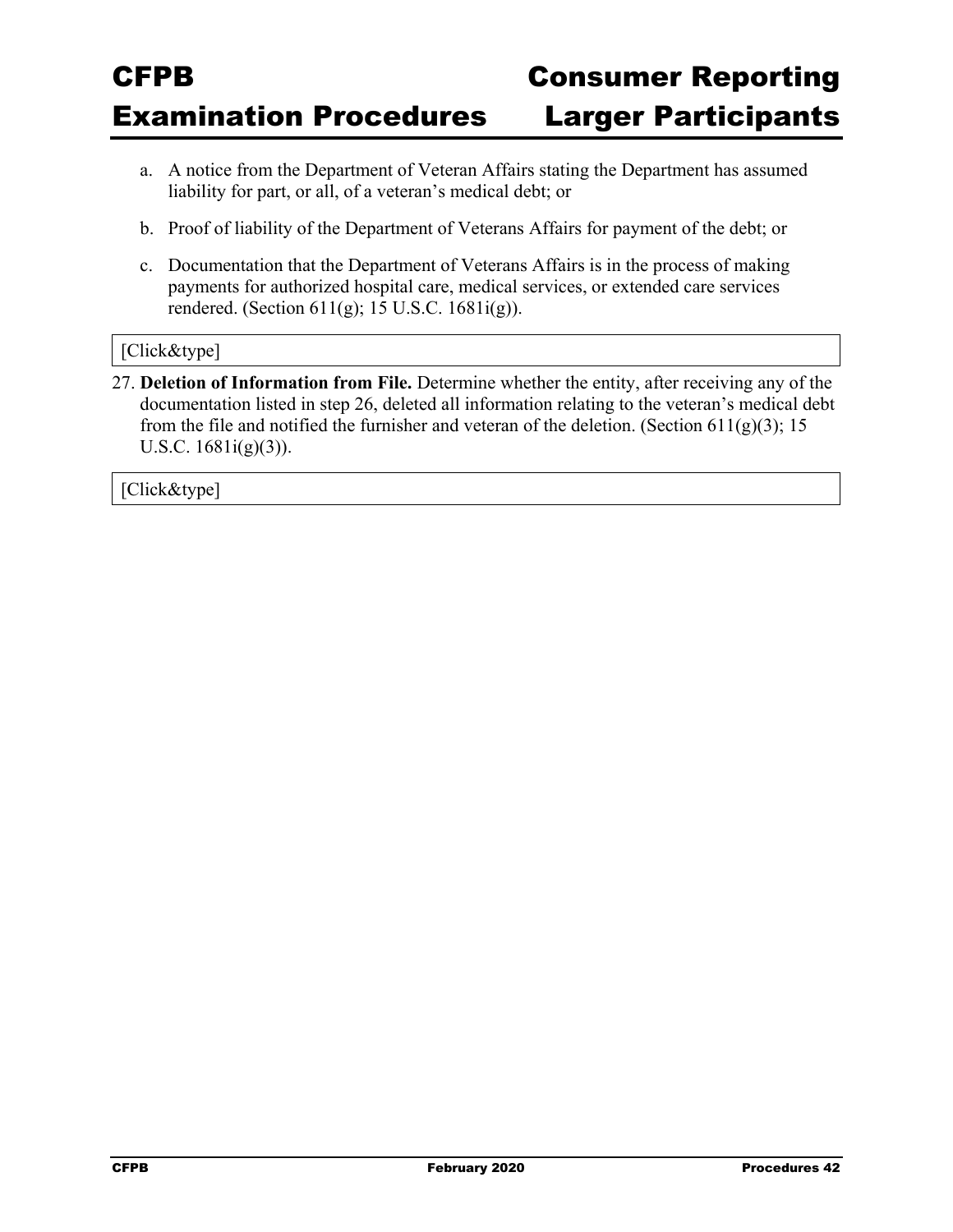### **Module 7 - Consumer Alerts and Identity Theft Provisions**

This Module addresses a number of requirements that the FCRA imposes on consumer reporting agencies to address identity theft and to protect active duty military consumers, including security freezes, fraud and active duty alerts and blocking of reporting of information that stems from identity theft. In addition to the procedures set out below, other modules also touch on identity protection issues – including, for example, the requirement that consumer reporting agencies notify parties requesting reports regarding address discrepancies (discussed in step 9 of Module 4).

#### **POLICIES AND PROCEDURES**

1. Review and assess the entity's general policies and procedures governing how the entity responds when consumers assert that they are or have been a victim of fraud or identity theft. For policies and procedures specifically related to alerts, see step 5 below.

#### [Click&type]

#### **FRAUD AND ACTIVE DUTY ALERTS**

2. **Duty to Provide Contact Information.** If the entity is not a nationwide consumer reporting agency, determine whether it explains to consumers who suspect they have been or are about to be a victim of fraud or a related crime (including identity theft) how to contact the CFPB and the nationwide consumer reporting agencies to obtain more detailed information and request alerts. (Section  $605A(g)$ ; 15 U.S.C. 1681c-1(g)).

#### [Click&type]

3. **Reseller Responsibility to Reconvey Alerts.** If the entity acts as a reseller (see step 5 of Module 1), determine whether it complies with its statutory obligation to include in its reports any fraud alert or active duty alert placed in the file of a consumer by another consumer reporting agency. (Section 605A(f); 15 U.S.C. 1681c-1(f)).

#### [Click&type]

4. **Applicability of Requirement to Include Alerts.** The procedures in steps 5 to 26 below apply only to nationwide consumer reporting agencies. If the entity is not a nationwide consumer reporting agency, skip to step 27 below.

- 5. **Specific Policies and Procedures Regarding Alerts.** Determine whether the nationwide consumer reporting agency has established policies and procedures relating to fraud alerts and active duty alerts, including:
	- a. Procedures that inform consumers of the availability of such alerts and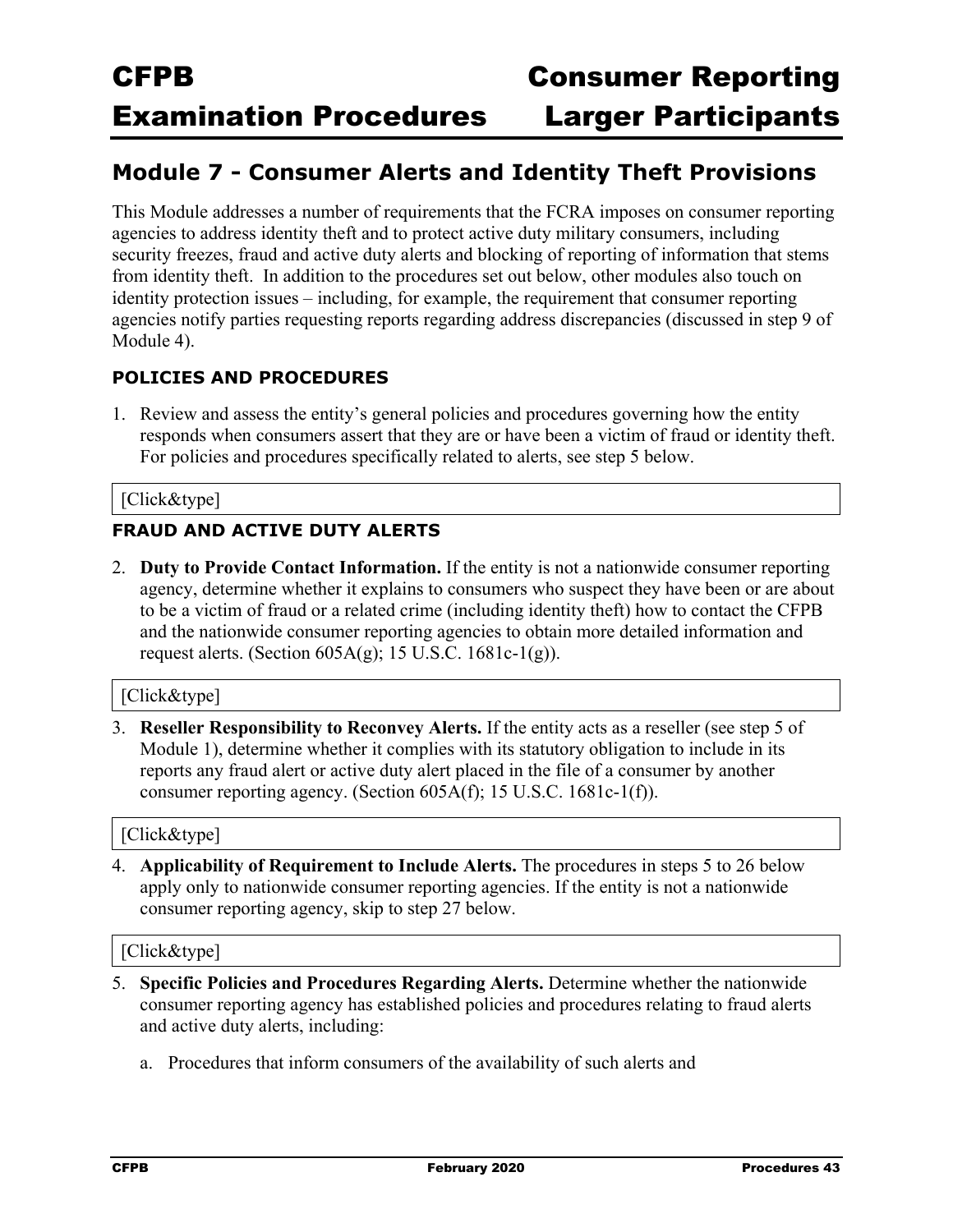b. Procedures that allow consumers to request initial, extended, or active duty alerts in a simple and easy manner, including by telephone. (Section 605A(d); 15 U.S.C. 1681c-1(d)).

#### [Click&type]

- 6. **Requirements for Alerts.** Determine whether the nationwide consumer reporting agency includes an initial fraud alert, extended fraud alert, or active duty alert in a consumer's file when the entity:
	- a. Maintains a file on the consumer,
	- b. Has received appropriate proof of the requester's identity (see step 1b of Module 5), and
	- c. Receives from the consumer (or an individual acting on behalf of or as a personal representative of a consumer):
		- i. *In the case of an initial fraud alert*, a direct request that asserts in good faith a suspicion that the consumer has been or is about to become a victim of fraud or related crime, including identity theft;
		- ii. *In the case of an extended fraud alert*, a direct request and an identity theft report (as defined in the Glossary); or
		- iii. *In the case of an active duty alert*, a direct request from an active duty military consumer (or an individual acting on behalf of or as a personal representative of an active duty military consumer). (Section  $605A(a)(1)$ ,  $(b)(1)$ ,  $(c)$ ; 15 U.S.C. 1681c- $1(a)(1)$ ,  $(b)(1)$ ,  $(c)$ ). An active duty military consumer means a consumer in military service who:
			- A. Is on active duty<sup>6</sup> or is a reservist performing duty under a call or order to active duty under a provision of law referred to in 10 U.S.C. 101(a)(13), and
			- B. Is assigned to service away from the usual duty station of the consumer. (Section 603(q)(1); 15 U.S.C. 1681(q)(1)).

#### [Click&type]

- 7. **Duration of Alerts.** Determine whether the nationwide consumer reporting agency includes any fraud or active duty alert in the consumer's file and provides the alert along with any credit score generated in using that file for:
	- a. Not less than 1 year from the request date for initial fraud alerts,
	- b. 7 years from the request date for extended fraud alerts, and

 $^6$  The term "active duty" here means full-time duty in the active military service of the United States. This includes full-time training duty, annual training duty, and attendance while in the active military service, at a school designated as a service school by law or by the Secretary of the military department concerned. (10 U.S.C. 101(d)(1)).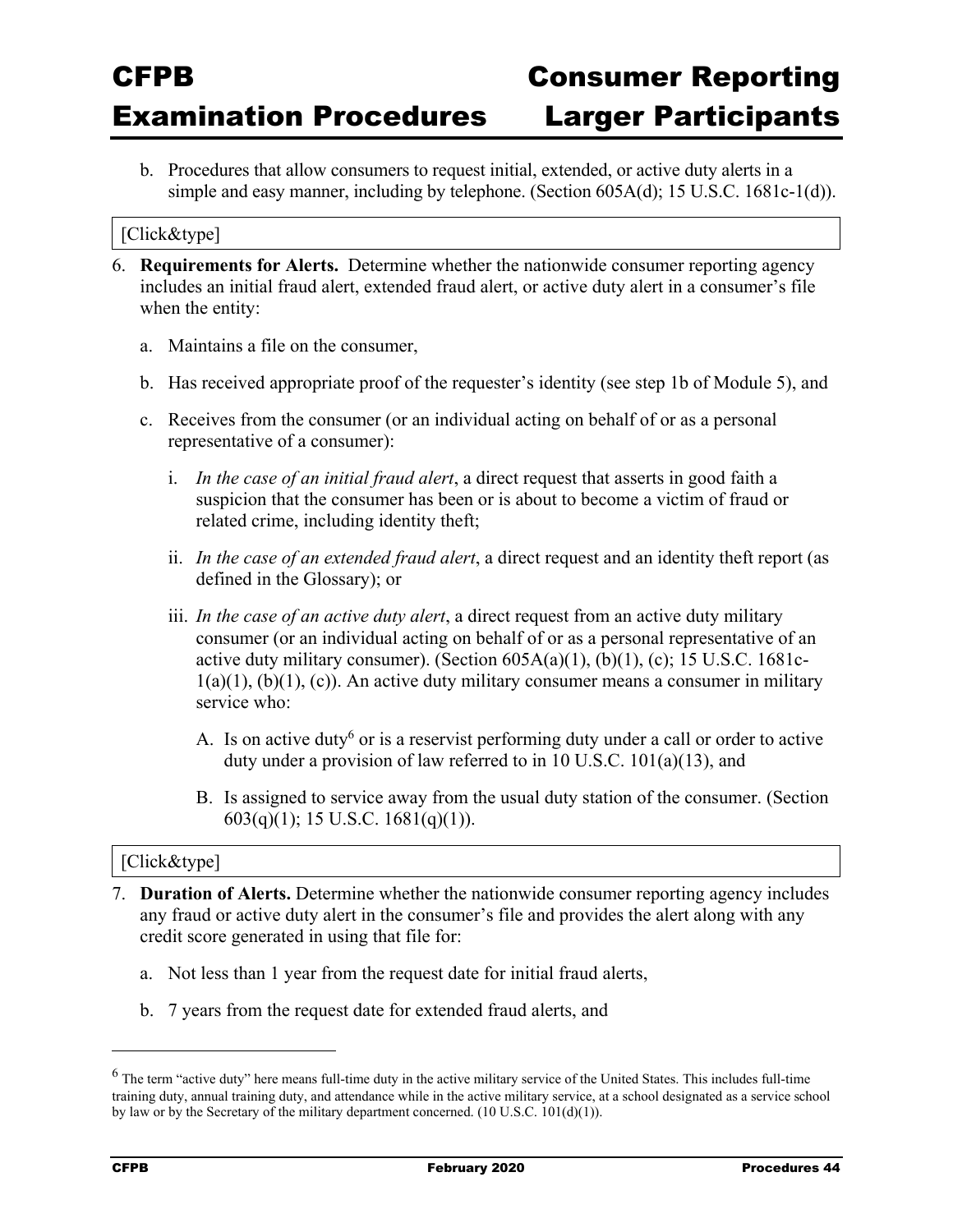c. 12 months from the request date for active duty alerts,

unless the consumer or his or her representative requests that the alert be removed earlier and provides appropriate proof of the requester's identity (see step 1b of Module 5). (Section 605A(a)(1)(A), (b)(1)(A), (c)(1); 15 U.S.C. 1681c-1(a)(1)(A), (b)(1)(A), (c)(1); 12 CFR 1022.121).

#### [Click&type]

#### 8. **Referrals to and From Other Nationwide Consumer Reporting Agencies of Alerts.**

- a. Determine whether the nationwide consumer reporting agency refers information regarding fraud alerts, extended fraud alerts, and active duty alerts to each of the other nationwide consumer reporting agencies and has appropriate referral procedures in place. (Section 605A(a)(1)(B), (b)(1)(C), (c)(3); 15 U.S.C. 1681c-1(a)(1)(B), (b)(1)(C), (c)(3); Section 621(f); 15 U.S.C. 1681s(f)).
- b. When the nationwide consumer reporting agency receives referrals of fraud alerts and active duty alerts from other nationwide consumer reporting agencies, determine whether it responds in the same way that it would if it received the request directly from the consumer. (Section 605A(e); 15 U.S.C. 1681c-1(e)).

#### [Click&type]

9. **Free Disclosures in Connection with Fraud Alerts.** See step 10 of Module 5 for procedures regarding nationwide consumer reporting agencies' obligation to provide upon request a free file disclosure in connection with an initial fraud alert or two free file disclosures in connection with an extended fraud alert and to disclose the consumer's right to such disclosures. (Section 605A(a)(2), (b)(2); 15 U.S.C. 1681c-1(a)(2), (b)(2)).

#### [Click&type]

10. **Exclusion From Prescreening During Extended Fraud Alerts and Active Duty Alerts.** See steps 9 and 10 of Module 8 for procedures relating to the requirement that nationwide consumer reporting agencies exclude consumers with extended fraud alerts and active duty alerts from prescreening lists for five or two years respectively, unless the consumer asks to be included. (Section 605A(b)(1)(B), (c)-(d); 15 U.S.C. 1681c-1(b)(1)(B), (c)-(d)).

- 11. **Contents of Alerts.** Determine whether the entity's fraud alerts and active duty alerts:
	- a. Notify all prospective consumer report users that the consumer may be the victim of fraud, including identity theft, or is an active duty military consumer, as applicable, and
	- b. Are presented in a manner that facilitates clear and conspicuous view of such notification by any person requesting a consumer report about the consumer. (Section  $603(q)(2)$ ; 15 U.S.C. 1681a(q)(2)).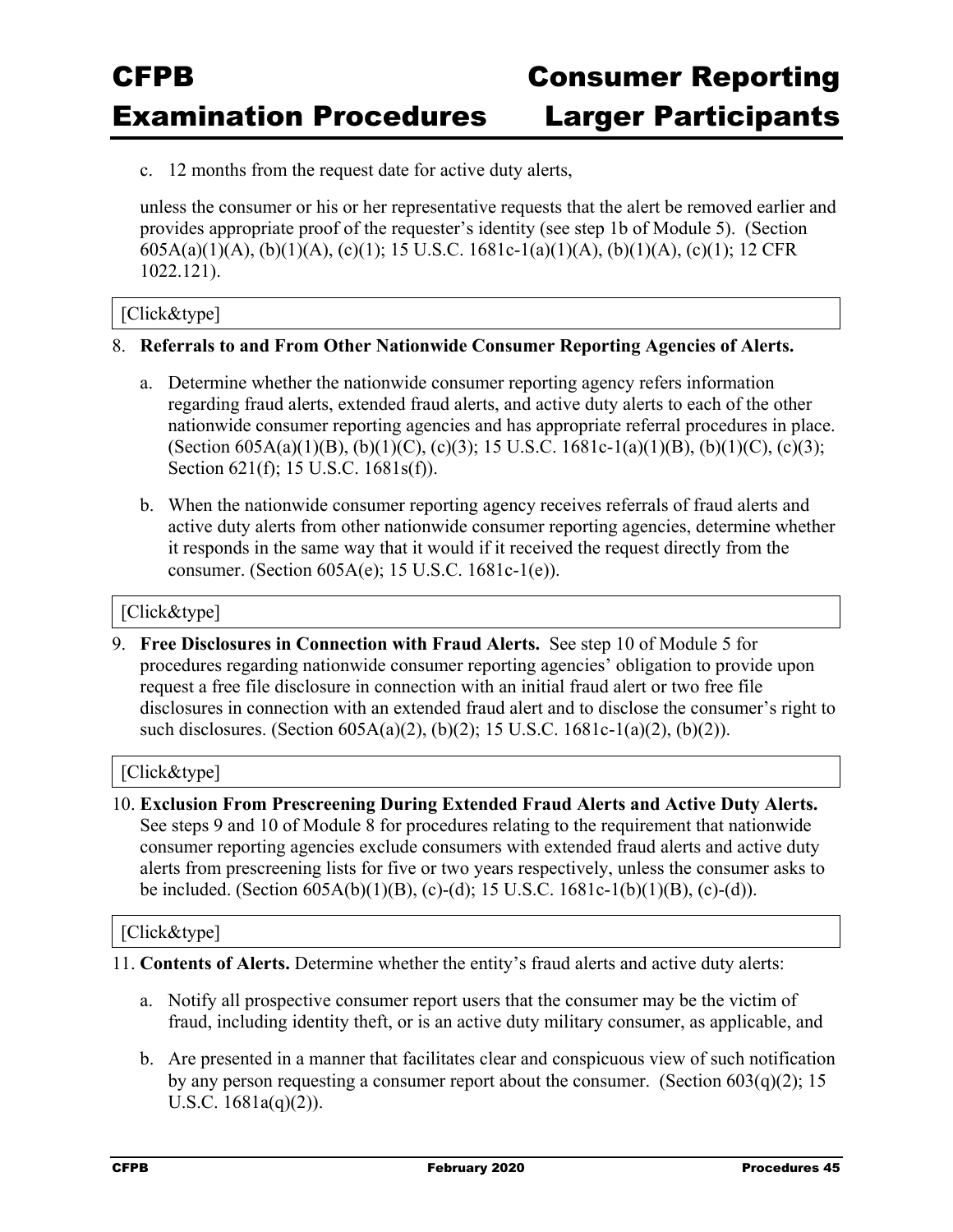### [Click&type]

#### 12. **Notification in Alerts Regarding Credit Extensions.**

- a. Determine whether each initial fraud alert, extended fraud alert, and active duty alert included in a file by the entity notifies prospective users that the consumer does not authorize establishment of any new credit plan or extension of credit in the consumer's name (other than under an open-end credit plan), or issuance of an additional card on an existing credit account requested by the consumer, or any increase in credit limit on an existing credit account requested by the consumer, except under specific circumstances permitted by Section 605A(h); 15 U.S.C. 1681c-1(h).
- b. In the case of extended fraud alerts, determine whether each alert included by the entity also provides a telephone number or other reasonable contact method designated by the consumer. (Section 605A(h); 15 U.S.C. 1681c-1(h)).

#### [Click&type]

#### **SECURITY FREEZES**

13. **Security Freeze.** Verify that the consumer reporting agency (a nationwide CRA defined in Section  $603(p)$ ) accepts security freeze requests through alternate channel(s), in addition to its webpage. (Section  $605A(i)(6)(A)(vi)$ ; 15 U.S.C. 1681c-1(i)(6)(A)(vi)).

- 14. **Placement of a Security Freeze.** For consumers who request a security freeze, determine whether the nationwide consumer reporting agency:
	- a. Placed the freeze free of charge.
	- b. Placed the freeze only upon receipt of proper identification.
	- c. Placed the freeze timely. For toll-free telephone or electronic requests, the consumer reporting agency must place the freeze no later than 1 business day after receiving the request. For requests by mail, the consumer reporting agency must place the freeze no later than 3 business days after receiving the request. (Section 605A(i)(2)(A); 15 U.S.C.  $1681c-1(i)(2)(A)).$
	- d. Sent confirmation of the freeze to the consumer, no later than 5 business days after placing the freeze. The confirmation must inform the consumer of:
		- i. The process to remove the freeze, including a mechanism to authenticate the consumers; and
		- ii. The consumer's rights described in Section  $615(d)(1)(D)$ . (Section  $605A(i)(2)(B)$ ; 15 U.S.C. 1681c-1(i)(2)(B)).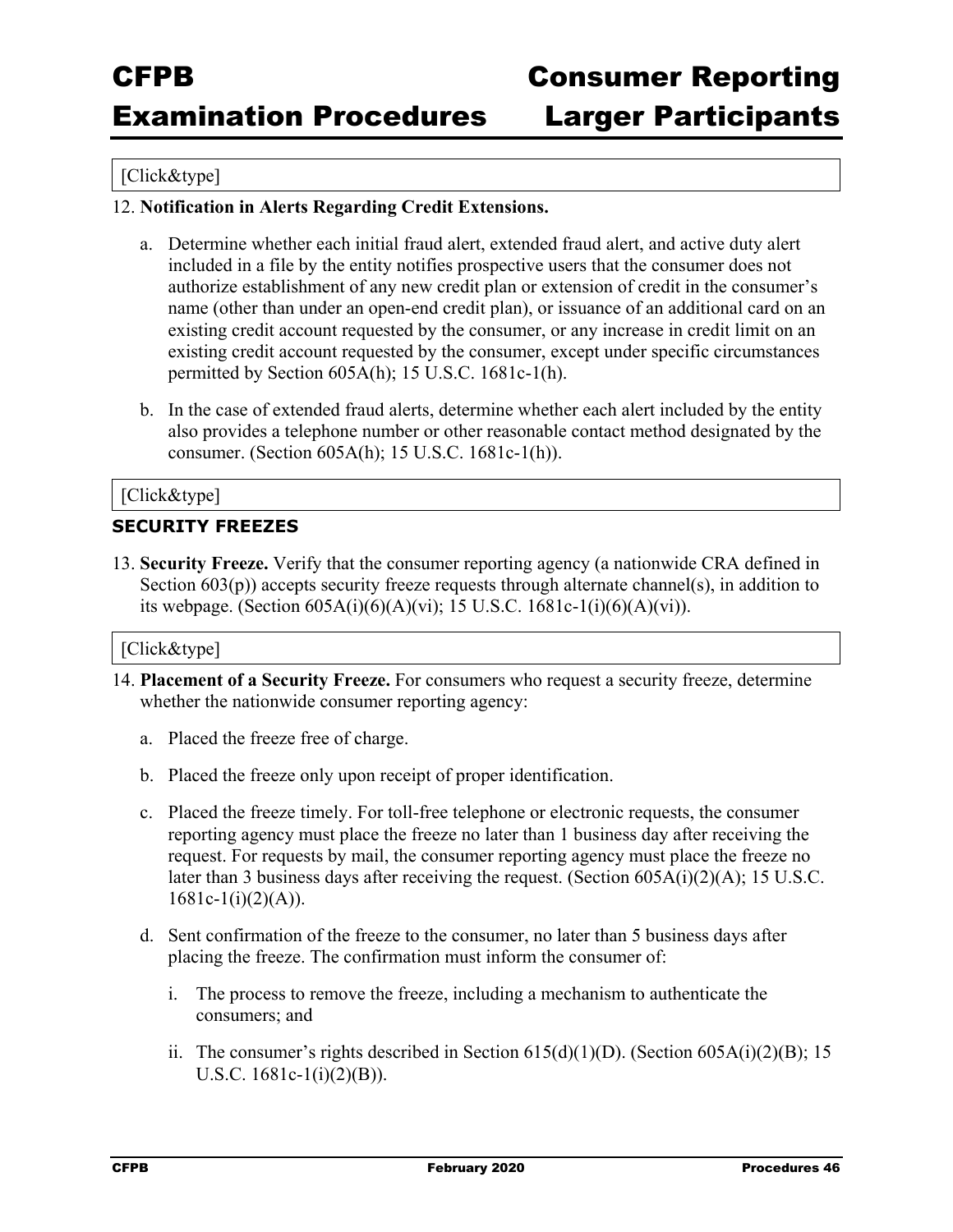#### [Click&type]

- 15. **Removal of a Security Freeze.** A nationwide consumer reporting agency may only remove a security freeze upon the direct request of the consumer or upon the determination the freeze was placed due to a material misrepresentation of fact by the consumer. (Section  $605A(i)(3)$ ; 15 U.S.C. 1681c-1(i)(3)).
	- a. For removals due to material misrepresentations, determine:
		- i. How the consumer reporting agency concluded that the consumer made a material misrepresentation.
		- ii. Whether the consumer reporting agency notified the consumer in writing prior to removing the security freeze.
	- b. For removals upon request of the consumer, determine whether the consumer reporting agency:
		- i. Removed the freeze free of charge.
		- ii. Removed the freeze timely. For toll-free telephone or electronic requests, the consumer reporting agency must remove the freeze no later than 1 hour after receiving the request. For requests by mail, the consumer reporting agency must remove the freeze no later than 3 business days after receiving the request.

#### [Click&type]

- 16. **Temporary Security Freeze Removal.** For a temporary removal of a security freeze requested by a consumer, determine whether the nationwide consumer reporting agency:
	- a. Removed the freeze for the period of time specified by the consumer.
	- b. Removed the freeze timely. For toll-free telephone or electronic requests, the consumer reporting agency must remove the freeze no later than 1 hour after receiving the request. For requests by mail, the consumer reporting agency must remove the freeze no later than 3 business days after receiving the request. (Section 605A(i)(3)(E); 15 U.S.C. 1681c- $1(i)(3)(E)$ ).

- 17. **Exceptions.** A security freeze will not apply to a consumer reporting agency that provides a consumer report for any of the instances listed in Section  $605A(i)(4)$ . Determine whether the consumer reporting agency:
	- a. Provided a consumer report for any of the allowable exceptions;
	- b. Failed to provide a consumer report due to a security freeze despite a valid exception; or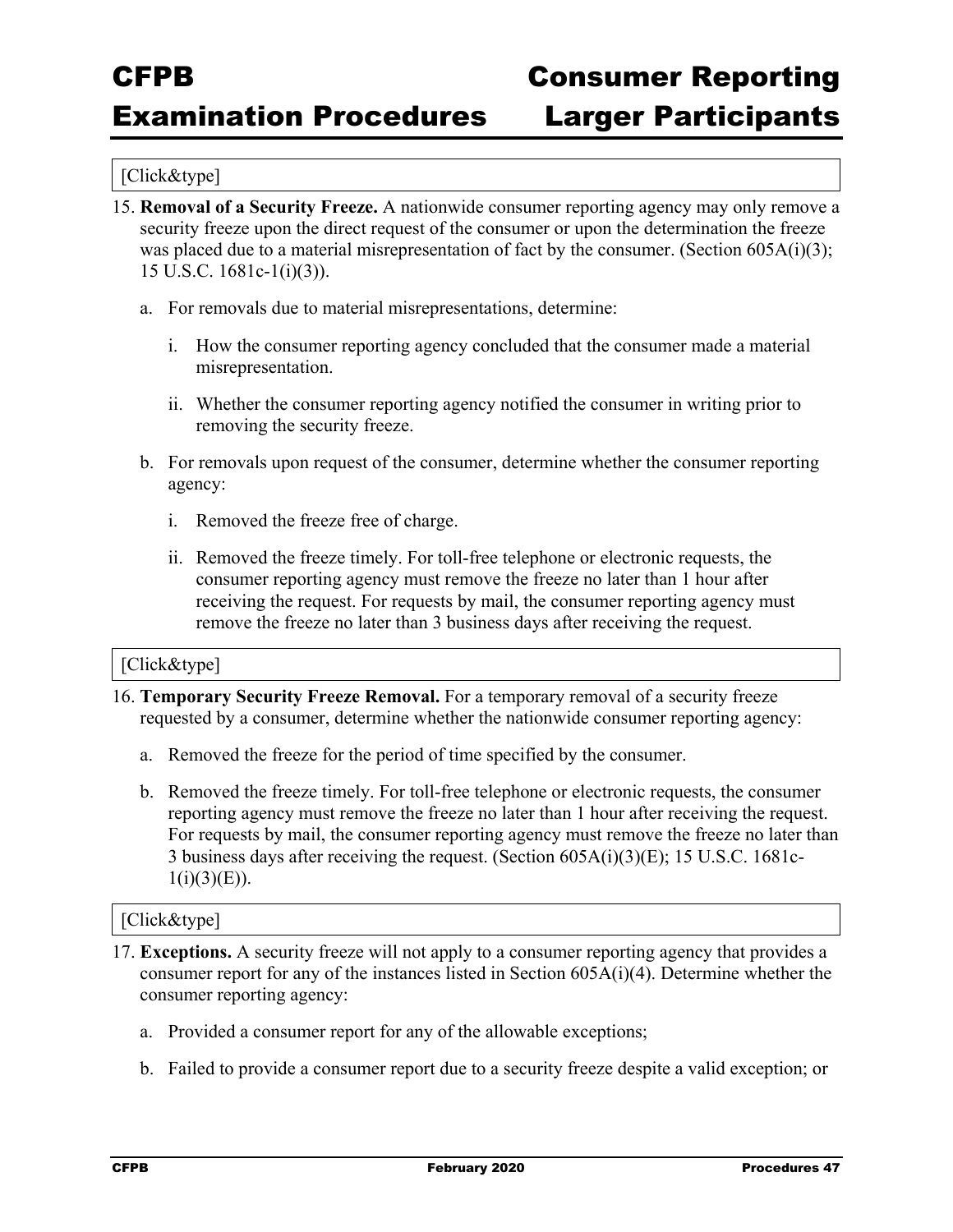c. Provided a consumer report for a consumer with a valid security freeze in place and an exception did not apply.

#### [Click&type]

18. **Notice of Rights.** Whenever a consumer is required to receive notice of rights under Section 609, verify that the notice contains the language listed in Section  $605A(i)(5)$ .

#### [Click&type]

- 19. **Webpage.** Determine whether the nationwide consumer reporting agency established a website that:
	- a. Allows a consumer to request a security freeze;
	- b. Allows a consumer to request an initial fraud alert;
	- c. Allows a consumer to request an extended fraud alert;
	- d. Allows a consumer to request an active duty fraud alert; and
	- e. Allows a consumer to opt-out of the use of information in a credit report to send the consumer a solicitation of credit or insurance, in accordance with Section 615(d).

#### [Click&type]

#### **SECURITY FREEZES FOR PROTECTED CONSUMERS**

The FCRA defines "protected consumer" as an individual who is under the age of 16 at the time a freeze request is made, or an incapacitated person or a protected person for whom a guardian or conservator has been appointed. The term "protected consumer's representative" means a person who provides to the consumer reporting agency sufficient proof of authority to act on behalf of a protected consumer, listed in Section 605A(j)(1)(F).

- 20. **Placement of Security Freeze for a Protected Consumer.** When a protected consumer's representative directly requests a security freeze for a protected consumer, determine whether the nationwide consumer reporting agency, as defined in Section 603(p):
	- a. Received sufficient proof of identification, as defined under Section  $605A(j)(1)(G)$ .
	- b. Received sufficient proof of authority, as defined under Section  $605A(j)(1)(F)$ .
	- c. Placed the freeze free of charge.
	- d. Placed the freeze timely. For toll-free telephone or electronic requests, the consumer reporting agency must place the freeze no later than 1 business day after receiving the request. For requests by mail, the consumer reporting agency must place the freeze no later than 3 business days after receiving the request. (Section 605A(j)(2)(A); 15 U.S.C.  $1681c-1(j)(2)(A)).$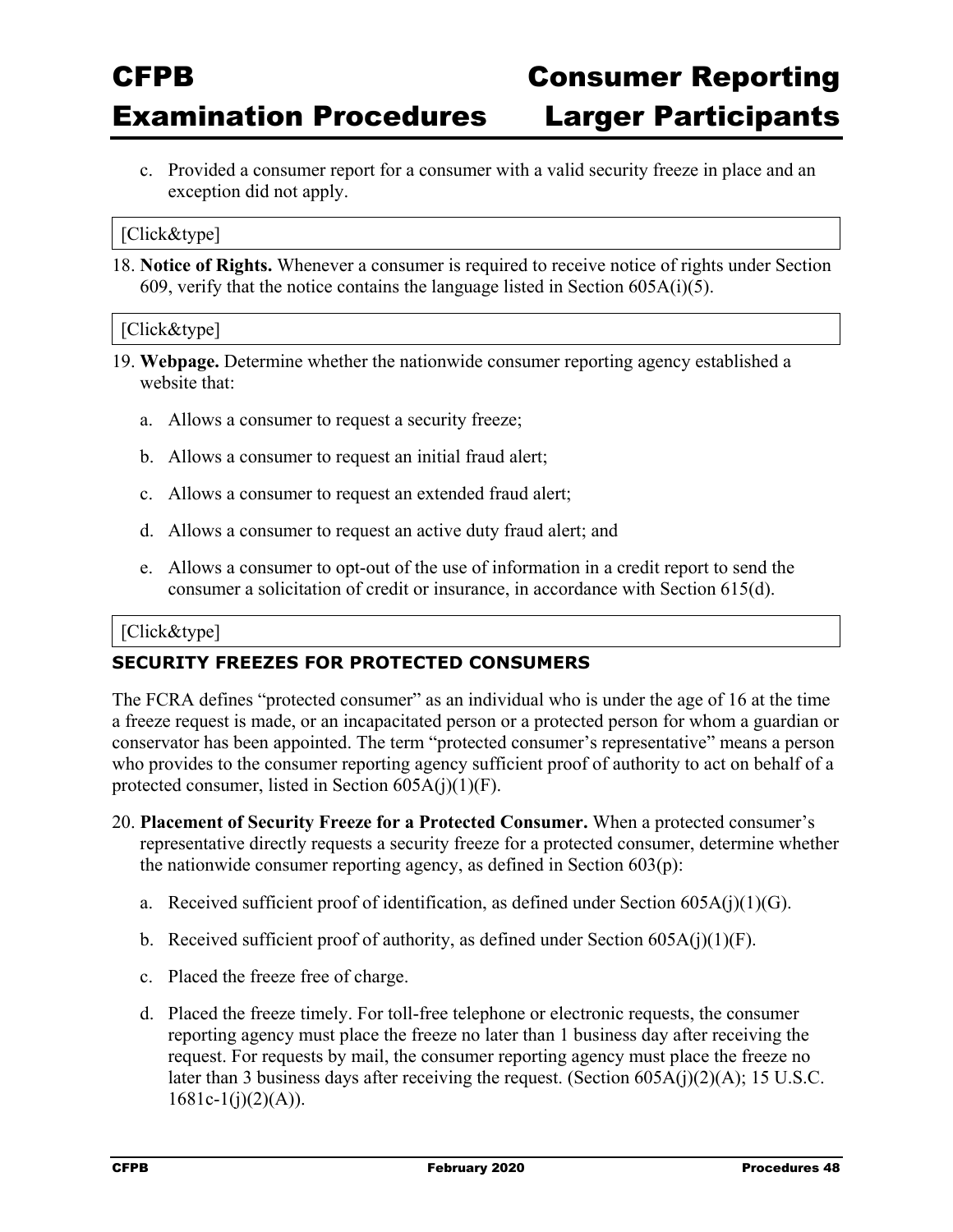- e. Sent confirmation of the freeze to the protected consumer's representative, no later than 5 business days after placing the freeze, informing the representative of the process to remove the freeze, including a mechanism to authenticate the protected consumer's representative.
- f. Created a file record for the protected consumer if one did not exist.

#### [Click&type]

21. **Prohibition on Release of Record or File of Protected Consumer.** Determine whether the consumer reporting agency provided the protected consumer's report, any information derived from the protected consumer's report, or any record created for the protected consumer, after a security freeze was placed. (Section  $605A(j)(3)$ ; 15 U.S.C. 1681c-1(j)(3)).

- 22. **Removal of a Protected Consumer Security Freeze.** A consumer reporting agency may only remove a protected consumer's security freeze in cases listed in Section 605A(j)(4)(A).
	- a. For removals made upon the request of the protected consumer's representative, determine whether the consumer reporting agency:
		- i. Removed the freeze free of charge.
		- ii. Removed the freeze timely. For toll-free telephone or electronic requests, the consumer reporting agency must remove the freeze no later than 1 hour after receiving the request. For requests by mail, the consumer reporting agency must remove the freeze no later than 3 business days after receiving the request.
	- b. For removals made upon the request of the protected consumer, if the consumer is not under 16 years old at the time of the request, determine whether the consumer reporting agency:
		- i. Removed the freeze free of charge.
		- ii. Removed the freeze timely. For toll-free telephone or electronic requests, the consumer reporting agency must remove the freeze no later than 1 hour after receiving the request. For requests by mail, the consumer reporting agency must remove the freeze no later than 3 business days after receiving the request.
	- c. For removals where the security freeze was placed due to a material misrepresentation of fact by the protected consumer's representative, determine:
		- i. How the consumer reporting agency concluded that the protected consumer's representative made a material misrepresentation.
		- ii. Whether the consumer reporting agency notified the protected consumer's representative in writing prior to removing the security freeze.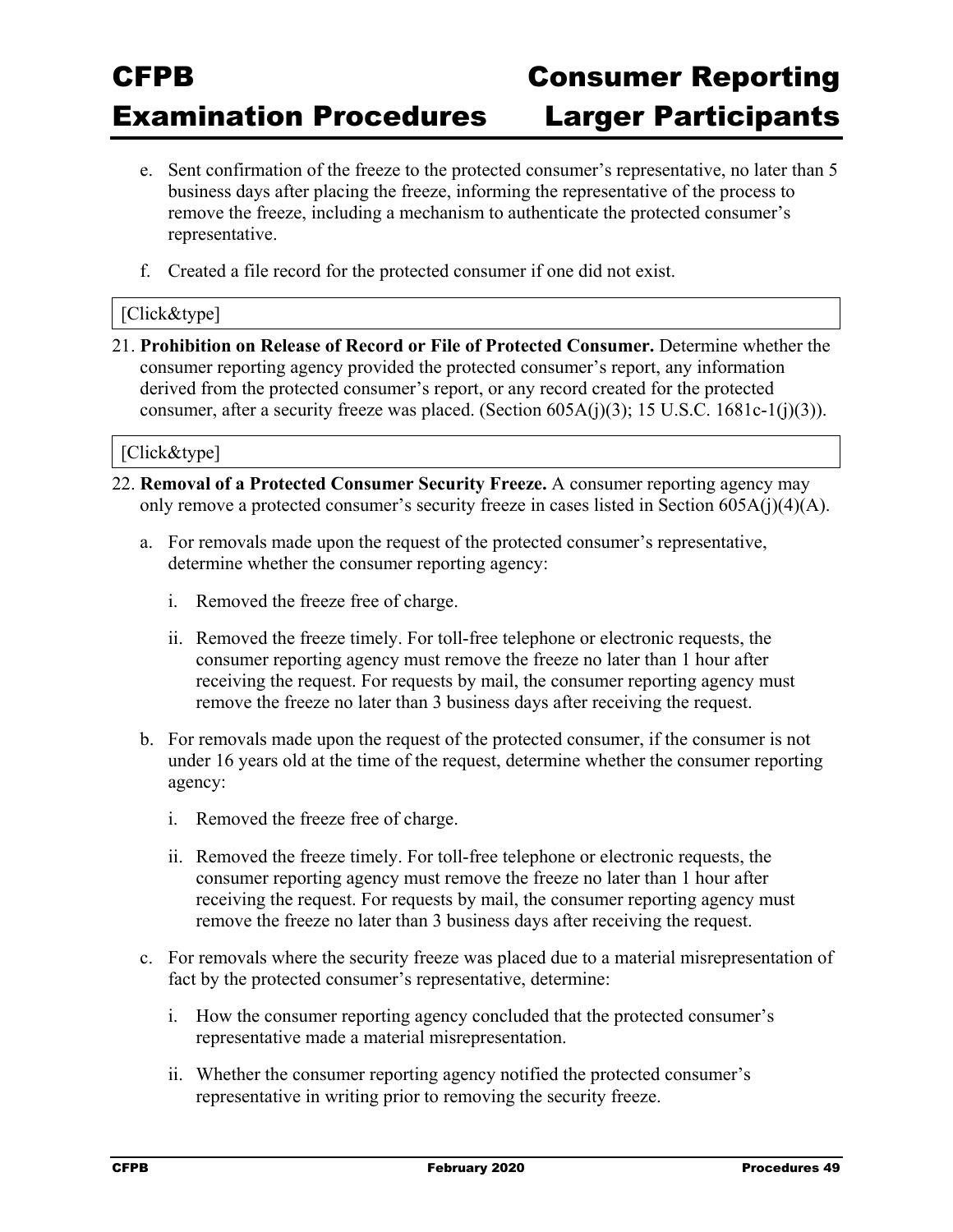#### [Click&type]

- 23. **Protected Consumer Temporary Security Freeze Removal.** For temporary removal of a protected consumer's security freeze, the request must be made by either the protected consumer or the protected consumer's representative, provided the protected consumer is not under 16 years old at the time of the request. Determine whether the consumer reporting agency:
	- a. Removed the freeze for the period of time specified by the consumer.
	- b. Removed the freeze timely. For toll-free telephone or electronic requests, the consumer reporting agency must remove the freeze no later than 1 hour after receiving the request. For requests by mail, the consumer reporting agency must remove the freeze no later than 3 business days after receiving the request

#### [Click&type]

#### **ACTIVE DUTY CREDIT MONITORING**

The following procedures should be used to review an entity's (a nationwide CRA defined in Section 603(p)) conduct to provide free electronic credit monitoring for consumers that inform the entity of their active duty military status.<sup>7</sup> (Section 605A(k); 15 U.S.C. 1681c-1(k)).

- 24. **Credit Monitoring.** For a consumer who informs the entity of their active duty status, determine whether the consumer reporting agency:
	- a. Requested and received appropriate proof of identity, proof of the consumer's active duty status,<sup>8</sup> and the consumer's contact information.
	- b. Provided a free electronic monitoring service for two years after the entity verifies the consumer's active duty status, that at a minimum, notifies a consumer of material additions or modifications to the file within 48 hours of the changes.<sup>9</sup>
		- i. The notification may be by mobile application, email, or text message. If the notification does not inform the consumer of the specific change, the notice must link to a website that provides that information.
		- ii. The notice, or the first page of the electronic credit monitoring service website, shall include a hyperlink to a summary of the consumer's rights under the FCRA. Each file

l

<sup>&</sup>lt;sup>7</sup> The term "active duty military consumer" is defined in 15 U.S.C. 1681a(q)(1). The term also includes a member of the National Guard, as defined in 10 U.S.C. 101(c).

 $8$  A consumer's active duty status can be verified through: a method or service approved by the Department of Defense, or a certification of active duty status approved by the NCRA.

 $9$  Material additions or modifications are defined in 16 CFR Part 609.2(1).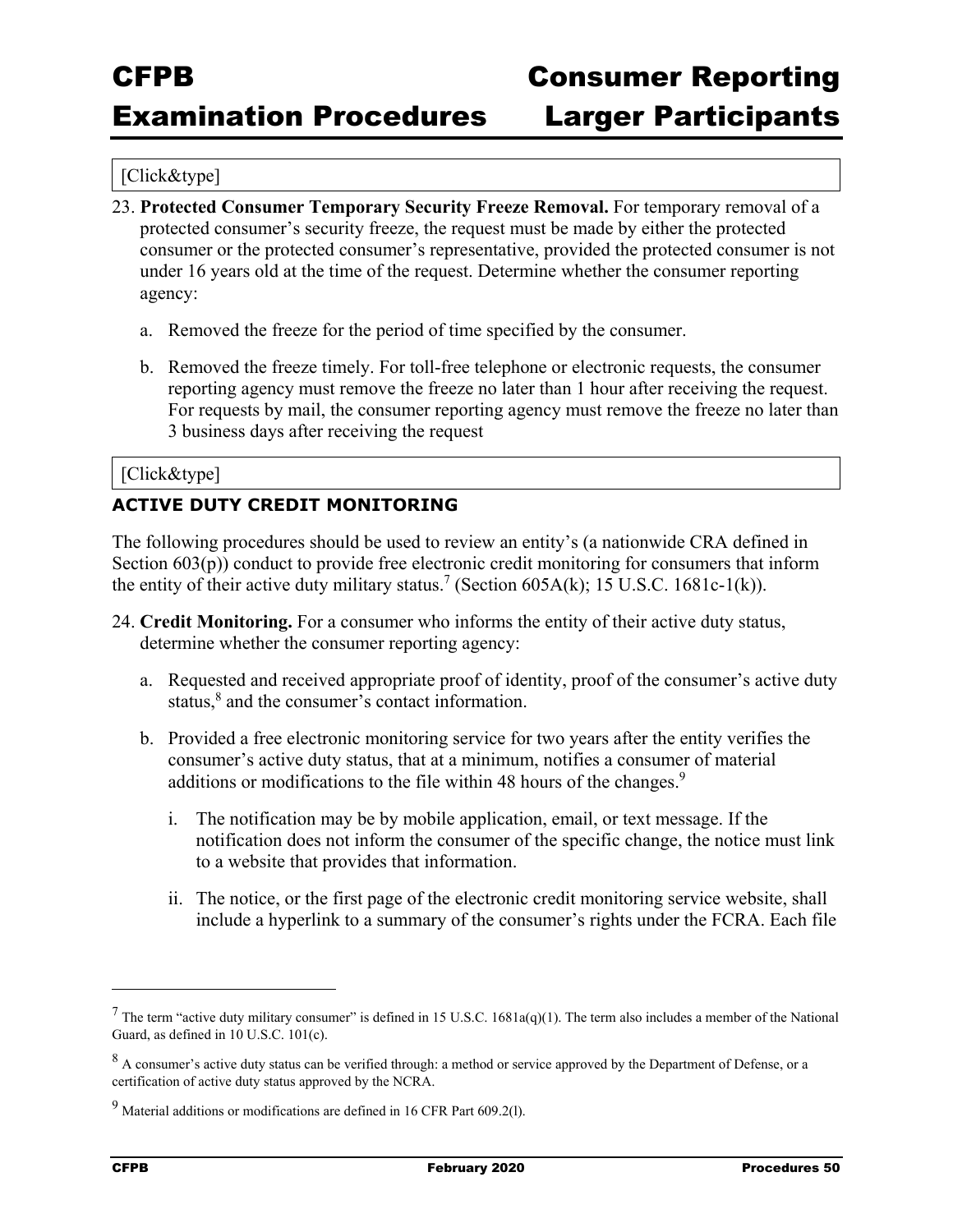disclosure from the entity must also include a summary of the consumer's rights under the FCRA.

#### [Click&type]

- 25. **Information use and disclosure.** Determine whether the entity collected information from consumers, as a result of a request to obtain the service, and if so, used or disclosed that information for the following permitted purposes only (16 CFR 609.3(d)):
	- a. To provide the free electronic credit monitoring service requested by the consumer;
	- b. To process a transaction requested by the consumer at the same time as the request for the free electronic credit monitoring service;
	- c. To comply with applicable legal requirements; or
	- d. To update information already maintained by the entity for the purpose of providing consumer reports.

#### [Click&type]

- 26. **Prohibited practices.** Determine whether the entity engaged in any of the following prohibited practices (16 CFR 609.3(e) and (f)):
	- a. Advertised or marketed products or services to the consumer during the enrollment process. This includes any communications or instructions that advertise or market any products and services.
	- b. Provided communications, instructions, or advertising or marketing that interfered with, detracted from, contradicted, or undermined the purpose of providing the free electronic credit monitoring service. Examples include:
		- i. Materials that represent, expressly or implication, that an active duty consumer must purchase a paid product or service in order to receive the free electronic credit monitoring; or
		- ii. Materials that falsely represent, expressly or implication, that a product or service offered additionally to the free electronic credit monitoring service, such as identify theft insurance, is also free, or fail to clearly and prominently disclose that consumers must cancel a service within the initial free period to avoid being charged.
	- c. Required an active duty military consumer to agree to terms or conditions in connection with obtaining the free electronic credit monitoring service, other than those terms or conditions required to comply with applicable legal requirements.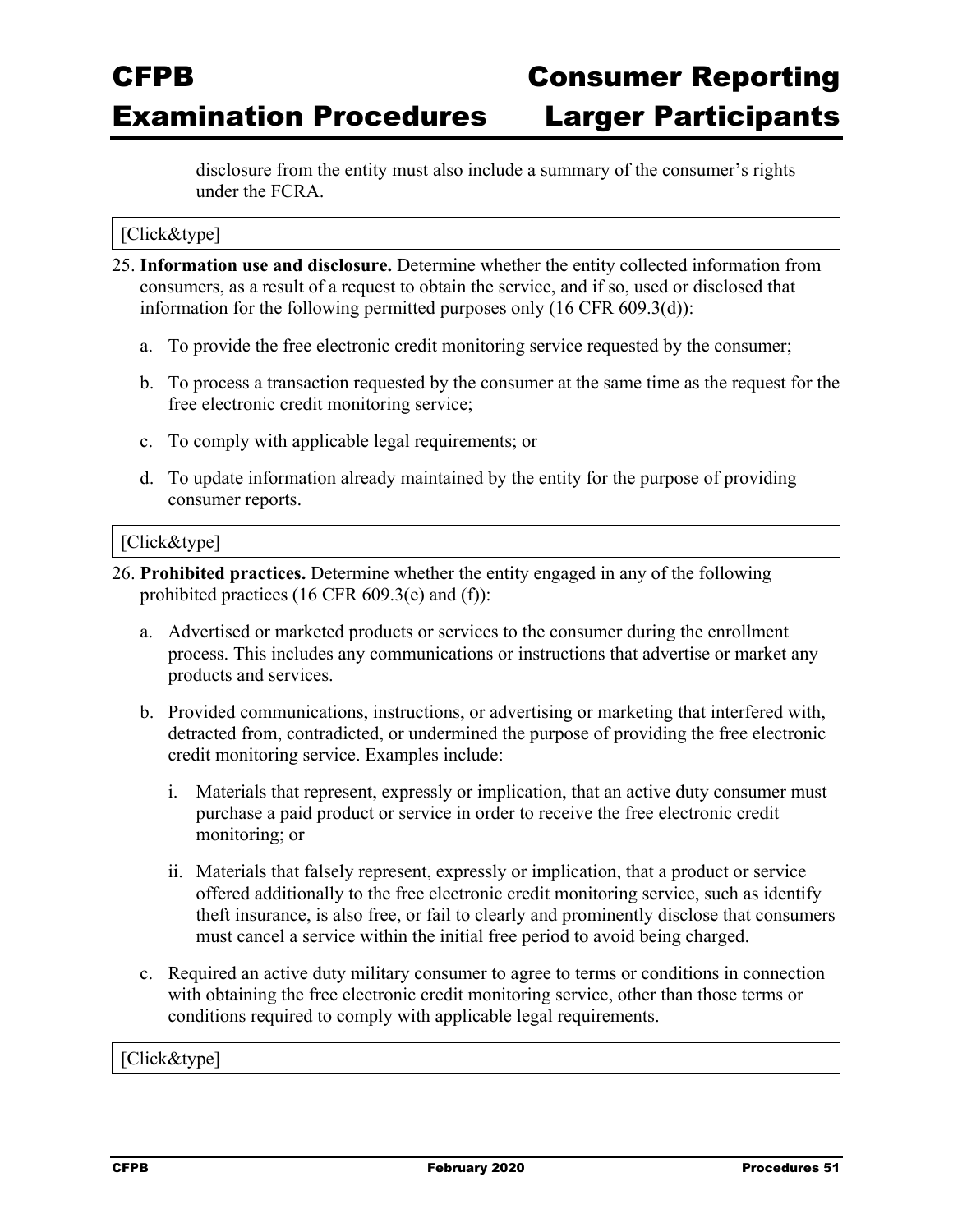Examination Procedures Larger Participants

#### **IDENTITY THEFT STATEMENT OF RIGHTS**

The FCRA requires consumer reporting agencies under certain circumstances to provide a summary of rights of identity theft victims that contains all of the information required by the CFPB.

27. **Who Receives a Statement of Rights.** Determine if the entity provides a statement of rights to any consumer who expresses a belief to the entity that the consumer is a victim of fraud or identity theft involving credit, an electronic fund transfer, or an account or transaction at or with a financial institution or other creditor. (Section  $609(d)(2)$ ; 15 U.S.C.  $1681g(d)(2)$ ).

#### [Click&type]

#### 28. **Content and Format of Statement of Rights.** Confirm that:

- a. The disclosures provided are substantially similar to the CFPB's model summary in Appendix I to Regulation V, 12 CFR Part 1022, and
- b. All required information is clearly and prominently displayed. (Section 609(d); 15 U.S.C. 1681g(d); 12 CFR Part 1022, Appendix I).

[Click&type]

### **IDENTITY THEFT BLOCKING REQUIREMENT**

Consumer reporting agencies must "block" the reporting of certain information resulting from an alleged identity theft. Special rules apply to two different types of consumer reporting agencies.

29. **Entities Subject to Different Blocking Requirements.** Check services companies and resellers have different obligations than other consumer reporting agencies when consumers request an identity theft block. Determine if the entity is:

- a. A reseller (as determined in step 5 of Module 1) or
- b. A check services company acting as such that issues authorizations for the purpose of approving or processing negotiable instruments, electronic funds transfers, or similar methods of payment.

If so, skip to step 19 (for resellers) or 20 (for check services companies) below. (Section 605B(d)-(e); 15 U.S.C. 1681c-2(d)-(e)).

#### [Click&type]

30. **Blocking Requirement.** Absent the circumstances described in step 17 below, determine whether the entity blocks the reporting of consumer file information that the consumer identifies as resulting from an alleged identity theft (other than in reports provided to a federal, state, or local law enforcement agency) within four business days after the entity receives: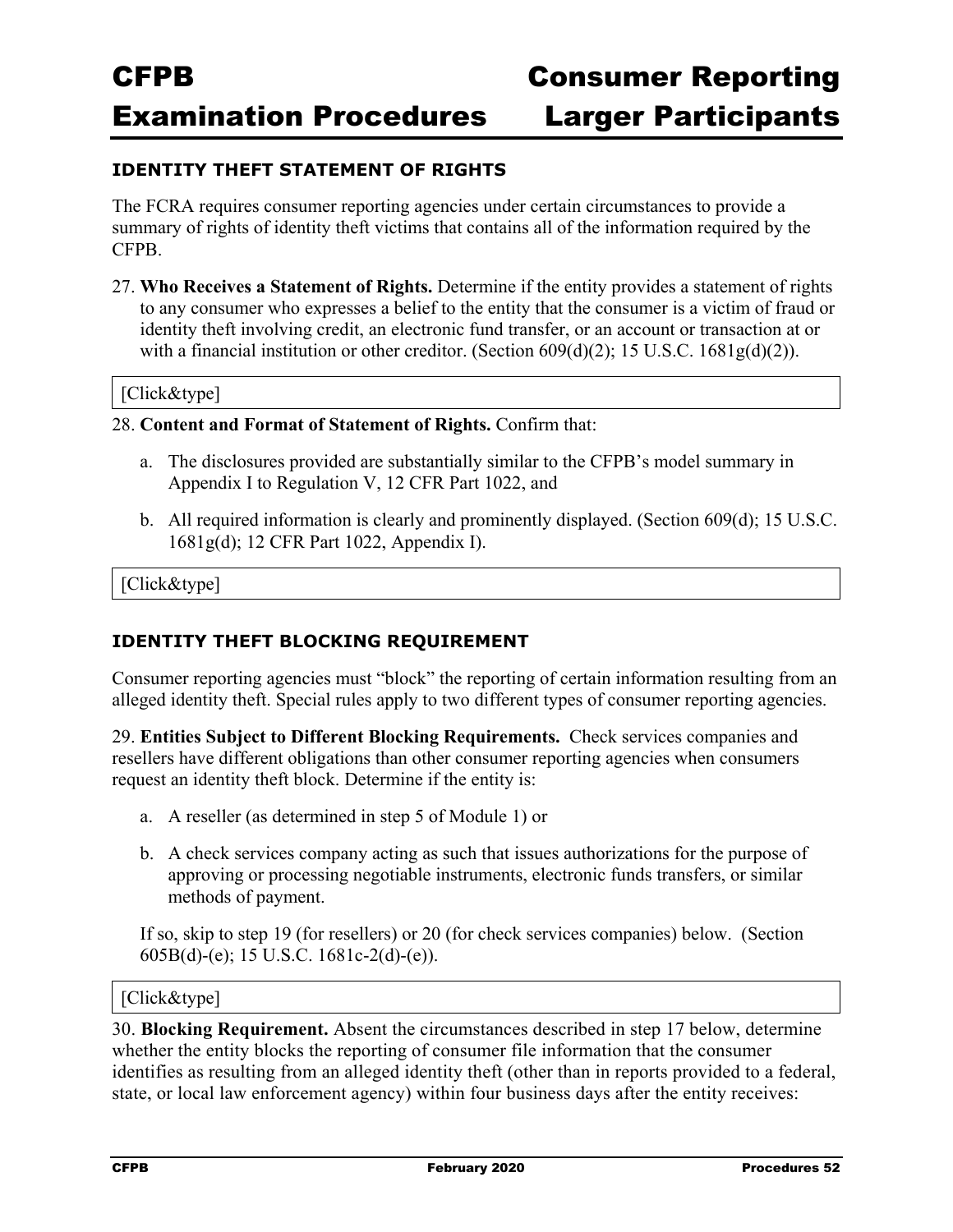- a. Appropriate proof of the identity of the consumer (see step 1b of Module 5),
- b. A copy of an identity theft report,
- c. The identification of such information by the consumer, and
- d. A statement by the consumer that the information is not information relating to any transaction by the consumer. (Section  $605B(a)$ , (f); 15 U.S.C. 1681c-2(a), (f)).

#### [Click&type]

31. **Requirements If Declining to Block Information.** The FCRA allows consumer reporting agencies to decline a block request or rescind a block under limited circumstances. If the entity declines to implement an identity theft block, or rescinds any identity theft block, assess whether it:

- a. Notifies the consumer promptly, in the same manner as consumers are notified of the reinsertion of previously-deleted information and
- b. Reasonably determines that:
	- i. The information was blocked in error or a block was requested by the consumer in error;
	- ii. The information was blocked, or a block was requested by the consumer, on the basis of a material misrepresentation of fact by the consumer relevant to the request to block; or
	- iii. The consumer obtained possession of goods, services, or money as a result of the blocked transaction or transactions. (Section 605B(c); 15 U.S.C. 1681c-2(c)).

#### [Click&type]

32. **Notification to Furnishers of Identity Theft Block.** Determine whether the entity promptly notifies the furnisher of information subject to an identity theft block request:

- a. That the information may be a result of identity theft,
- b. That an identity theft report has been filed,
- c. That a block has been requested, and
- d. Of the block's effective dates. (Section 605B(b); 15 U.S.C. 1681c-2(b)).

#### [Click&type]

33. **Reseller Obligations.** If the entity is a reseller, review how it responds when consumers request an identity theft block to determine if the reseller does the following: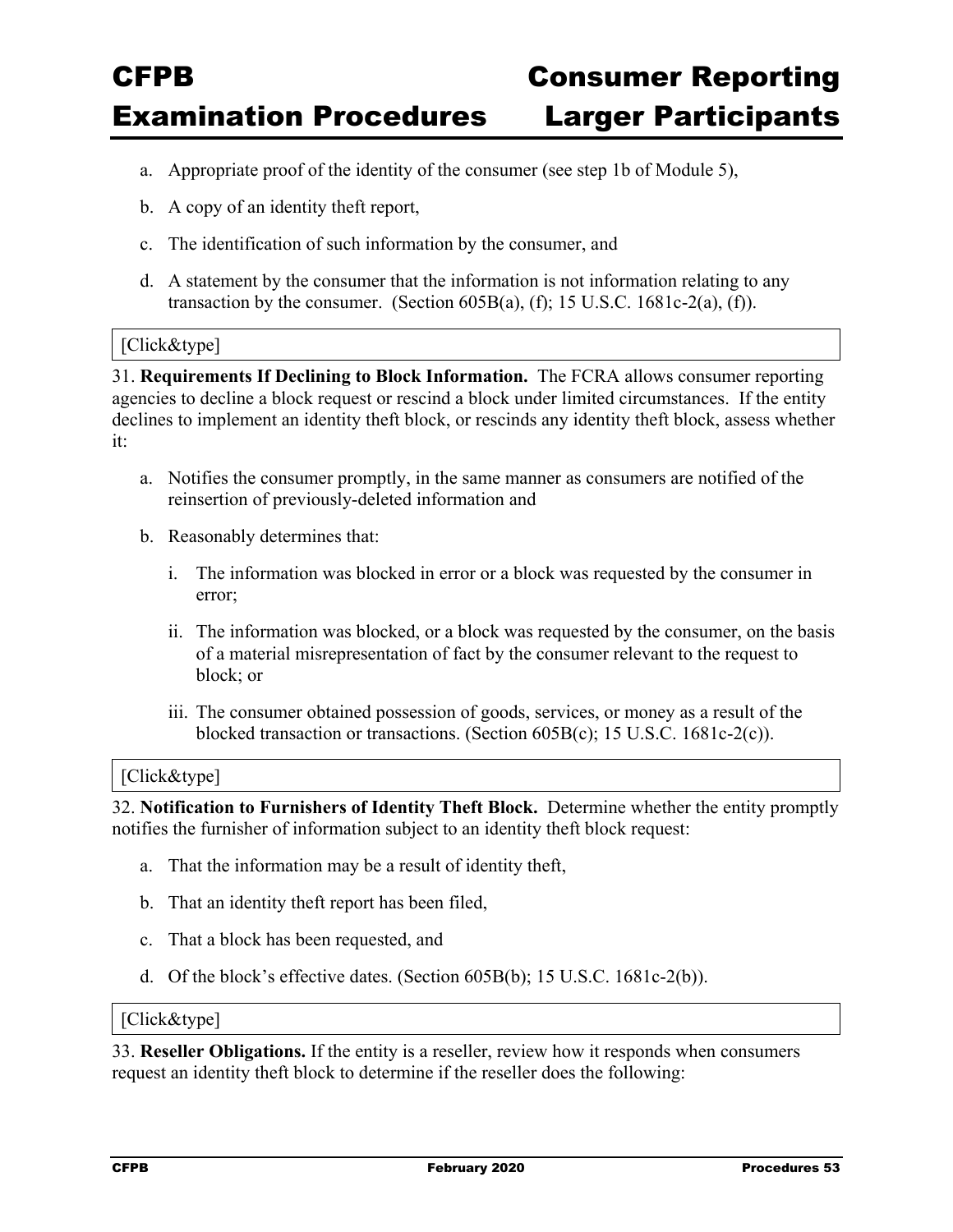- a. In instances where the reseller is not otherwise furnishing or reselling a consumer report concerning the information identified by the consumer at the time of the block request, determine if the reseller informs the consumer that the consumer may report the identity theft to the CFPB to obtain consumer information regarding identity theft.
- b. In instances where the consumer identifies to the entity information in the consumer's file that resulted from identity theft and where the entity is a reseller of the identified information, determine if the reseller:
	- i. Blocks any consumer report it maintains from subsequent use and
	- ii. Provides notice to the consumer of the file block, including the name, address, and telephone number of the consumer reporting agency from which the information was obtained. (Section 605B(d); 15 U.S.C. 1681c-2(d)).

#### [Click&type]

34. **Obligations of Check Services Company.** If the entity is a check services company, determine whether it refrains from reporting to a nationwide consumer reporting agency any information that an identity theft report identifies as resulting from identity theft beginning four business days after the entity receives:

- a. Appropriate proof of the identity of the consumer (as explained in step 1b in Module 5),
- b. A copy of an identity theft report, and
- c. The consumer's identification of such information. (Section  $605B(e)$ ; 15 U.S.C. 1681c- $2(e)$ ).

#### [Click&type]

35. **Acceptance of Identity Theft Reports.** If the entity asks for additional information or documentation before accepting an identity theft report in connection with a request for an extended fraud alert or for identity theft blocking, determine whether:

- a. The entity's request is reasonable and made for the purpose of determining the validity of the alleged identity theft,
- b. The entity makes its request within 15 days after the later of the date it receives the copy of the report form or the request by the consumer for the extended fraud alert or for identity theft blocking, and
- c. The entity makes any supplemental requests for information or documentation and its final determination on the acceptance of the identity theft report by the statutory deadline, which is:
	- i. 15 days after its initial request for information or documentation or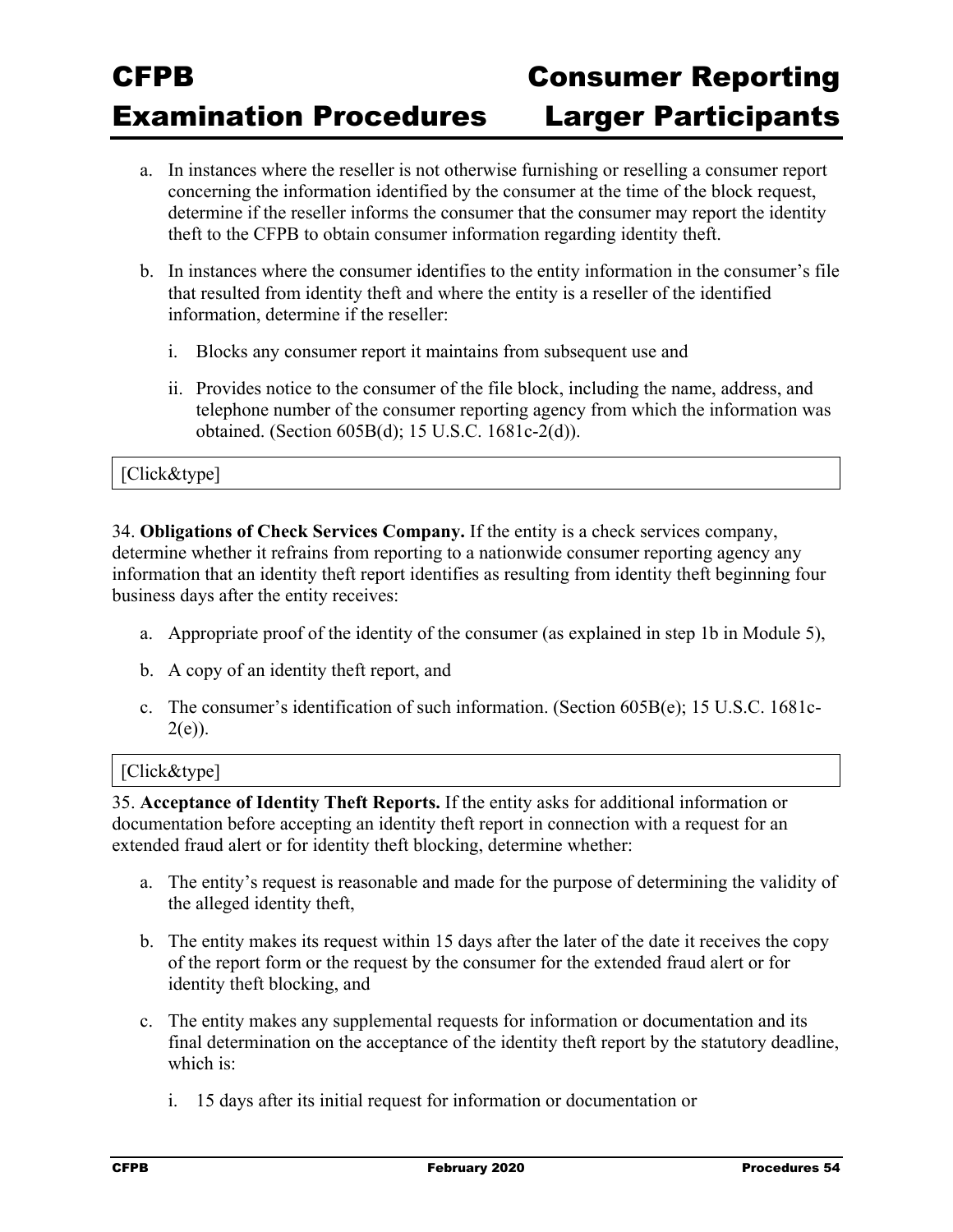ii. If the entity receives any additional information or documentation on the eleventh day or later within the 15-day period, within five days after the date of receipt. (12 CFR  $1022.3(i)$ ).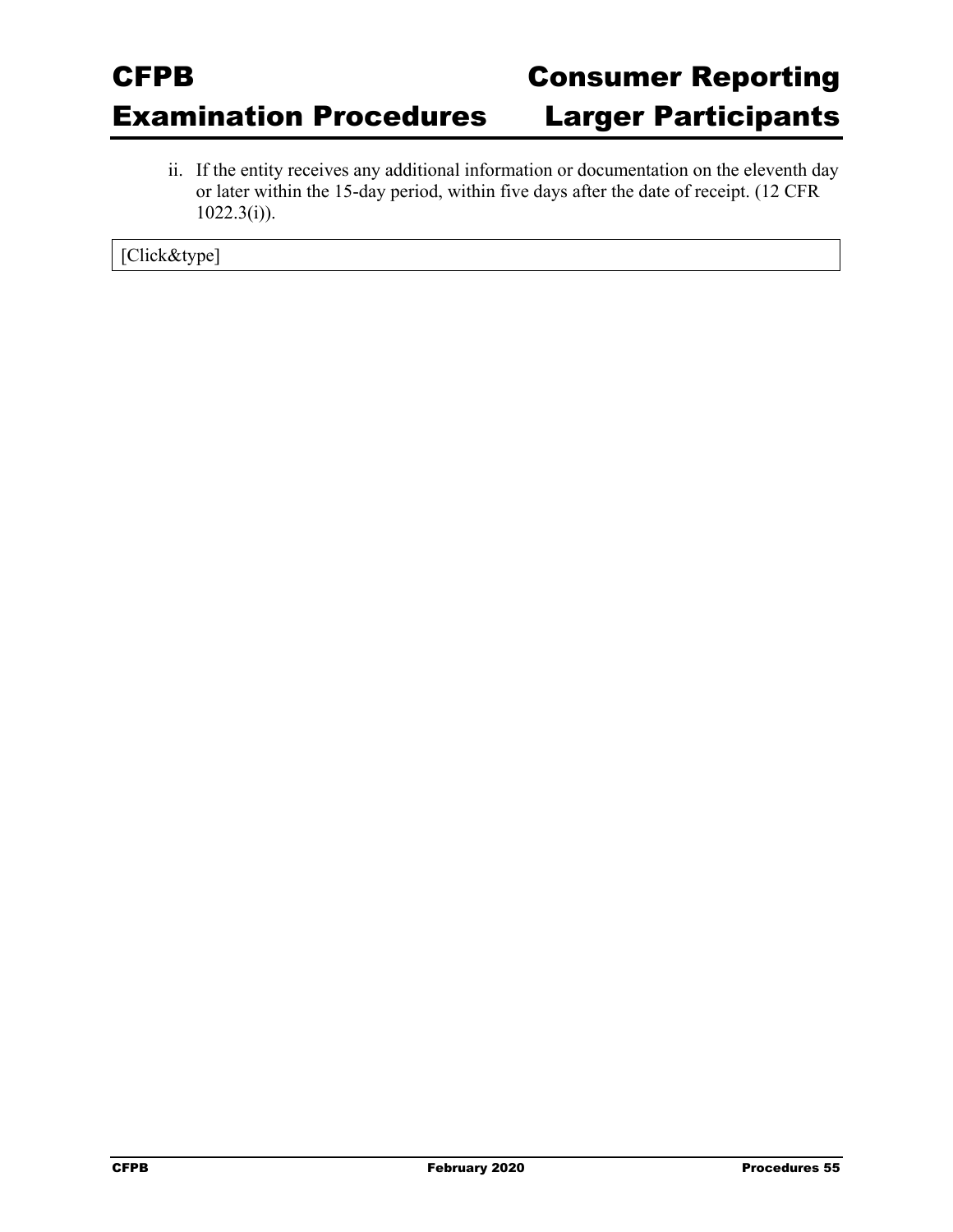### **Module 8 - Prescreening, Employment Reports, and Investigative Consumer Reports**

This module addresses the requirements that the FCRA imposes on consumer reporting agencies that engage in prescreening or furnish employment reports or investigative consumer reports.

### **PRESCREENING**

The FCRA includes detailed requirements that must be followed when consumer reporting agencies provide consumer reports not authorized by the consumer that are used to solicit consumers to obtain credit or insurance, a process known as "prescreening." In prescreening, a consumer reporting agency typically either edits a list of consumers developed by the requesting creditor or insurer (or its agents) or independently creates a list of consumers according to the requesting entity's specifications.

In addition to the examination procedures listed below, step 2f of Module 3 and step 3e of Module 5 address the FCRA's requirements that consumer reporting agencies include prescreening inquiries from the preceding year in consumer file disclosures, but not list prescreening inquiries in consumer reports issued to third parties. (Section 604(c)(3); 15 U.S.C. 1681b(c)(3); Section 609(a)(5); 15 U.S.C. 1681g(a)(5)).

1. **Whether Entity Engages in Prescreening.** Determine if the entity engages in "prescreening," by furnishing consumer reports in connection with any credit or insurance transactions that are not initiated by the consumers (to solicit the consumers to obtain credit or insurance) and where the consumers have not authorized the entity to provide such reports (as determined in step 14 of Module 1). (Section 603(l); 15 U.S.C. 1681a(l); Section 604(c)(1); 15 U.S.C. 1681b(c)(1)). If not, skip to step 12 below.

#### [Click&type]

- 2. **Consumer Information Released in Prescreening.** Determine whether the entity provides any information about the consumer other than the following in connection with prescreening:
	- a. The name and address of a consumer,
	- b. An identifier that is not unique to the consumer and that is used solely for the purpose of verifying the consumer's identity, and
	- c. Other information pertaining to the consumer that does not identify the relationship or experience of the consumer with respect to a particular creditor or other entity. (Section 604(c)(2); 15 U.S.C. 1681b(c)(2)).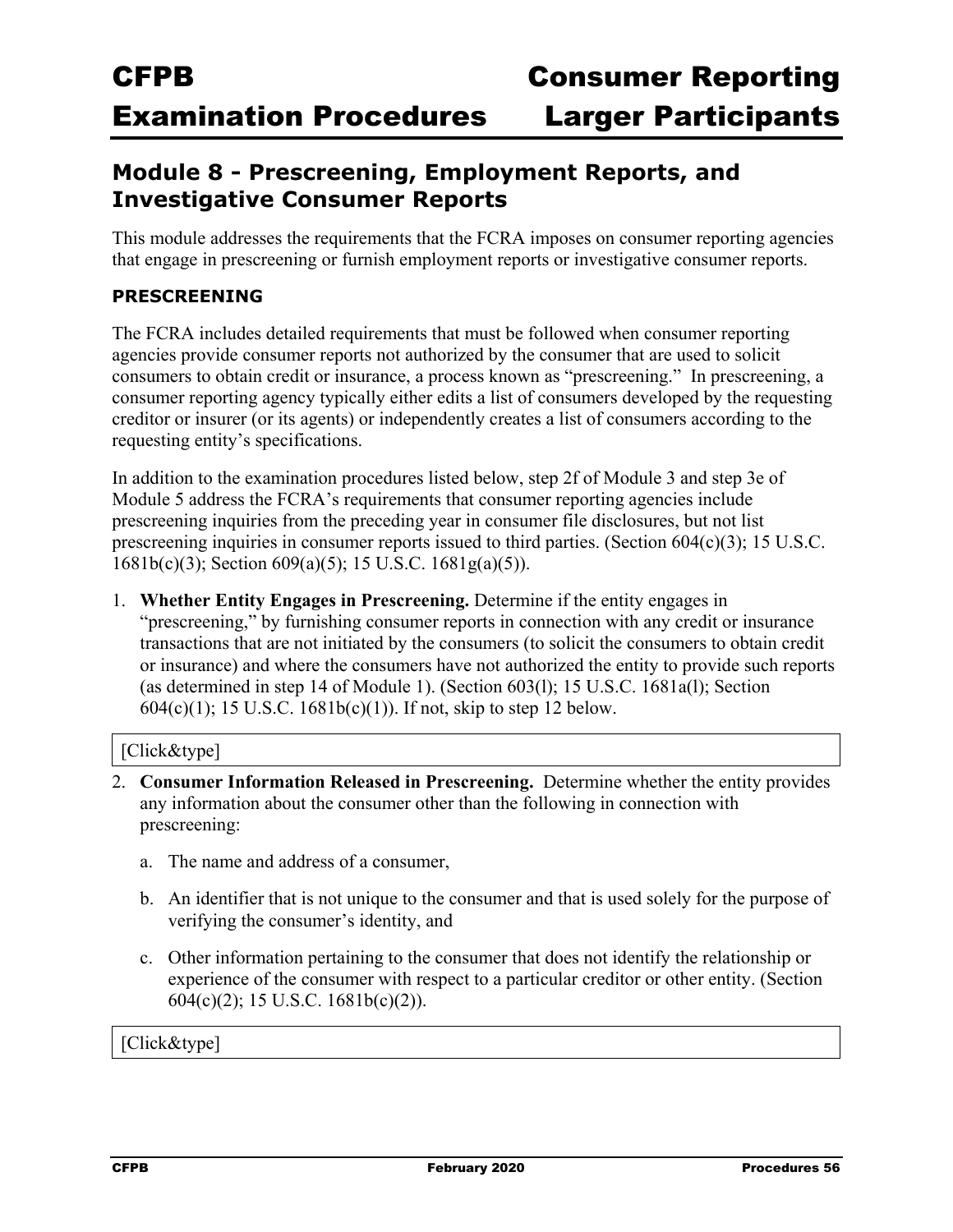- 3. **Notification System for Opt-Outs.** Determine whether the entity maintains a notification system, including a toll-free telephone number, which permits any consumer whose consumer report is maintained by the entity to notify the entity, with appropriate identification, of the consumer's election to be excluded ("opt out") from any list of names and addresses provided by the entity for prescreening. (Section 604(e)(5); 15 U.S.C.  $1681b(e)(5)$ ).
	- a. **Affiliates.** If the entity has affiliates that engage in prescreening, determine whether they are part of the notification system and whether opt-outs are honored by all of the affiliated entities. (Section 604(e)(4)(D), (e)(5); 15 U.S.C. 1681b(e)(4)(D), (e)(5)).
	- b. **Joint notification system for nationwide consumer reporting agencies.** If the entity is a nationwide consumer reporting agency, determine whether it maintains a joint notification system with other nationwide consumer reporting agencies to accomplish the purposes described in step 3 above. (Section  $604(e)(6)$ ; 15 U.S.C. 1681b(e)(6)).
	- c. **Publicity**. Assess how information about the notification system is disseminated to consumers, including whether the entity annually publishes in a publication of general circulation in the area served by the entity:
		- i. A notification that information in consumer files maintained by the entity may be used in connection with prescreening and
		- ii. The address and toll-free telephone number to use to opt out. (Section  $604(e)(5)$ ; 15 U.S.C. 1681b(e)(5)).

#### [Click&type]

- 4. **Entity Response After System Notification.** When the entity's notification system provides notification of a consumer's election, determine whether the entity:
	- a. Informs the consumer that the election is effective only for five years unless the consumer submits to the entity a signed notice of election form issued by the entity and
	- b. Provides a notice of election form if requested by the consumer (which must be provided within five business days after receipt of the election notification, if the request is made with the system notification). (Section  $604(e)(3)$ ; 15 U.S.C. 1681b $(e)(3)$ ).

- 5. **Tracking Opt-Outs.** Assess the systems and procedures that the entity uses for tracking which consumers have opted out and the effective period for each such opt-out, which must:
	- a. Begin no more than five business days after the date of notification and
	- b. Continue until: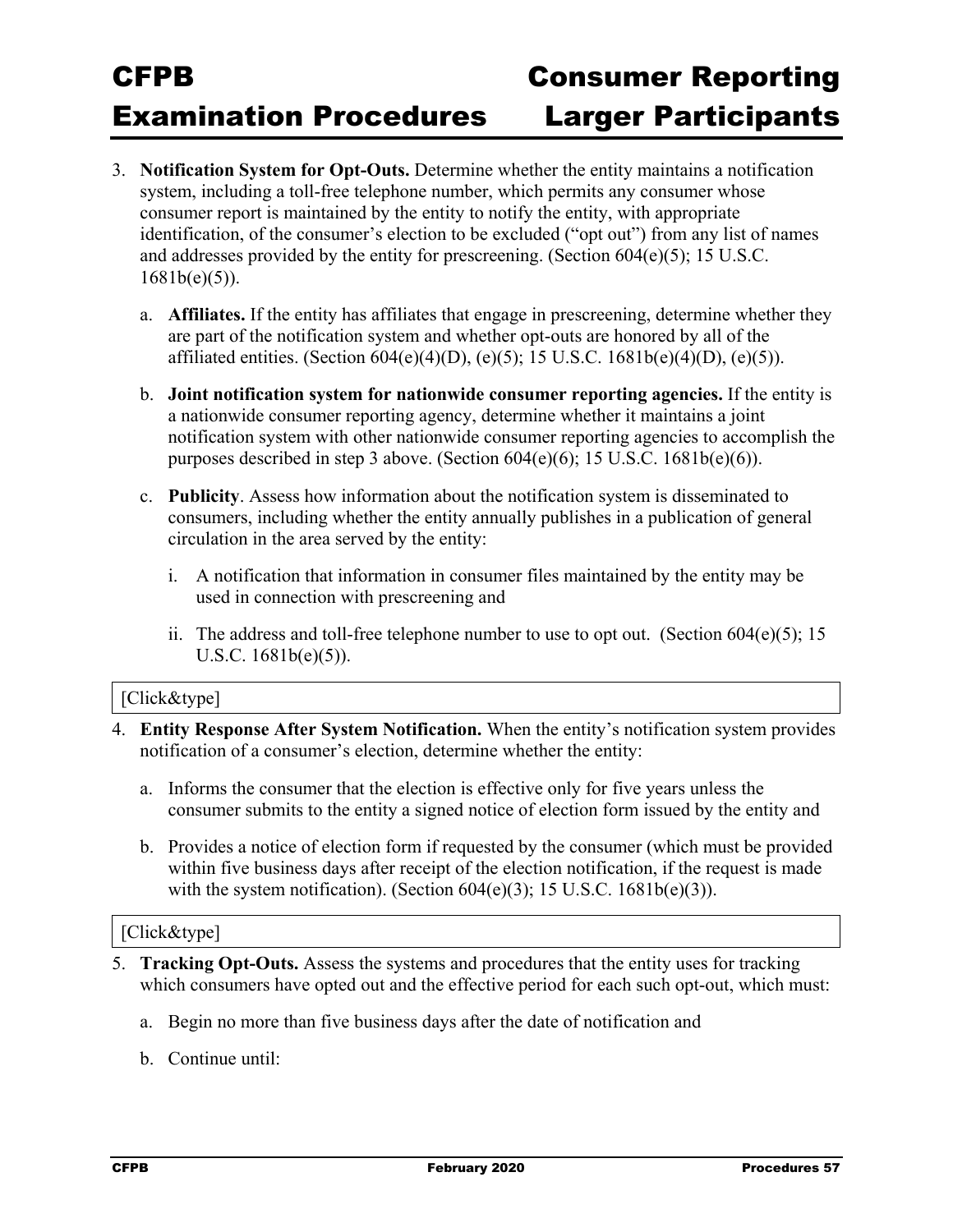- i. The consumer notifies the entity through its notification system that the election is no longer effective or
- ii. If the consumer did not provide a signed notice of election form issued by the entity, five years and five business days after the notification. (Section 604(e)(4); 15 U.S.C.  $1681b(e)(4)$ ).

#### [Click&type]

6. **Honoring Opt-Outs.** Assess whether the entity has systems and processes in place to ensure that consumers who have opted out are not included in prescreening lists. Determine whether the entity provides any consumer reports for prescreening about consumers who have opted out (either through the notification system or by submitting a signed notice of election form issued by the entity) during the effective period of the opt-outs. (Section  $604(c)(1)$ ; 15 U.S.C.  $1681b(c)(1)$ ).

#### [Click&type]

7. **Firm Offer of Credit.** Determine whether the entity has adequate procedures in place to determine whether the persons to whom it provides prescreened consumer reports are extending firm offers of credit or insurance (as defined in the Glossary) to each identified consumer. (Section 603(*l*); 15 U.S.C. 1681a(*l*); Section 604(c)(1); 15 U.S.C. 1681b(c)(1)).

#### [Click&type]

8. **Consumers Under 21.** Determine whether the entity provides consumer reports for prescreening that contain dates of birth that show that the consumers are not yet 21, without first obtaining the consumers' consent. (Section  $604(c)(1)(B)(iv)$ ; 15 U.S.C.  $1681b(c)(1)(B)(iv)$ .

#### [Click&type]

- 9. **Extended Fraud Alerts.** Determine whether the entity excludes any consumer whose file includes an extended fraud alert from any list of consumers it prepares and provides to any third party for prescreening, unless:
	- a. The consumer or the consumer's representative requests that such exclusion be rescinded or
	- b. More than five years have elapsed since the consumer requested the extended fraud alert. (Section 605A(b)(1)(B); 15 U.S.C. 1681c-1(b)(1)(B)).

#### [Click&type]

10. **Active Duty Alerts.** Determine whether the entity excludes any consumer whose file includes an active duty alert from any list of consumers that it prepares and provides to any third party for prescreening, unless: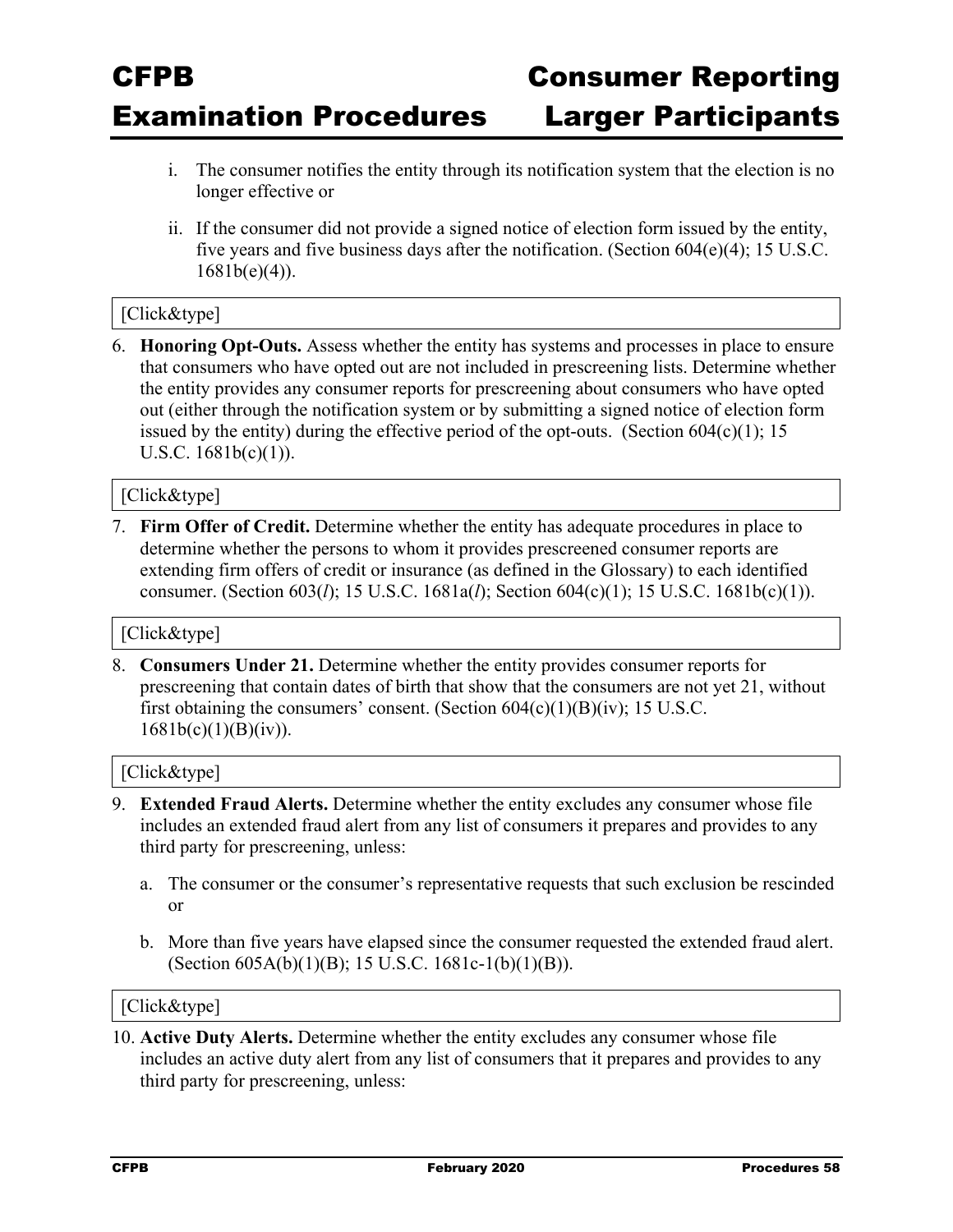- a. The consumer or the consumer's representative requests that such exclusion be rescinded or
- b. More than two years have elapsed since the consumer requested the active duty alert. (Section 605A(c)(2); 15 U.S.C. 1681c-1(c)(2)).

#### [Click&type]

11. **Tracking Inquiries.** Assess the systems and procedures that the entity uses to track prescreening inquiries. Evaluate whether these systems and procedures are adequate to meet the entity's obligations to provide to the consumer a list of all prescreening inquiries over the last year with any consumer file disclosure, but not to disclose information about such inquiries in consumer reports furnished to others (see steps 2f in Module 3 and step 3e in Module 5). (Section 604(c)(3); 15 U.S.C. 1681b(c)(3); Section 609(a)(5); 15 U.S.C.  $1681g(a)(5)$ ).

#### [Click&type]

#### **EMPLOYMENT REPORTS**

The FCRA imposes additional requirements on consumer reporting agencies when they prepare and furnish reports for employment purposes.

12. **Whether Entity Provides Employment Reports.** Determine if the entity furnishes any reports for employment purposes (as determined in step 15 of Module 1). If not, skip to step 18 below.

#### [Click&type]

13. **Certification Regarding Employment Laws.** Determine if prior to furnishing consumer reports for employment purposes, the entity obtains a certification from the person requesting the report that information from the consumer report will not be used in violation of any applicable federal or state equal employment opportunity law or regulation. (Section 604(b)(1)(A)(ii); 15 U.S.C. 1681b(b)(1)(A)(ii)).

- 14. **Other Certifications.** Determine if prior to furnishing consumer reports for employment purposes (other than in connection with an application for employment in a position regulated by the Secretary of Transportation under 49 U.S.C. 31502 or subject to safety regulation by a state transportation agency, when the application was made solely by mail, telephone, computer, or other similar means), the entity obtains a certification from the person requesting the report that:
	- a. A separate, clear, and conspicuous written disclosure has been provided to the consumer before the report is procured or caused to be procured indicating that a consumer report may be obtained for employment purposes;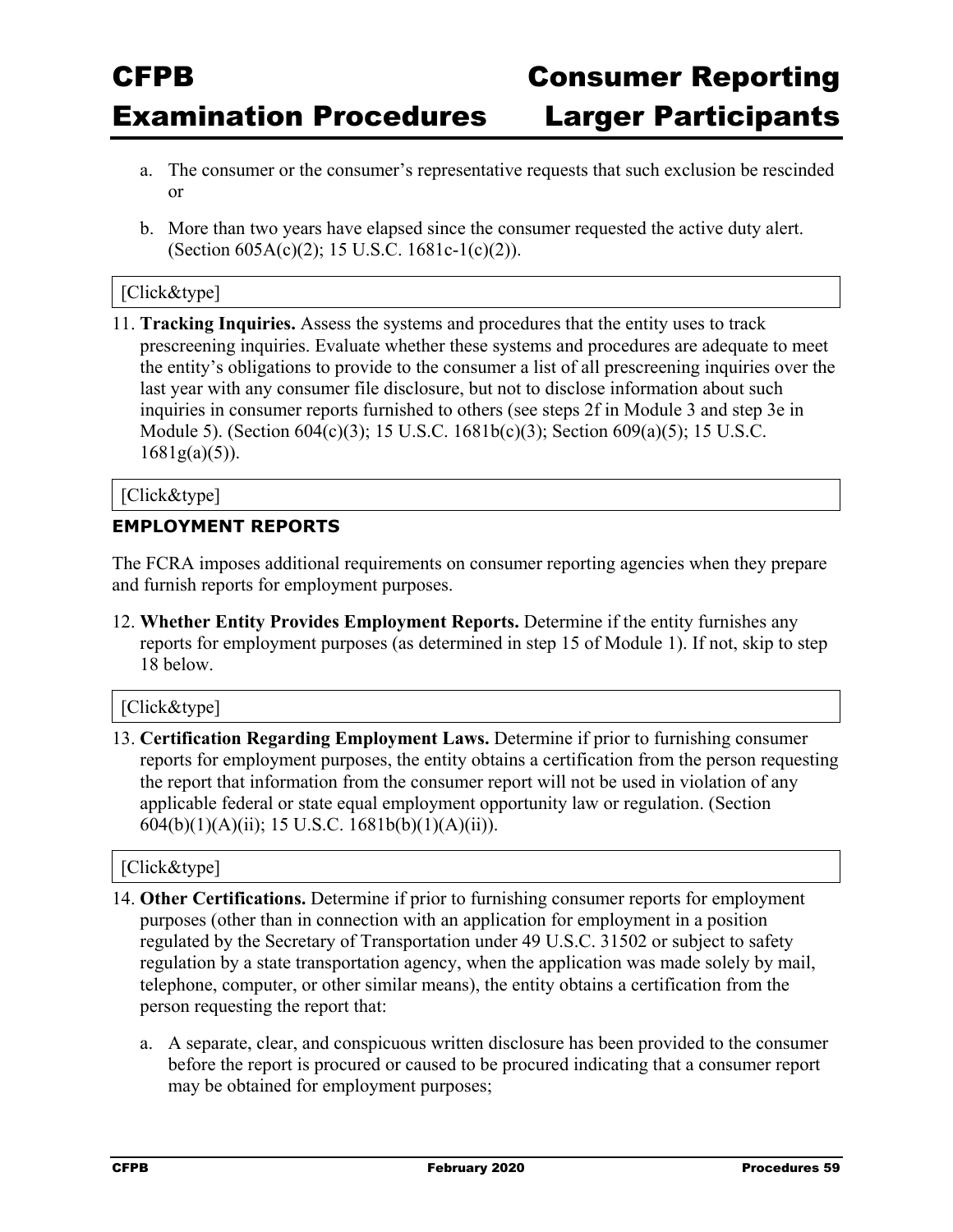- b. The consumer has authorized in writing (on the disclosure described in (a) above or on another document) the procurement of the report by that person; and
- c. Before taking any adverse action based in whole or in part on the report the requester will provide the following to the consumer to whom the report relates (unless the user is a federal agency or department and appropriate certifications relating to a national security investigation are made under Section  $604(b)(4)(A)$  (15 U.S.C. 1681b(b)(4)(A))):
	- i. A copy of the report and
	- ii. A written description of the consumer's FCRA rights, as prescribed by the CFPB. (Section 604(b); 15 U.S.C. 1681b(b)).

#### [Click&type]

15. **Summary of Rights.** Determine if the entity provides a summary of the consumer's FCRA rights, as prescribed by the CFPB, either before furnishing the report or with the report. (Section 604(b)(1)(B); 15 U.S.C. 1681b(b)(1)(B); Section 609(c); 15 U.S.C. 1681g(c)).

- 16. **Certain Transportation-Related Reports.** When consumer reports are issued for use in decisions regarding employment in positions regulated by the Secretary of Transportation under 49 U.S.C. 31502 or subject to safety regulation by a state transportation agency, in connection with applications made solely by mail, telephone, computer, or other similar means, determine if prior to furnishing such reports, the entity obtains a certification from the person requesting the report that:
	- a. The requester has provided to the consumer, by oral, written, or electronic means, notice that a consumer report may be obtained for employment purposes and a summary of the consumer's rights under Section 615(a)(3); 15 U.S.C. 1681m(a)(3);
	- b. The consumer has consented, orally, in writing, or electronically, to the procurement of the report by the requester;
	- c. If the requester takes adverse action on the employment application based in whole or in part on the report, the requester will provide to the consumer to whom the report relates within three business days of taking such action, an oral, written, or electronic notification:
		- i. That adverse action has been taken based in whole or in part on a consumer report received from a consumer reporting agency;
		- ii. Of the name, address, and telephone number of the consumer reporting agency that furnished the consumer report (including a toll-free telephone number established by the entity if the entity is a nationwide consumer reporting agency);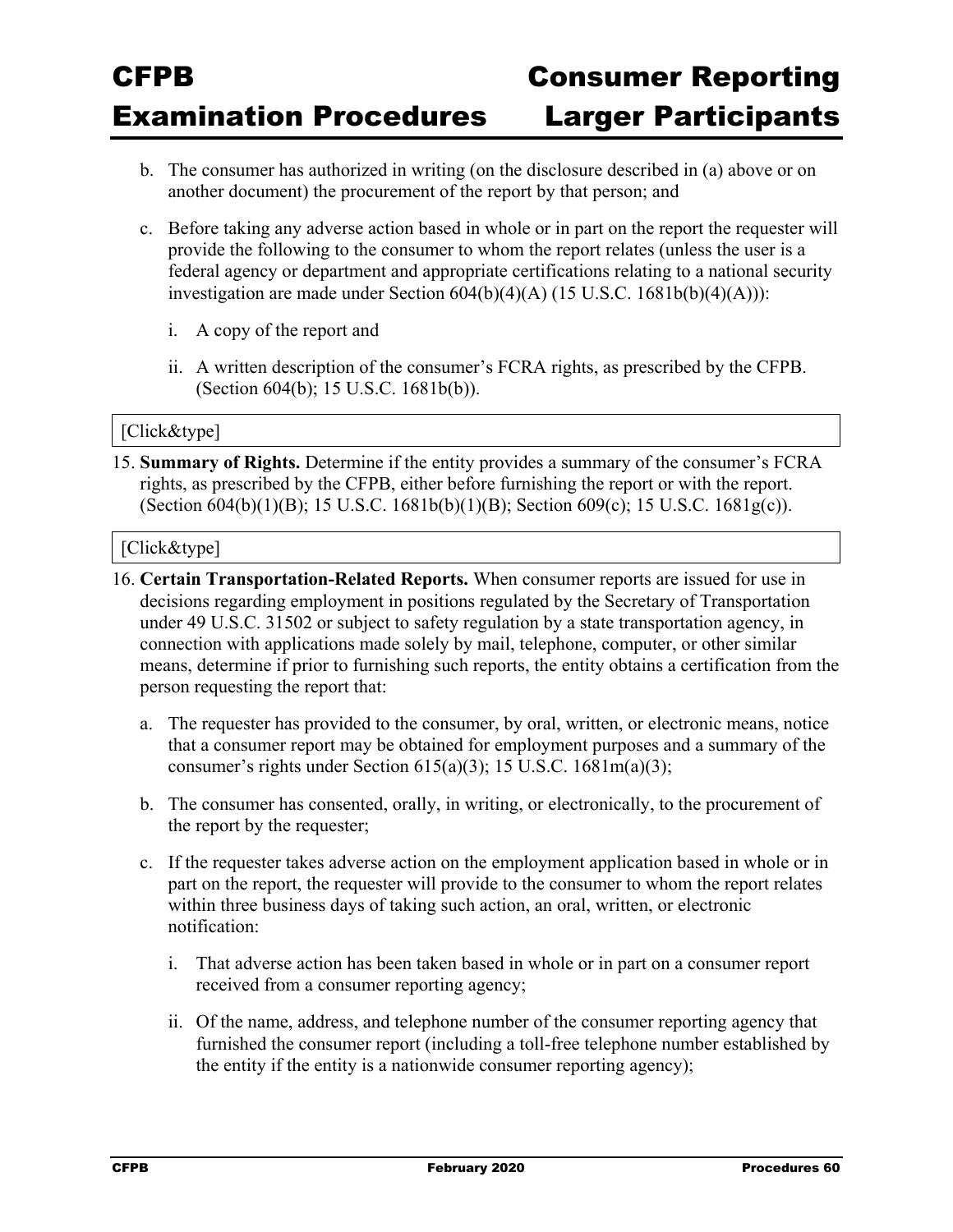- iii. That the consumer reporting agency did not make the decision to take the adverse action and is unable to provide to the consumer the specific reasons why the adverse action was taken; and
- iv. That the consumer may, upon providing proper identification, request a free copy of a report and may dispute with the consumer reporting agency the accuracy or completeness of any information in the report; and
- d. If the consumer requests a copy of the consumer report from the person after receiving the disclosure identified above, the person will send or provide to the consumer a copy of the report and a written description of the consumer's FCRA rights, as prescribed by the CFPB, within three business days of receiving the consumer's request, together with proper identification. (Section 604(b)(2)-(3); 15 U.S.C. 1681b(b)(2)-(3)).

#### [Click&type]

#### 17. **Public Record Information for Employment Purposes.**

- a. Determine whether the entity in preparing consumer reports for employment purposes compiles and reports items of information on consumers that are matters of public record and are likely to have an adverse effect upon a consumer's ability to obtain employment (excluding any situations where the user is a federal agency or department and appropriate certifications relating to a national security investigation are made under Section 604(b)(4)(A) (15 U.S.C. 1681b(b)(4)(A))).
- b. If the answer is yes, determine whether the entity:
	- i. Notifies the consumer of the fact that public record information is being reported by the consumer reporting agency, together with the name and address of the person to whom such information is being reported, at the time that the public record information is reported to the user of the consumer report; or
	- ii. Maintains strict procedures designed to ensure that whenever public record information that is likely to have an adverse effect on a consumer's ability to obtain employment is reported, it is complete and up-to-date. For purposes of this paragraph, items of public record relating to arrests, indictments, convictions, suits, tax liens, and outstanding judgments are considered up-to-date if the current public record status of the item at the time of the report is reported. (Section 613; 15 U.S.C. 1681k).

#### [Click&type]

#### **INVESTIGATIVE CONSUMER REPORTS**

The FCRA imposes additional requirements on consumer reporting agencies when they prepare and furnish "investigative consumer reports." The term "investigative consumer report" is defined in the Glossary and is a type of consumer report that includes information obtained through personal interviews with the consumer's neighbors, friends, associates, or others.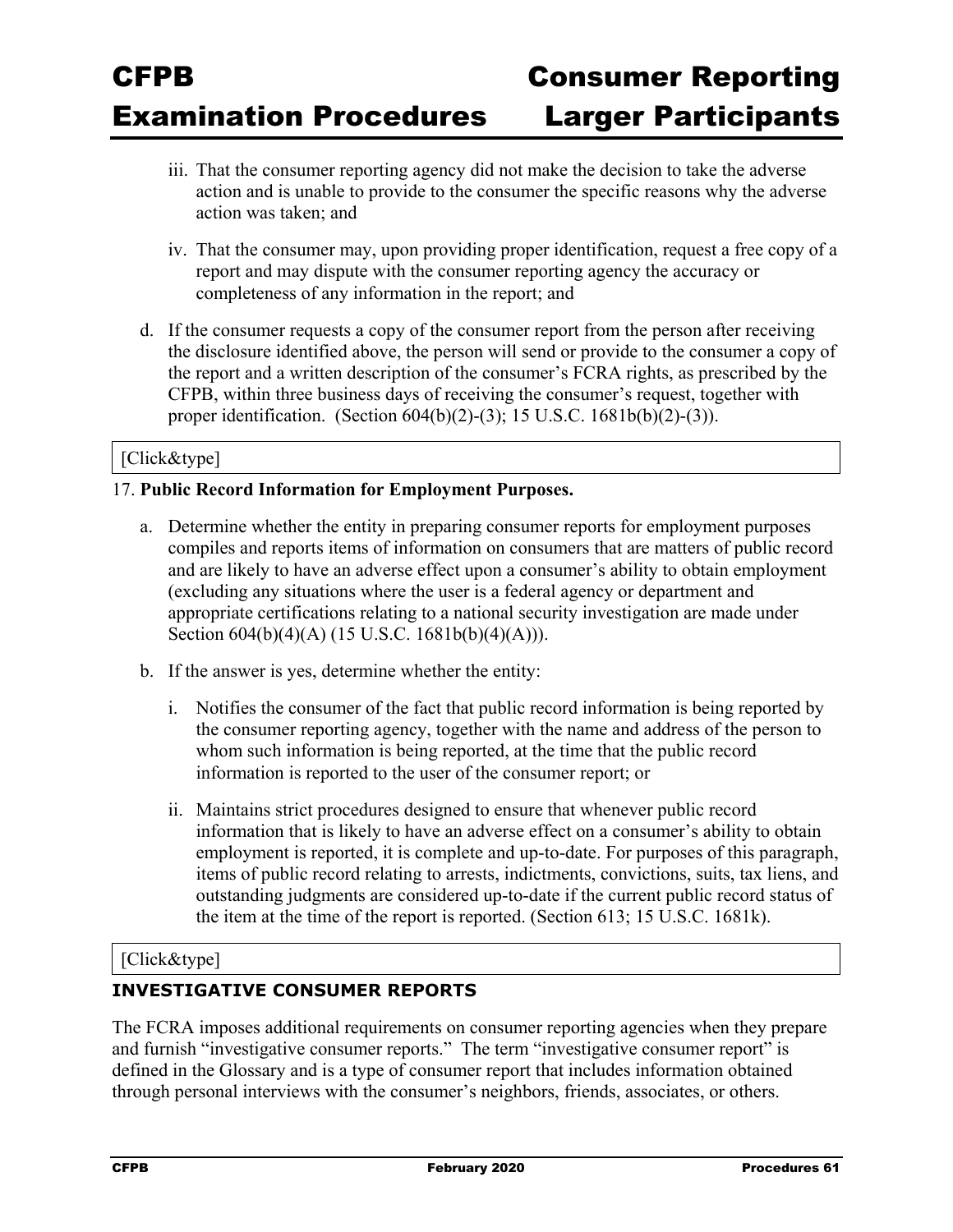In addition to the procedures listed below, step 2h in Module 3 addresses when adverse information from investigative consumer reports can be included in subsequent consumer reports under Section 614 (15 U.S.C. 1681*l*), and step 3b in Module 5 relates to information sources for investigative consumer reports under Section 609 (15 U.S.C. 1681g).

18. **Whether the Entity Furnishes Investigative Reports.** Determine if the entity furnishes any investigative reports (as determined in step 16 of Module 1). If not, skip steps 19-20 below.

#### [Click&type]

- 19. **Certification From Person Requesting Report.** Determine whether prior to preparing or furnishing investigative consumer reports, the entity obtains from the person requesting the report a certification that:
	- a. Within three days after first requesting the report, the requester mailed or otherwise delivered a written disclosure to the consumer that
		- i. Clearly and accurately discloses that an investigative consumer report including information as to his character, general reputation, personal characteristics, and mode of living, whichever are applicable, may be made, and
		- ii. Includes a statement informing the consumer of his or her right to request the additional disclosures described below and a written summary of rights under Section 609(c) (15 U.S.C. 1681g); and
	- b. Upon written request made by the consumer within a reasonable period of time after the receipt of the disclosure mentioned above, the requester will make a complete and accurate disclosure of the nature and scope of the investigation requested, in writing mailed, or otherwise delivered, to the consumer within five days after the date the disclosure request was received or the date the report was first requested, whichever is later. (Section 606(a)(1)-(2); 15 U.S.C. 1681d(a)(1)-(2); Section 606(d)(1); 15 U.S.C.  $1681d(d)(1)$ ).

- 20. **Prohibited Activities.** Determine whether the entity engages in any of the following prohibited activities:
	- a. **Inquiries that would violate employment law if made by an employer.** Making an inquiry for the purpose of preparing an investigative consumer report for employment purposes if the making of the inquiry by an employer or prospective employer of the consumer would violate any applicable federal or state equal employment opportunity law or regulation. (Section 606(d)(2); 15 U.S.C. 1681d(d)(2)).
	- b. **Certain public record information.** Furnishing an investigative consumer report that includes public record information relating to an arrest, indictment, conviction, civil judicial action, tax lien, or outstanding judgment, unless: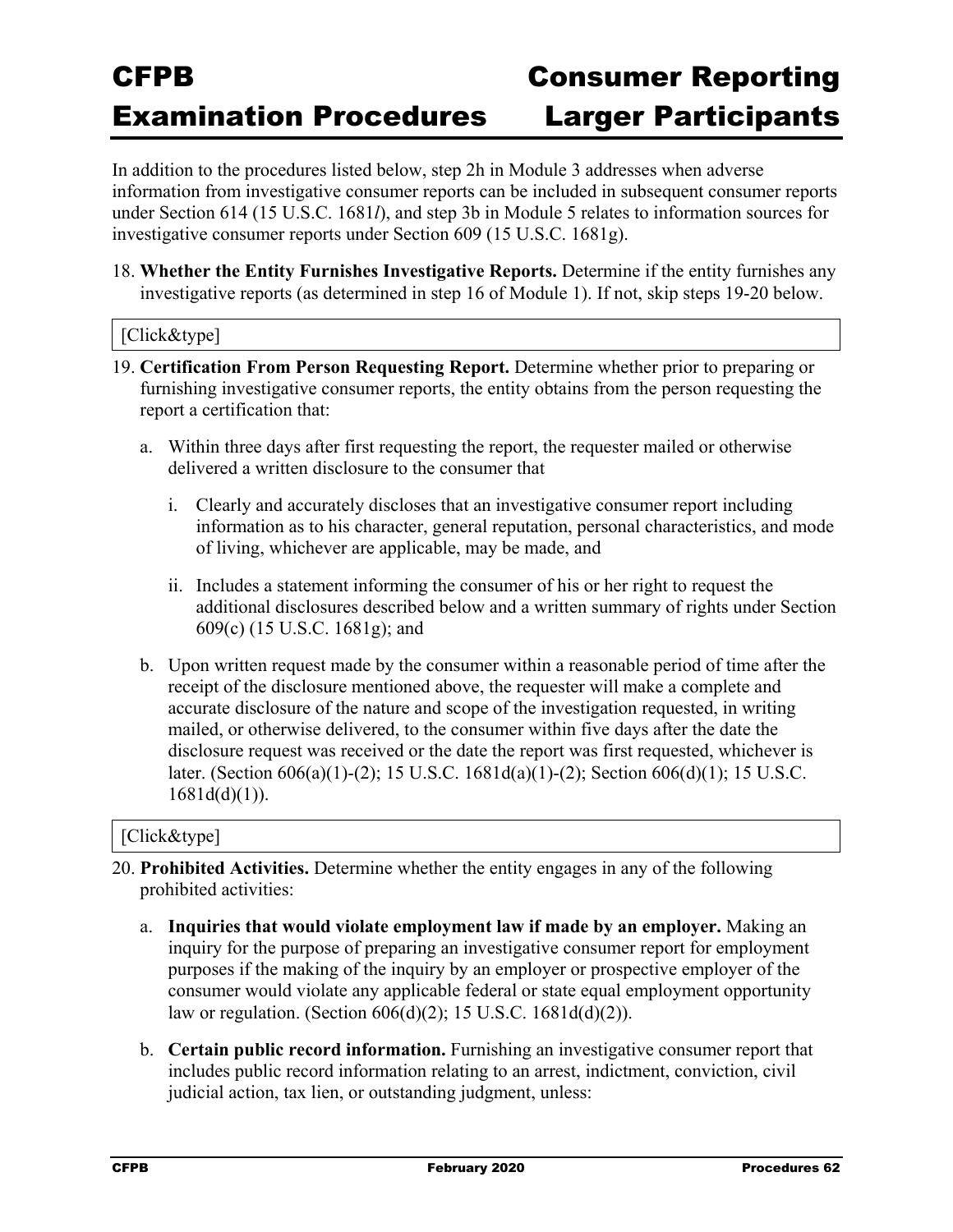- i. The entity has verified the information's accuracy during the 30-day period ending on the date the report is furnished or
- ii. The report is for employment purposes and complies with all of the requirements described in step 17 above. (Section 606(d)(3); 15 U.S.C. 1681d(d)(3)).
- c. **Certain adverse information from personal interviews.** Preparing or furnishing an investigative consumer report on a consumer that contains information that is adverse to the consumer's interest and that is obtained through a personal interview with a neighbor, friend, or associate of the consumer or with another person with whom the consumer is acquainted or who has knowledge of such item of information, unless:
	- i. The entity has followed reasonable procedures to obtain confirmation of the information from an additional source that has independent and direct knowledge of the information or
	- ii. The person interviewed is the best possible source of the information. (Section 606(d)(4); 15 U.S.C. 1681d(d)(4)).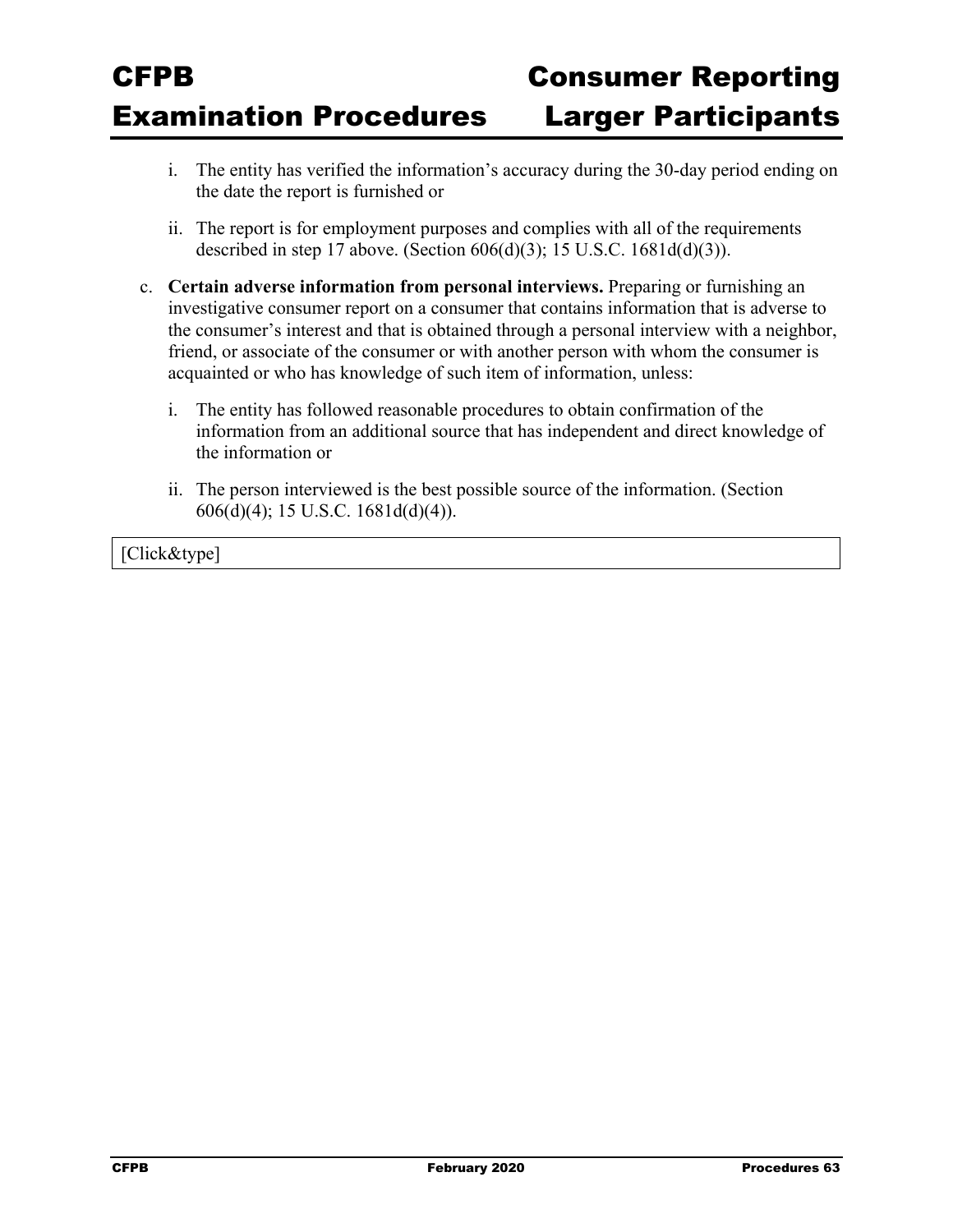### **Module 9 - Other Products and Services and Risks to Consumers**

Larger participants of the consumer reporting market may provide consumer financial products or services that are not covered in the preceding modules. Examiners should consider whether any of the entity's consumer financial products or services creates other risks to consumers. In addition, products and services that are covered in Modules 2 to 8 may be subject to federal consumer financial laws that are not specifically addressed in those modules, including the prohibition on engaging in any unfair, deceptive, or abusive acts or practices. The advertising and Gramm-Leach-Bliley privacy procedures below provide examples of the types of conduct to identify. Please refer also to the UDAAP examination procedures in doing this review. Examiners should consult with Headquarters to determine whether the applicable legal standards have been met before citing any violation.

### **ADVERTISING ISSUES**

- 1. Review any advertising and promotional materials prepared by or on behalf of the entity to market the entity's products or services to consumers in any media or channel. Determine whether they contain any material misrepresentations, expressly or by implication, including of the following:
	- a. The existence, nature, or amount of fees or other costs,
	- b. The nature and benefits of the product or service advertised,
	- c. The means by which to close or cancel an account, or
	- d. Account terms.

In doing this review, consider how the entity's representations compare to its actual practices, including, for example, how companies close or cancel accounts based on consumer requests, especially for accounts that were part of a free trial or that involve automatic billing or renewal.

#### [Click&type]

- 2. Determine whether advertisements and promotional materials directed to consumers in any media or channel clearly disclose all material limitations or conditions on the terms or availability of products or services marketed to consumers, such as:
	- a. The expiration date for terms that apply only during an introductory period or
	- b. Material prerequisites for obtaining particular products, services, or benefits (e.g., discounts, refunds, or rebates).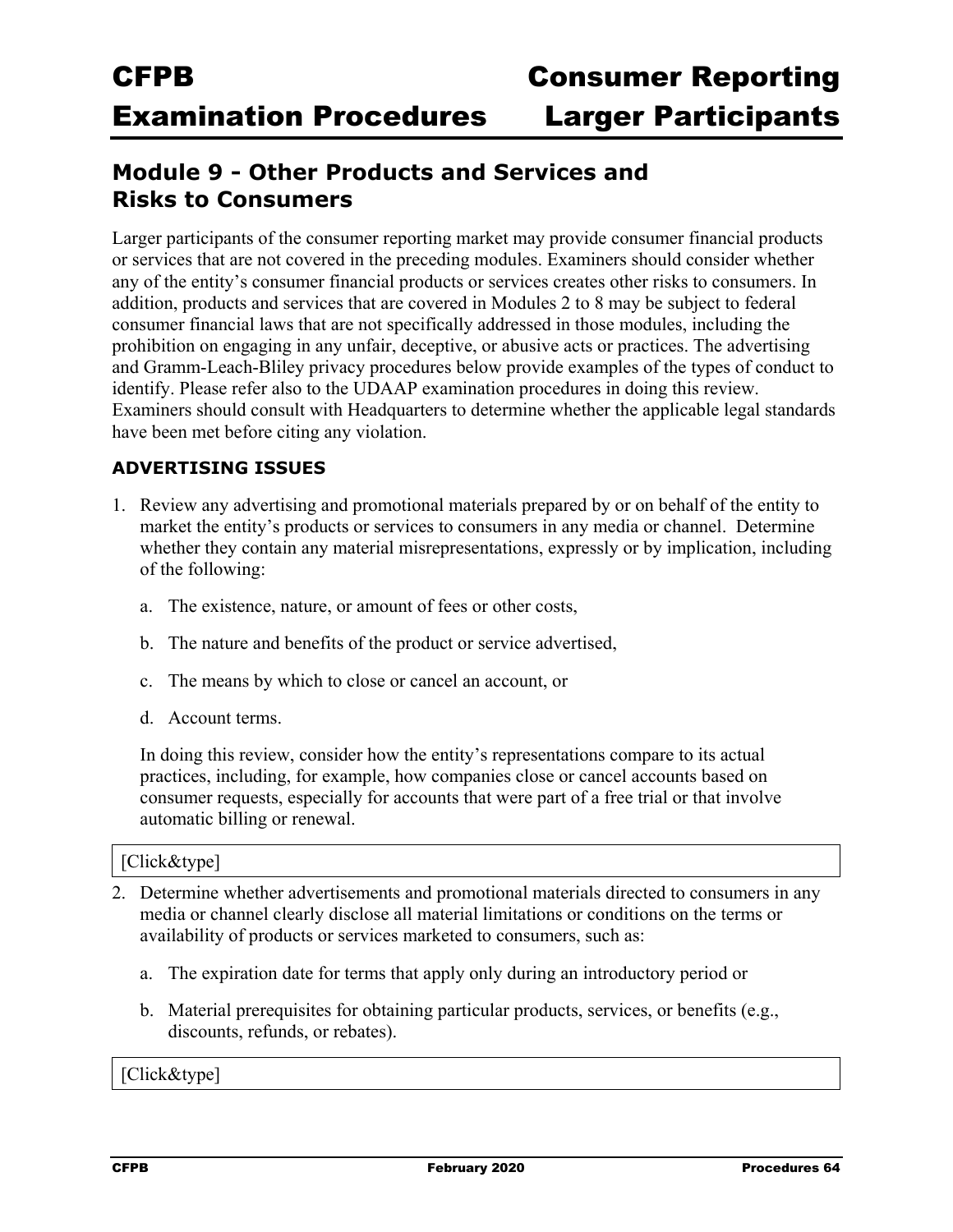3. Determine whether advertisements and promotional materials directed to consumers in any media or channel avoid using fine print, separate statements, or inconspicuous disclosures to correct potentially misleading headlines.

### [Click&type]

- 4. If additional products or services are sold or offered in connection with products or services sold to consumers, determine if the entity ensures that:
	- a. Marketing materials, including direct mail promotions, telemarketing scripts, internet and print ads, radio recordings, and television commercials, reflect the actual terms and conditions of the product and are not deceptive or misleading to consumers;
	- b. Employee incentive or compensation programs tied to the sale and marketing of add-on products require adherence to company-specific program guidelines and do not create incentives for employees to provide inaccurate information about the products;
	- c. Scripts and manuals used by the entity's telemarketing and customer service centers:
		- i. Direct the telemarketers and customer service representatives to accurately state the terms and conditions of the various products, including material limitations on eligibility for benefits;
		- ii. Prohibit enrolling consumers in programs without clear affirmative consent to purchase the add-on product, obtained after the consumer has been informed of the terms and conditions;
		- iii. Provide clear guidance as to the wording and appropriate use of rebuttal language and any limits on the number of times that the telemarketer or customer service representative may attempt to rebut the consumer's request for additional information or to decline the product; and
		- iv. Where applicable, make clear to consumers that the purchase of add-on products is not required as a condition of obtaining the requested product or service, unless there is such a requirement;
	- d. To the maximum extent practicable, telemarketers and customer service representatives do not deviate from approved scripts; and
	- e. Cancellation requests are handled in a manner that is consistent with the product's actual terms and conditions and that does not mislead the consumer.

*See generally* CFPB Bulletin 2012-06 (July 18, 2012). (For "free" file disclosures that require purchase of additional products or services, see also step 14 in Module 5).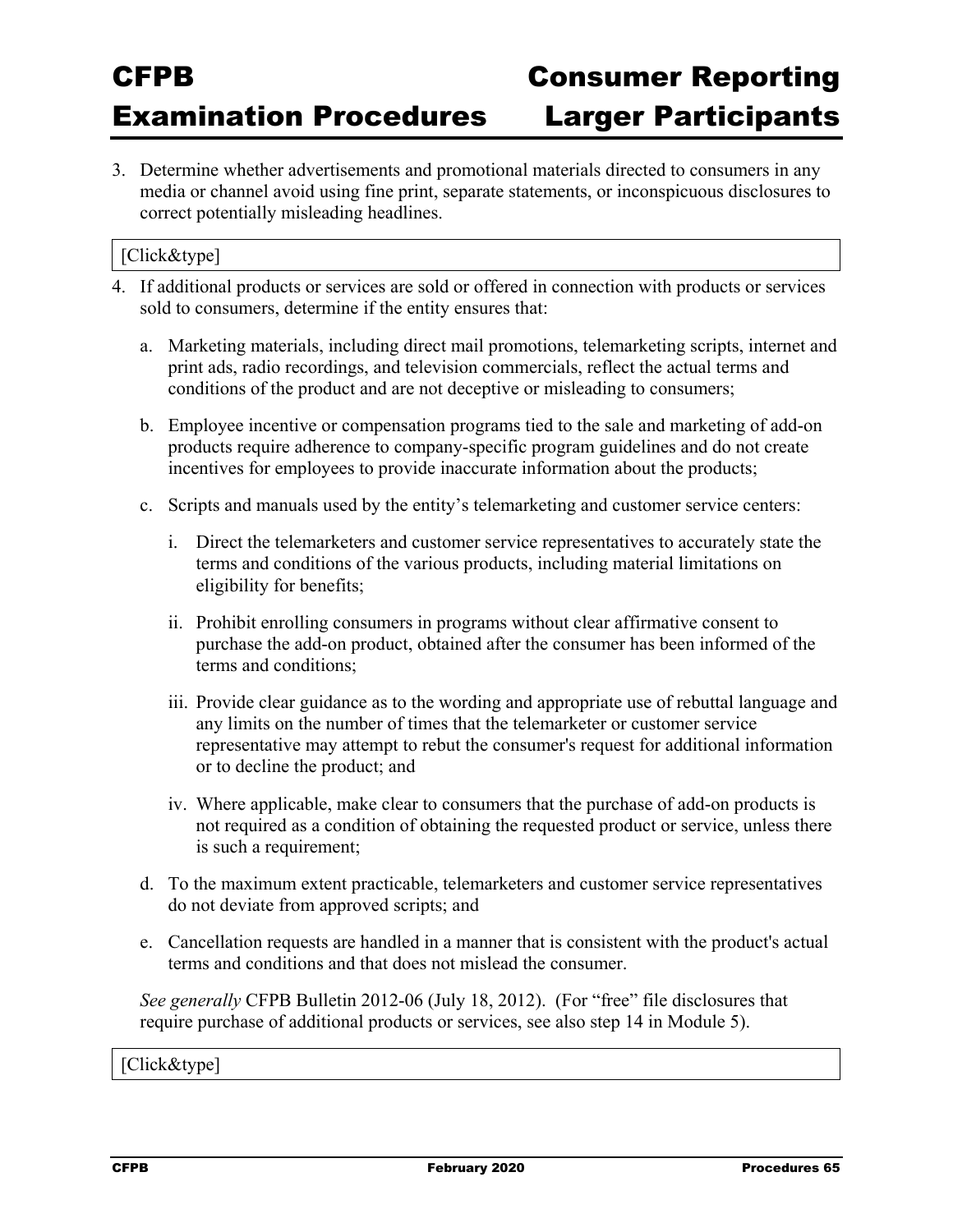5. For each product or service that the entity markets to consumers, assess whether the entity designs advertisements, promotional materials, disclosures, and scripts used in any media or channel to be comprehensible by the target audience.

#### [Click&type]

#### **GRAMM-LEACH-BLILEY ACT/REGULATION P**

- 6. For information that is not in or from a consumer report subject to the FCRA:
	- a. Identify the types of consumer information that the entity shares with third parties (other than consumer reports subject to the FCRA) and any policies and procedures that the entity has in place governing such information sharing.
	- b. Determine whether the entity discloses to nonaffiliated third parties nonpublic personal information that it receives from financial institutions (other than in the form of a consumer report subject to the FCRA). This could occur, for example, if a consumer reporting agency discloses credit header information obtained from a financial institution to nonaffiliated direct marketers or others that do not have a permissible purpose to obtain that information as part of a consumer report. If not, skip to step 7 below.
	- c. If the answer to step 6b is yes, determine:
		- i. Whether the originating financial institution provided notice to its customers of the sharing described in step 6b and gave them an opportunity to opt out and
		- ii. Whether the redisclosure of the information by the entity under examination described in step 6b was done in a manner that was consistent with the originating financial institution's privacy policy and any applicable consumer opt-out directions.

If the answer to step 6ci or 6cii is no, consult with Headquarters regarding Gramm-Leach-Bliley Act/Regulation P limitations on reuse and redisclosure. (12 CFR 1016.11). For background on this topic, see 65 Fed. Reg. 33646, 33668 (May 24, 2000)).

#### [Click&type]

7. Determine whether the entity's privacy and information-sharing practices are otherwise consistent with the requirements of Sections 502 to 509 of the Gramm-Leach-Bliley Act (15 U.S.C. 6802-09) and Regulation P (12 CFR Part 1016), to the extent they apply. Refer to the Privacy of Consumer Financial Information examination procedures for more information.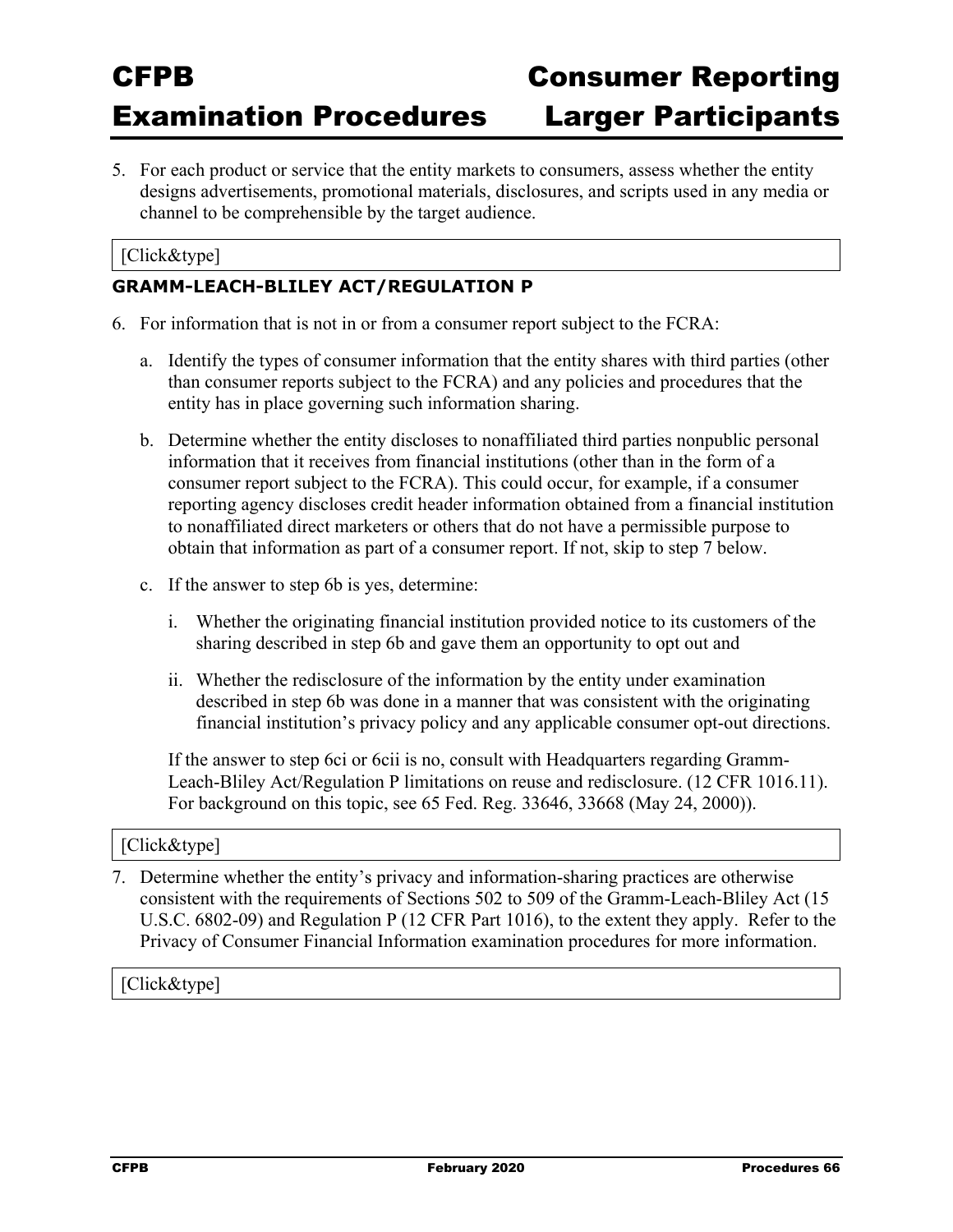### **Module 10 – Examination Conclusions and Wrap-Up**

To conclude this supervisory activity, examiners must complete all steps under this section, regardless of the entity's risk profile.

1. Summarize the findings, supervisory concerns, and regulatory violations.

#### [Click&type]

2. For the violations noted, determine the root cause by identifying weaknesses in internal controls, audit and compliance reviews, training, management oversight, or other factors. Determine whether the violation(s) are pattern or practice, or isolated.

[Click&type]

3. Identify action needed to correct violations and weaknesses in the institution's compliance management system, as appropriate.

[Click&type]

4. Discuss findings with the institution's management and, if necessary, obtain a commitment for corrective action.

#### [Click&type]

5. Record violations according to agency policy in the Report of Examination/Supervisory Letter and the CFPB's electronic database system to facilitate analysis and reporting.

[Click&type]

6. Determine if enforcement action is appropriate. If so, contact appropriate agency personnel for guidance.

#### [Click&type]

7. Prepare a memorandum for inclusion in the workpapers and CFPB's official system of record that outlines planning and strategy considerations for the next examination and, if appropriate, interim follow-up.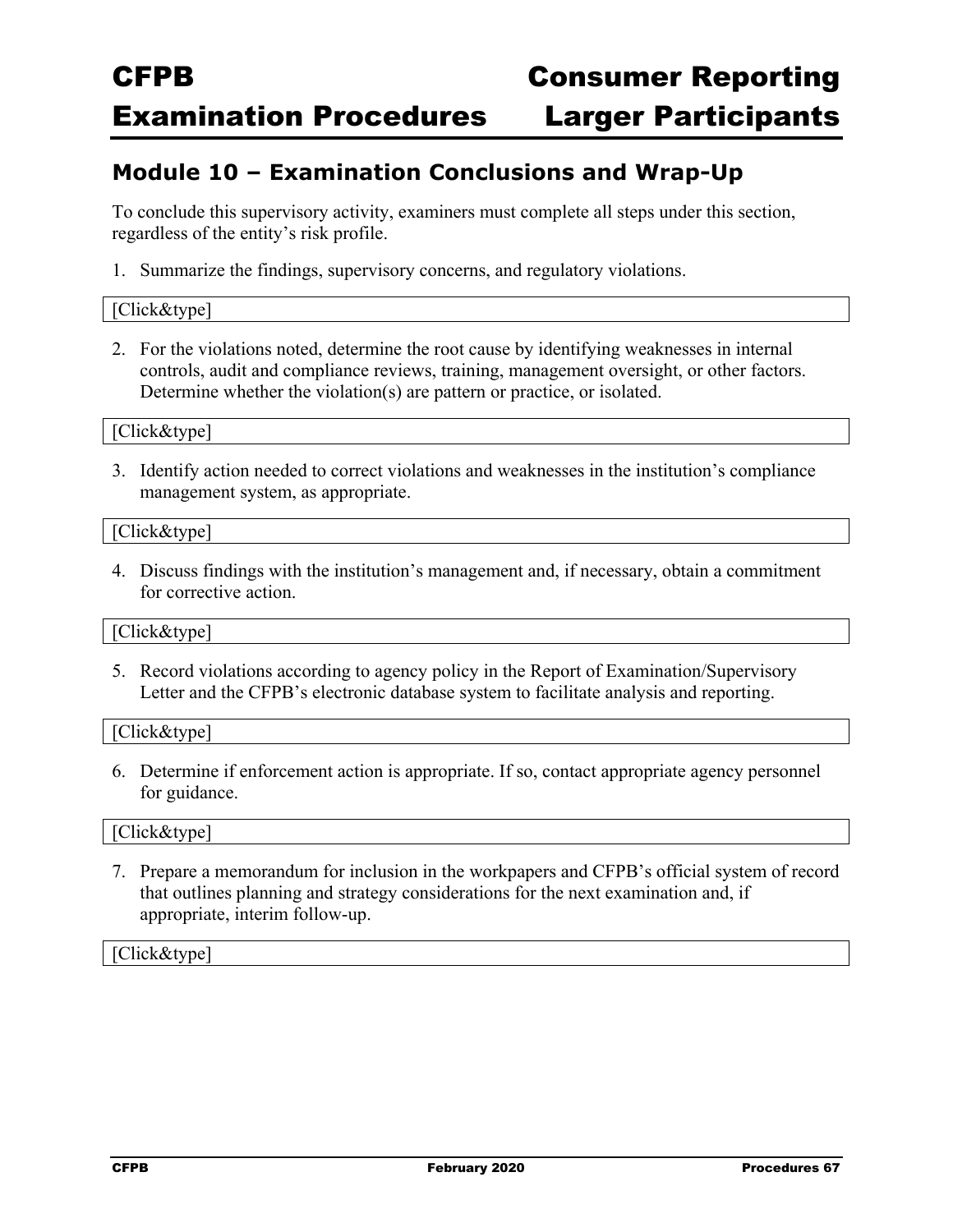### **GLOSSARY**:

- 1. "**Consumer reporting agency**" is any person who, for monetary fees, dues, or on a cooperative nonprofit basis, regularly engages in whole or in part in the practice of assembling or evaluating consumer credit information or other information on consumers for the purpose of furnishing consumer reports to third parties, and who uses any means or facility of interstate commerce for the purpose of preparing or furnishing consumer reports. (Section 603(f); 15 U.S.C. 1681a(f)).
- 2. "**Consumer report**" is any written, oral, or other communication of any information by a consumer reporting agency that bears on a consumer's credit worthiness, credit standing, credit capacity, character, general reputation, personal characteristics, or mode of living that is used or expected to be used or collected, in whole or in part, for the purpose of serving as a factor in establishing the consumer's eligibility for any of the following:
	- a. Credit or insurance to be used primarily for personal, family, or household purposes.
	- b. Employment purposes.
	- c. Any other purpose authorized under Section 604 (15 U.S.C. 1681b). (Section 603(d); 15 U.S.C. 1681a(d)).

BUT the term "**consumer report**" does not include any of the following (except with respect to certain disclosures of medical information, as explained in Section 603(d)(3) (15 U.S.C.  $1681a(d)(3)$  and Section  $604(g)(3)$  (15 U.S.C.  $1681b(g)(3)$ ):

- a. Any report containing information solely about transactions or experiences between the consumer and the institution making the report.
- b. Any communication of that transaction or experience information among entities related by common ownership or affiliated by corporate control (for example, different institutions that are members of the same holding company or subsidiary companies of an insured institution).
- c. Communication of other information among persons related by common ownership or affiliated by corporate control if:
	- i. It is clearly and conspicuously disclosed to the consumer that the information may be communicated among such persons; and
	- ii. The consumer is given the opportunity, before the time that the information is communicated, to direct that the information not be communicated among such persons.
- d. Any authorization or approval of a specific extension of credit directly or indirectly by the issuer of a credit card or similar device.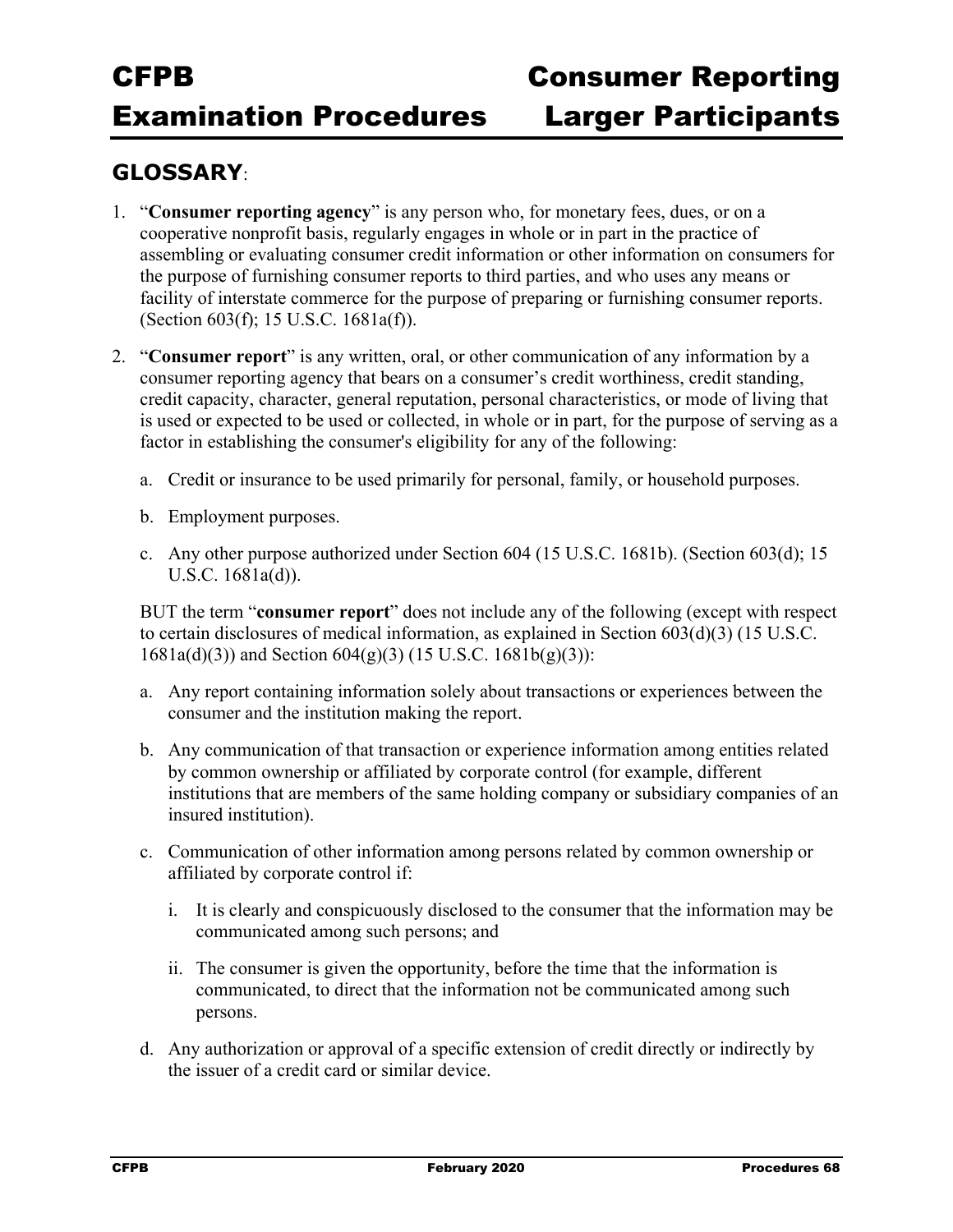- e. Any report in which a person who has been requested by a third party to make a specific extension of credit directly or indirectly to a consumer, such as a lender who has received a request from a broker, conveys his or her decision with respect to such a request, if the third party advises the consumer of the name and address of the person to whom the request was made, and such person makes the disclosures the consumer required under Section 615 (15 U.S.C. 1681m).
- f. A communication that meets the requirements of Section  $603$ (o) (15 U.S.C. 1681a(o)) by a person who regularly performs employment procurement services.
- g. An employee investigation report of the specific type described in Section  $603(y)$  (15 U.S.C. 1681a(y)). (Section 603(d)(2); 15 U.S.C. 1681a(d)(2)).

#### 3. "**Credit score**":

- a. Means a numerical value or a categorization derived from a statistical tool or modeling system used by a person who makes or arranges a loan to predict the likelihood of certain credit behaviors, including default;
- b. But does not include
	- i. Any mortgage score or rating of an automated underwriting system that considers one or more factors in addition to credit information, including the loan to value ratio, the amount of down payment, or the financial assets of a consumer; or
	- ii. Any other elements of the underwriting process or underwriting decision. (Section 609(f)(2)(A)(ii); 15 U.S.C. 1681g(f)(2)(A)(ii)).
- 4. "**Firm offer of credit or insurance**" means an offer of credit or insurance that will be honored if the consumer is determined, based on information in a consumer report on the consumer, to meet the specific criteria used to select the consumer for the offer. Despite this general definition, the offer may be made conditional on one or more of the following:
	- a. That the consumer must be found, based on information in the consumer's application, to meet specific criteria bearing on credit worthiness or insurability, as applicable. These specific criteria must be established:
		- i. Before selection of the consumer for the offer and
		- ii. For the purpose of determining whether to extend credit or insurance pursuant to the offer.
	- b. That there must be a verification:
		- i. That the consumer continues to meet the specific criteria used to select the consumer for the offer, by using information in a consumer report on the consumer, information in the consumer's application for the credit or insurance, or other information bearing on the credit worthiness or insurability of the consumer; or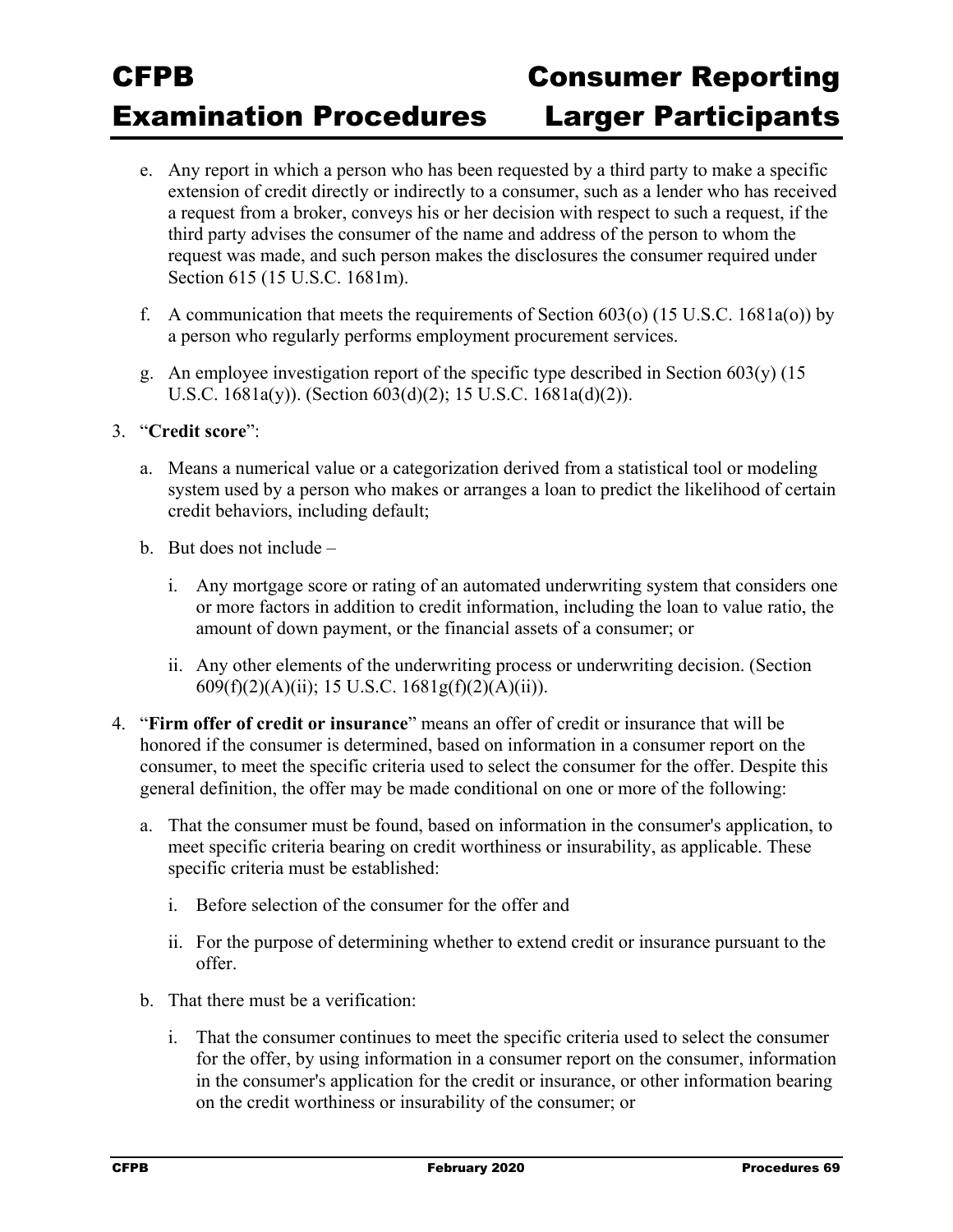- ii. Of the information in the consumer's application for the credit or insurance, to determine that the consumer meets the specific criteria bearing on credit worthiness or insurability.
- c. That the consumer must furnish any collateral that is a requirement for the extension of the credit or insurance. Such a requirement must be established before selection of the consumer for the offer of credit or insurance and must be disclosed to the consumer in the offer of credit or insurance. (Section 603(l); 15 U.S.C. 1681a(l)).
- 5. "**Identity theft**" means a fraud committed or attempted using the identifying information of another person without authority. (12 CFR 1022.3(h)).
- 6. "**Identity theft report**" means a report that alleges identity theft with as much specificity as the consumer can provide and that is a copy of an official valid report filed by the consumer with a law enforcement agency, the filing of which subjects the person filing the report to criminal penalties if the information is false, as well as any additional information or documentation that an information furnisher or consumer reporting agency reasonably requests to determine the validity of the alleged identity theft pursuant to the procedures set forth in the FCRA. (12 CFR 1022.3(i)).
- 7. **"Investigative consumer reports"** means consumer reports or portions thereof in which information on a consumer's character, general reputation, personal characteristics, or mode of living is obtained through personal interviews with neighbors, friends, or associates of the consumer reported on or with others with whom he is acquainted or who may have knowledge concerning any such items of information. This does not include specific factual information on a consumer's credit record obtained directly from a creditor of the consumer or from a consumer reporting agency when such information was obtained directly from a creditor of the consumer or from the consumer. (Section 603(e); 15 U.S.C. 1681a(e)).
- 8. **"Key factors"** means all relevant elements or reasons adversely affecting the credit score for the particular individual, listed in the order of their importance based on their effect on the credit score. (Section  $609(f)(2)(B)$ ; 15 U.S.C.  $1681g(f)(2)(B)$ ).
- 9. "**Nationwide consumer reporting agency**" is a consumer reporting agency that regularly engages in the practice of assembling or evaluating and maintaining, for the purpose of furnishing consumer reports to third parties bearing on a consumer's credit worthiness, credit standing, or credit capacity, each of the following regarding consumers residing nationwide:
	- a. Public record information and
	- b. Credit account information from persons who furnish that information regularly and in the ordinary course of business. (Section  $603(p)$ ; 15 U.S.C. 1681a(p)).
- 10. "**Nationwide specialty consumer reporting agency**" is a consumer reporting agency that compiles and maintains files on consumers on a nationwide basis relating to:
	- a. Medical records or payments,